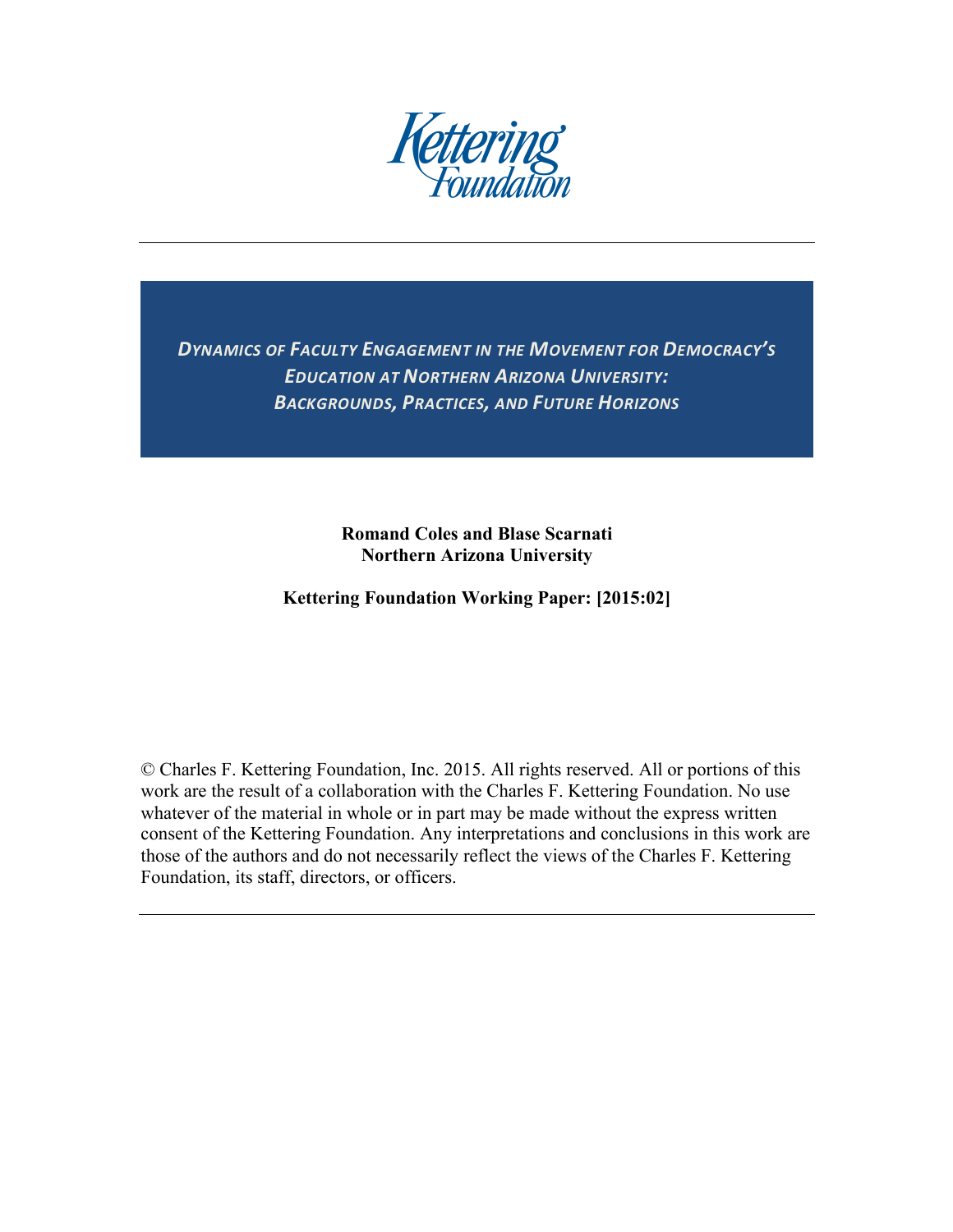### Introduction

Over the past several years, the growth of faculty-based initiatives in democratic pedagogy, civic engagement, and public scholarship at Northern Arizona University (NAU) has exploded. Indeed, there are significant signs that the democratic agency of faculty from myriad backgrounds—in collaboration with students and members of the broader community—is beginning to generate significant institutional and cultural change on campus, in the city of Flagstaff, and beyond. Here we analyze 17 interviews that we conducted during the spring of 2014 with faculty who have been engaged in this democratic movement. Our purpose is to collaboratively and dialogically explore questions that contribute to a more textured understanding of the backgrounds, motivations, visionary aspirations, and pedagogical practices, as well as the spaces and initiatives that faculty employed for collective action. We seek to offer a rich interpretation of the transformations that faculty are undergoing in this dynamic process, as well as broader shifts in the cultural meanings and institutional practices at NAU.

 In the first two sections, we explore the backgrounds and motivations that tend to be intertwined with the democratic agency and civic initiatives of faculty who have been among the early leaders and adopters in the movement for democracy education at NAU (in most cases faculty are both leaders and early adopters insofar as nearly all became teachers and learners amidst the growing group of faculty who form the core of this initiative). In the third section, we examine how faculty negotiate and seek to reconcile their professional work—particularly their pedagogical practices—and their civic identities. We find that even as this work is very demanding and involves risks, most faculty discern profound synergies that often enhance *both* their professional aspirations, agency, and efficacy, *and* their democratic civic commitments, engagements, and cogenerative powers. These faculty are profoundly creative in terms of how they invent and interweave multiple registers of aspiration, empowerment, and accomplishment. Unleashing this creativity is integral to their resilience as well as to their growing ambitions. In the fourth section, we trace how faculty involved in democratic and civically engaged practices are often transformed—their sense of self, who they are, their scholarship, their sense of how they want to be as members of the academy in relation to

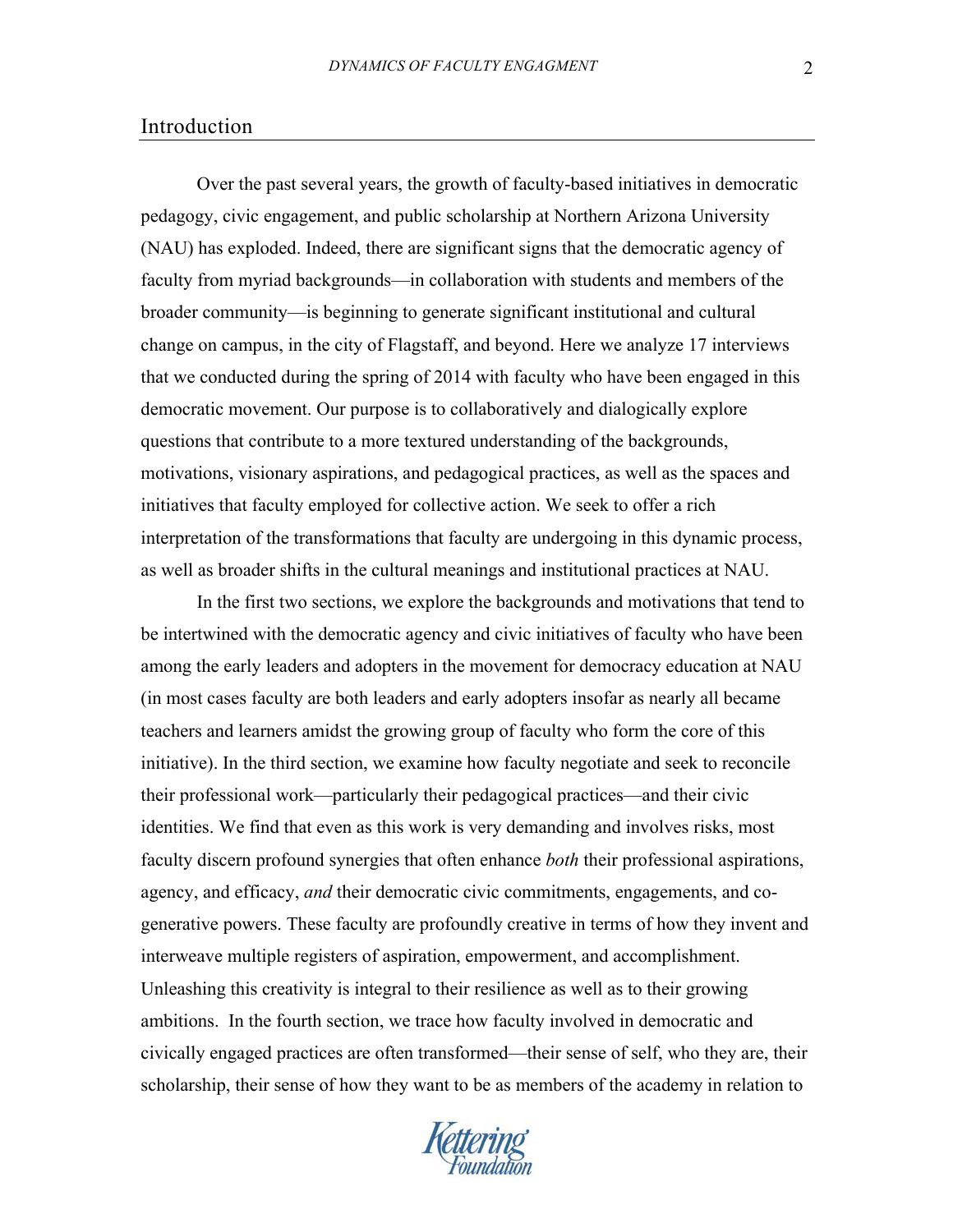the world of broader publics—especially as they begin to weave previously disparate social justice work into more integrated narratives of democratic pedagogy and civic possibilities. These transformations both register and provoke further shifts in the culture of our institutions, which as we discuss in a later section, are absolutely crucial to movements of democratization that are profound and resilient. In the fifth section, we explore spaces and collective practices that faculty have employed and crafted in order to move beyond both the isolation that is so common in academic cultures, as well as the legacies of pedagogy and institutional relationships, patterns, and power that are significantly at odds with democratic practices and public purposes. These collaborative practices have been integral to exchanging and cultivating knowledge about democratic pedagogy, scholarship on teaching and learning, and multiple modes of civic engagement. They are, in fact, profoundly intentional engines of personal and collective transformation and cultural development. In section six, we investigate ways that this transformation moves outward to catalyze broadening democratic empowerment and change across NAU and in the wider community. In our conclusion, we reflect upon both the precariousness and the promise of this movement for democratic educational transformation at NAU and in broader national networks.

 Throughout this essay, we seek to remain attuned—and to attune our readers—to the dynamic and often musical processes that we take to be the heart and soul of this democratic movement. In our previous research paper for the Kettering Foundation, we discussed the concept of vocation at some length.<sup>1</sup> The richest articulations of vocation speak to the profound articulations of our inmost passions and interests with public goods and life.<sup>2</sup> As we conducted interview dialogues with our colleagues, we were repeatedly struck by how these articulations unfold in a dynamic process. As noted above, faculty

!!!!!!!!!!!!!!!!!!!!!!!!!!!!!!!!!!!!!!!!!!!!!!!!!!!!!!!

<sup>&</sup>lt;sup>2</sup> These articulations may be situated along a spectrum from relative harmony to heated and disruptive dissent, and many may shift their positions or occupy more than one in various aspects of their vocational work and action. We emphasize this to underscore the importance of communitarian, deliberative, and agonistic thematics in many robust forms of democratic engagement.



<sup>1</sup> Romand Coles and Blase Scarnati, "Democracy Education Beyond Enclosure: Reflections on Liberal Education, Engaged Democracy, and Vocation," research paper written for the Kettering Foundation (October 30, 2013). This paper is further developed in Romand Coles and Blase Scarnati,

<sup>&</sup>quot;Transformational Ecotones in Higher Education: Craftsperson-Ethos and Northern Arizona University's CRAFTS Movement," in *Democracy's Education: Public Work, Citizenship, and the Future of Higher Education,* ed. Harry C. Boyte (Nashville, TN: Vanderbilt University Press, 2015); and Romand Coles and Blase Scarnati, "Beyond Enclosure: Pedagogy for a Democratic Commonwealth," *Higher Education Exchange* (2014).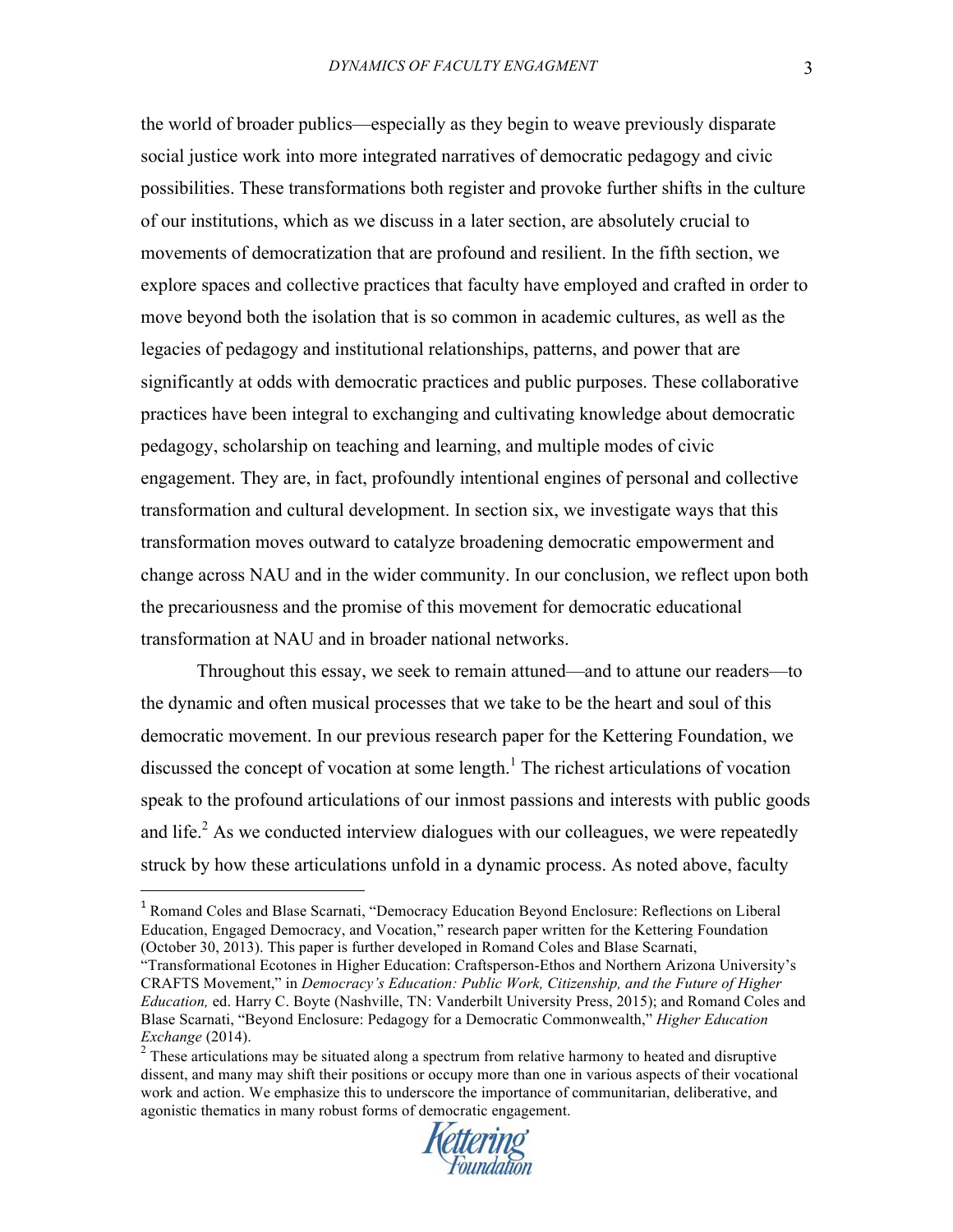members' deep passions, narratives, and visions led them to experiment with democratic pedagogical modes that not only had a transformative impact upon their students, but upon themselves as well. Often practices of pedagogy reflected back upon and modulated their own sense and story of themselves—their "public narrative," to borrow Marshall Ganz's term. Their democratic commitments and sense of a calling became richer and stronger—acquiring new and sometimes unexpected meanings, textures, and directions. These, in turn, led to further experimentation with emergent practices—with their students, their colleagues, their communities. The dynamic spirals to and fro between inner depths of purpose and external engagements and practices that become, we believe, the vital movements through which our sense of our calling and the myriad forms of democratic work are energized, repeatedly find emergent forms that are responsive to shifts in ourselves and the world, and gradually acquire the sorts of resilience that are key to flourishing democratic cultures. They engender and embody the *living* character of vocation.

In our previous research paper, we also discussed Richard Sennett's conception of how "domain shifts" are key to the excellence of seasoned craftspeople, as we take ideas and modes of working in one area and bring them creatively to bear upon another. In the spiraling between the depths of our selves and the world of relationships and practices, we repeatedly see such domain shifts playing an integral role in the co-creative character of democratic transformation in faculty. We see this, especially, as new democratic ideas and ways of doing circulate provocatively among diverse practices, such as teaching, community collaborations, and relationships among faculty, as well as our engagements with the university's administration.

This democratic evolution of selves and practices is nothing if not musical, recalling again the vocal resonances in the etymology of *vocation*. As we listen to our colleagues, we are repeatedly struck by how profoundly musical their stories, affects, achievements, and struggles—their lives—have been and continue to be. We are teaching and learning with each other as we seek to advance democratic pedagogy, scholarship, civic engagement, and institutional change in higher education. Much has been accomplished. Yet running through it all, and perhaps most significant, we believe that we are once again learning how to *sing*—vocare*, to be truly in vocation*—*to listen closely* 

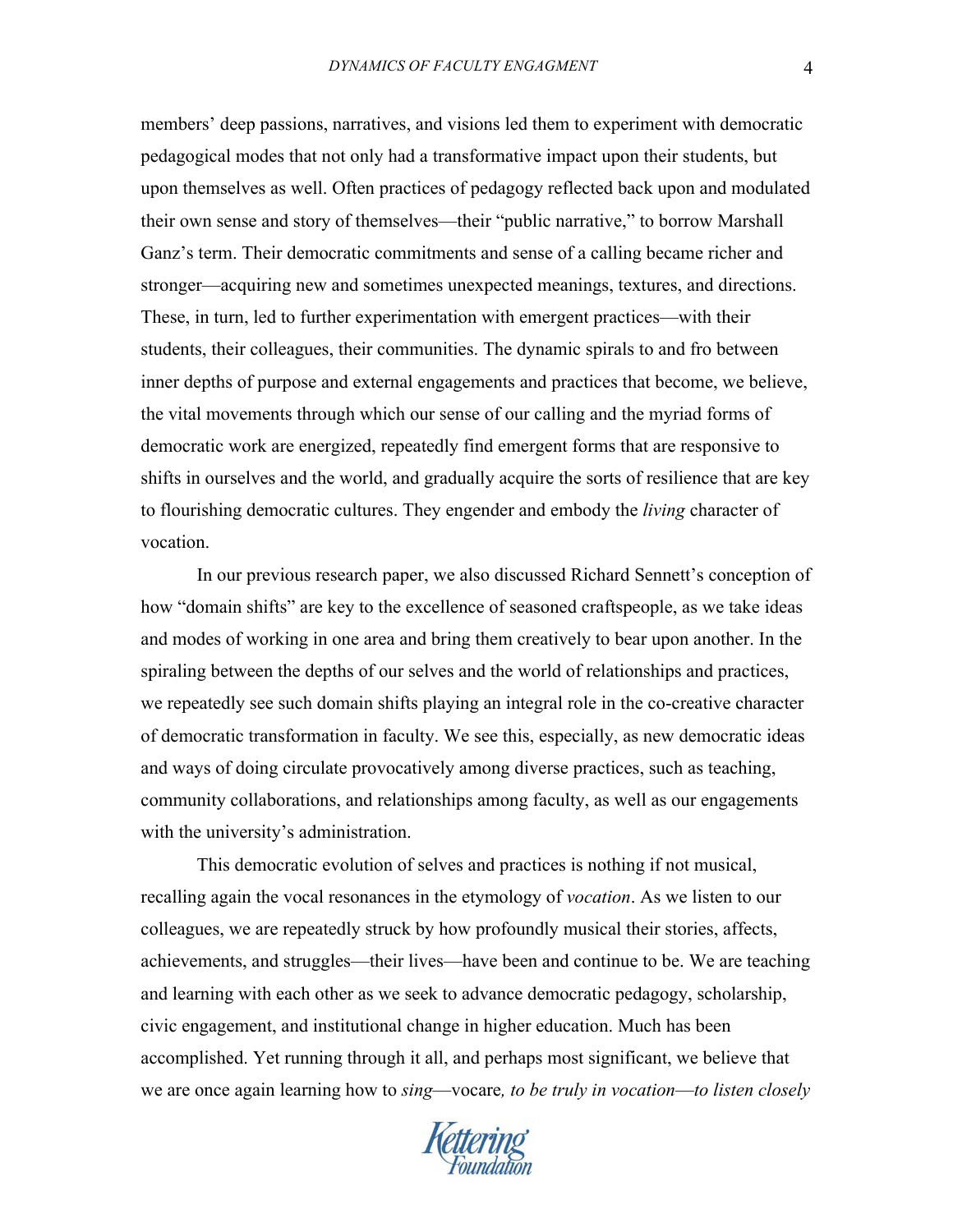*when others do, and to call to each other in this amazingly musical and democratic improvisation.* 

This paper is both a reflection of and a hopeful contribution to that always precarious and uncertain improvisation of democracy. We are inexpressibly grateful for our colleagues, their knowledge, their bold practice, and the musical examples of their work and lives. We are so very grateful, too, for Kettering Foundation, which made this work possible. While the authors take responsibility for the words that follow, we are joyfully aware of how the "we" that sings here is much bigger than "us."

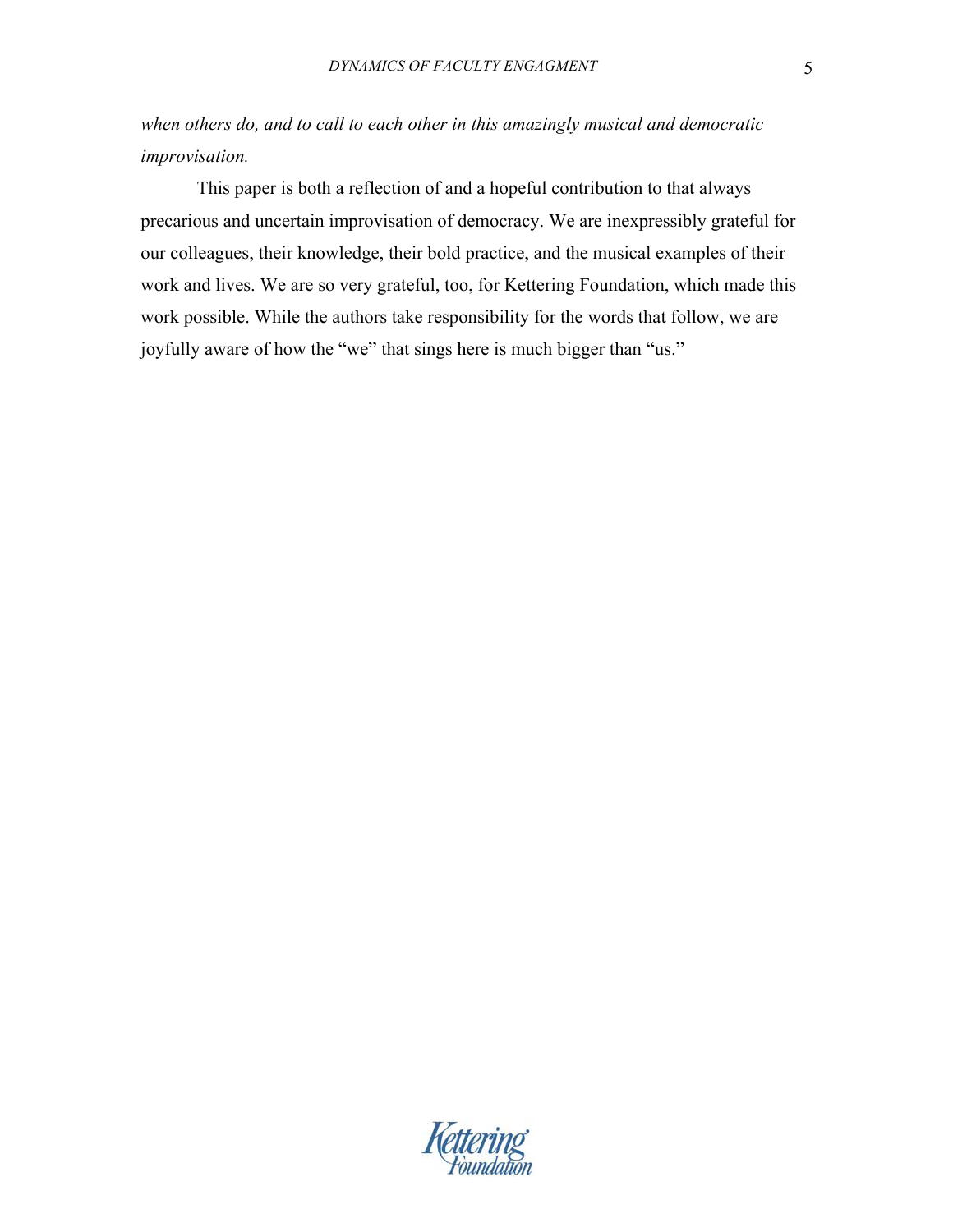#### Who are these faculty?

The faculty we interviewed were early adopters of and often leaders in the Action Research Teams (ARTs)—the civic engagement initiative at Northern Arizona University (NAU). Many, as they came into the ARTs, were already working in very interdisciplinary ways. Most were focused on problem-based research and were driven by a personal sense of public engagement and purpose. Two faculty were hired by the First-Year Seminar (FYSeminar)-ARTs Program directly from their work with the ARTs as Graduate Assistant Mentors while completing their Master of Arts in Sustainable Communities (MSUS) degree at NAU. Two others were graduates of MSUS, but returned as faculty after completing their PhD work elsewhere. Other faculty came from diverse interdisciplinary fields of study, such as African American studies, anthropology, criminal justice with an interdisciplinary social justice emphasis, environmental studies, ethnic studies, Latin American studies, and sociology, among others. Some came from less interdisciplinary backgrounds, such as biological sciences, political science, political theory, and Spanish. This huge range of disciplinary orientation is emblematic of the ARTs. As one colleague said, the ARTs "requires a lot of people from all over the place to talk with one another," who also "have a common interest, but no common backgrounds."

Many, too, were working on research that focused on social problems, but the ARTs allowed them to bring their research into direct engagement with community members to cooperatively bring about change. For example interdisciplinary, engaged, problem-solving work brought one faculty member back to higher education. She had focused her career on teaching expeditionary learning at the high school level because she believed that higher education was too disengaged with the greater world. Another, who was employed in a state body working with institutions of higher education in Mississippi, pursued philosophy at the graduate level because of her personal passion. She would ultimately work to connect people "working in the world" to the still current ideas of classical philosophy. This allowed her to bring together the frames of "field philosophy" and "public interest" that are now key to her approach. So, too, another colleague who does research on social movements, women, and violence is now able to

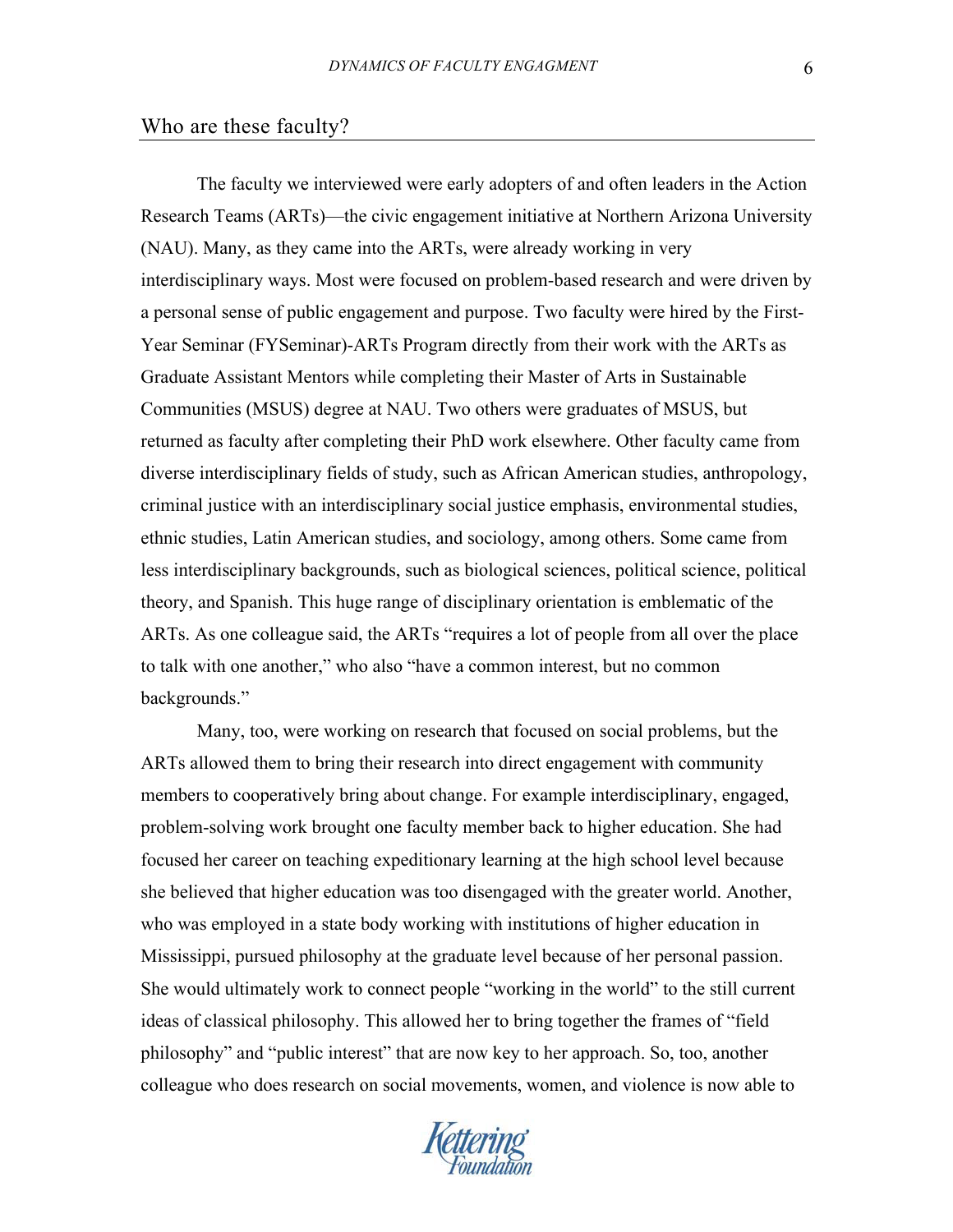connect her interest in civic engagement with her public work to create deliberative forums in Arizona. A faculty working in biosciences has always had a passion to "get [scientific research] out in public" and acquired a degree in graphic design to help bring that about. Now this colleague is using slam poetry and other artistic modes as vehicles to connect her interest in facilitating communication around public issues with students and the community in our Arts Through All Media (ATAM) ART. For another colleague coming from African American and ethnic studies, public art has long been incredibly important to him. Beginning as a journalist focusing on community concerns in an east coast city, he became an "activist-scholar coming out of art." He brought the Flagstaff Southside community together to collaboratively work on a large mural, painted on the side of the Murdoch Community Center, that features prominent African American Flagstaff citizens from the last century. The coalitions built through the mural project remain important catalysts for community activism.

Another colleague talked about how interdisciplinary work and teaching in the ARTs has reshaped her sense of self as a scholar. She said, "I really feel that, in some ways, I don't really have a discipline anymore." Prior to coming to NAU, she had taught in a political science department where she "increasingly felt that there was a staleness about teaching canonical political theory." One of the things that had attracted her to the academy was that she sought time to be solitary; to read and reflect on deeper questions about the political realities of the world. Yet there was always "this activist itch"—"this desire to understand why things are the way they are . . . and thinking that academic work could help me with an explanation and, therefore, also perhaps with the kind of activist part of my life. I think that I have always thought of myself as a scholar-activist—pretty much all through the time that I have been an academic I have been active in political and community work. So, I think there [are] some continuities and discontinuities [between her disciplinary work and the engaged, public, and political work of the ARTs.... I deeply believe . . . in empowerment . . . in a citizen sense, . . . in a sense of being an active, shaping voice in community concerns in one's public world."

 For the faculty who were early adopters of and leaders in the ARTs, finding problems to explore through their research that involved public purposes was not difficult. Given their own personal orientation, they were able to bring their disciplinary

**Kettering**<br>Foundation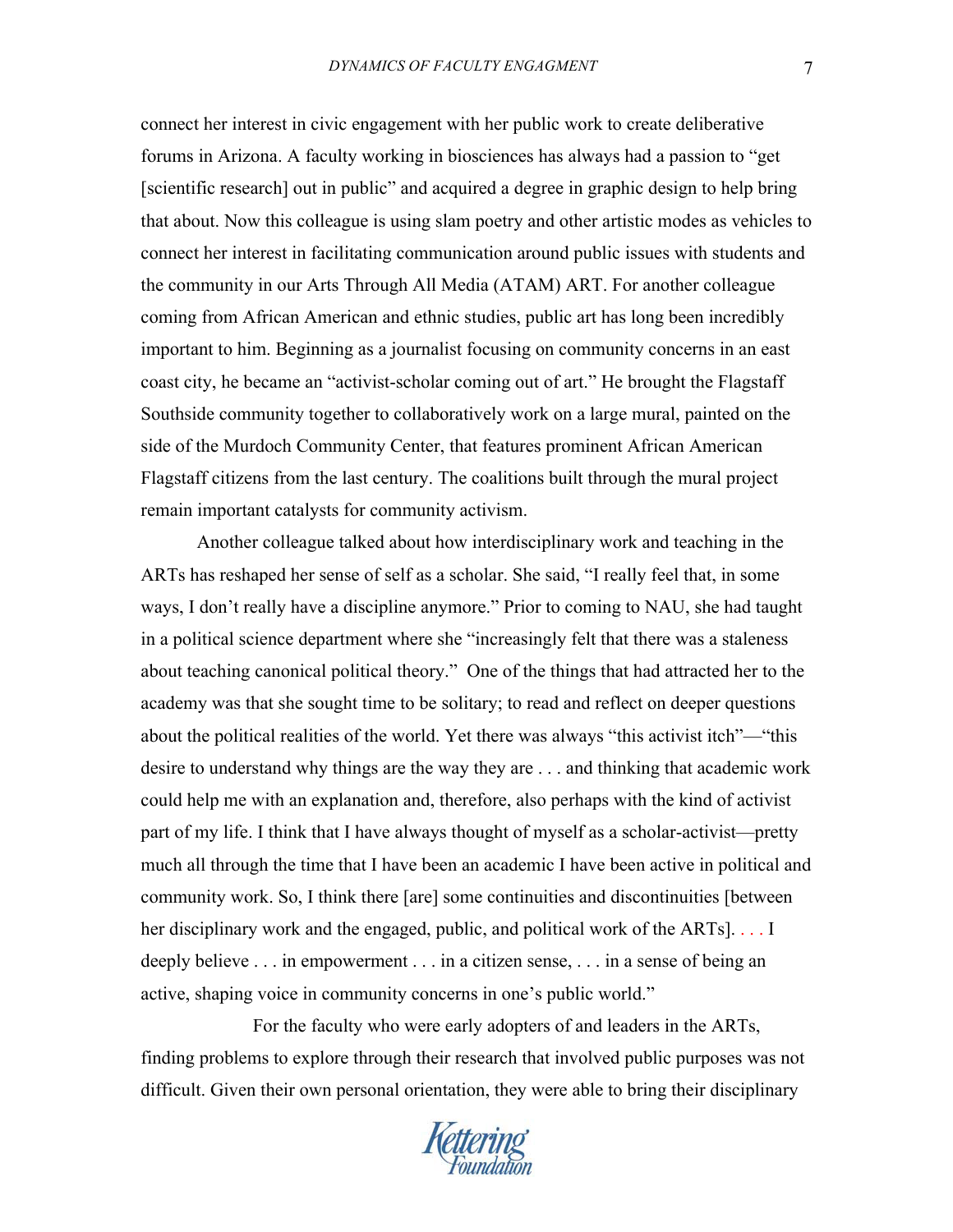research and public work together in complementary ways. For many, the ARTs enabled them to connect with earlier efforts in public work and then move their practice to a much more intentional level. One key dean on campus who has supported civic agency work at NAU noted how faculty working in the ARTs are linking their individual research to community-engaged work. The ARTs, she said, provide an "opportunity to articulate the discipline with the real world." We see this as an important and very hopeful observation. If, indeed, the ARTs are able to open a space where faculty can now begin to actualize the connection between disciplinary research and practice, and public research and personal passion, then perhaps the ARTs present one motivated locus of power for institutional change. We are seeing the ARTs enable many faculty to overcome both the barriers of institutional and disciplinary silos and the dampening effects of institutional inertia on individual initiative, as we discuss more in a later section. Perhaps we are on the cusp of breaking through to a new level, although only time will tell. One measure is that there is a growing sense among key players in the administration that these connections are extremely valuable to teaching, scholarship, and cultural change at NAU. This is borne out by the fact that we have experienced markedly increased levels of budgetary support over the years and have most recently seen the creation of several new lecturer positions in the FYSeminar-ARTs Program, promotions of instructors to lecturers in FYSeminar-ARTs, two new tenure-track civic-engagement hires in sustainable economics and water-food issues, and new staff positions as well.

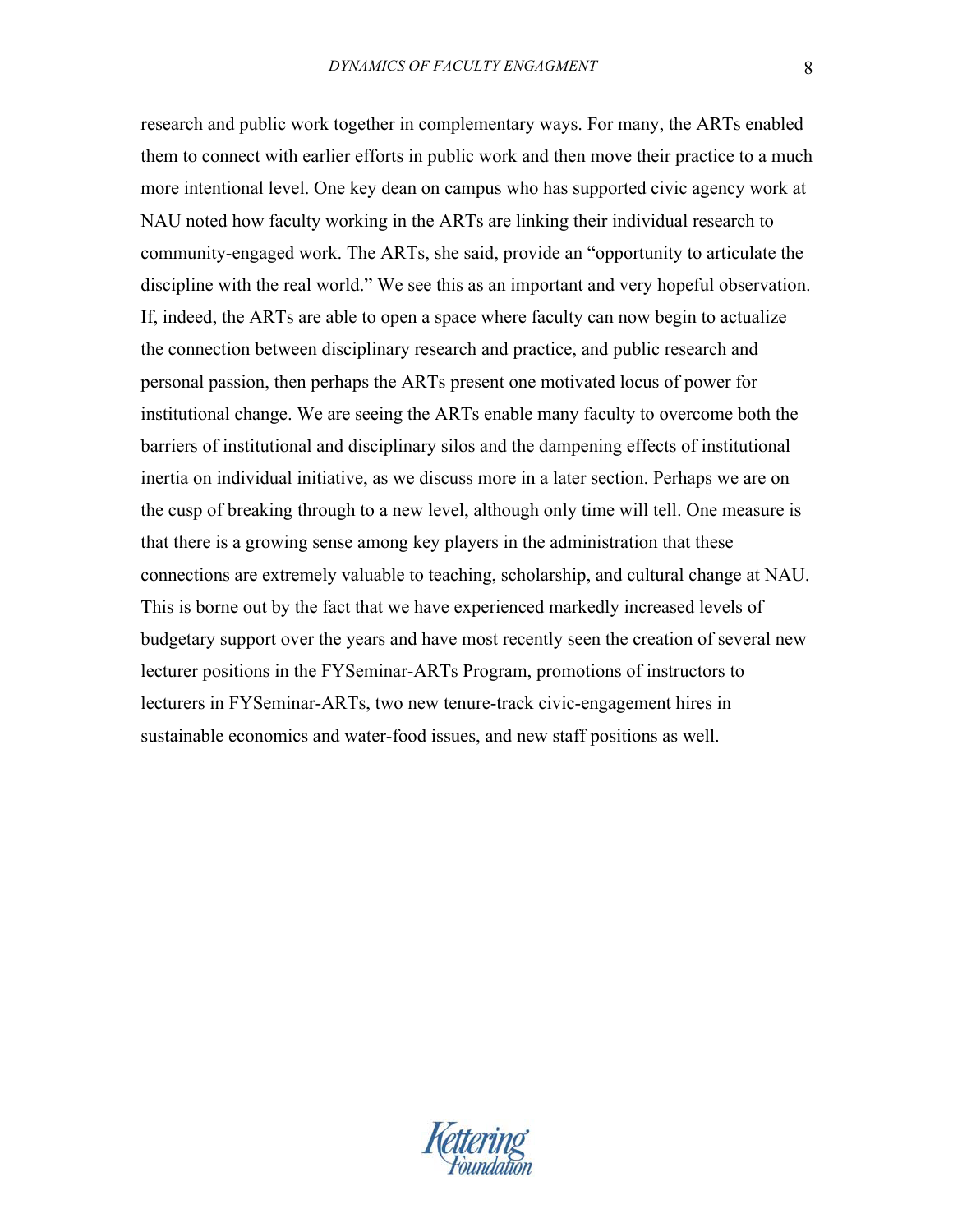## Faculty Motivation

Much of the interdisciplinary work we have been discussing involves external action and sets of choices by individual faculty. But this begs another question—one that moves in counterpoint to the externality of interdisciplinary work and is more internal: why? What is the internal motivation of these colleagues? What are their values, passions, stories, and narratives? Most of the faculty we interviewed had a strong sense of social justice, ecological sustainability, and a grassroots democratic orientation. These are faculty who passionately believe in a world where people are not only treated fairly, but are also enabled and empowered. In addition, the faculty believe they are responsible for caring, tending, working, and acting in, for, and *with* their communities and the planet. The many passionate ways that so many speak of this is remarkable. So, too, are the many disconnects that faculty see between their own values and passions and what is valued by their disciplines. For many there is also a belief that the academy, as it is normally constituted, is not living up to its call to educate people for such a world. These colleagues talk about the many ways that higher education pedagogically, administratively, and culturally is often either indifferent to, or actively suppresses these goals and aspirations.

While the faculty we interviewed are strongly passionate in their beliefs, many also believe that they have a tenuous relationship both to the academy and to their disciplines. As one colleague commented, "These stories [about the ARTs] have a tension in relationship to the academy—a story of opportunity, precarity, and tension." Faculty find themselves working in a hierarchical academy, stratified in a class-conscious faculty of tenured, nontenured, and part-time ranks, in "rigid situations and one that is not what they had hoped for." The pervasive neoliberal culture of continual assessment that is embraced by the academy—especially in state comprehensive universities—often works actively to counteract and stamp out innovation and creativity among faculty. One ARTs colleague lamented that he believes that he must, in a manner that is paradoxical given the pedagogy of the ARTs, reduce risk-taking in the classroom—the very thing that is an elemental aspect of learning for us as faculty. To risk low student evaluation numbers can endanger the retention of nontenured colleagues and jeopardize any future increase in

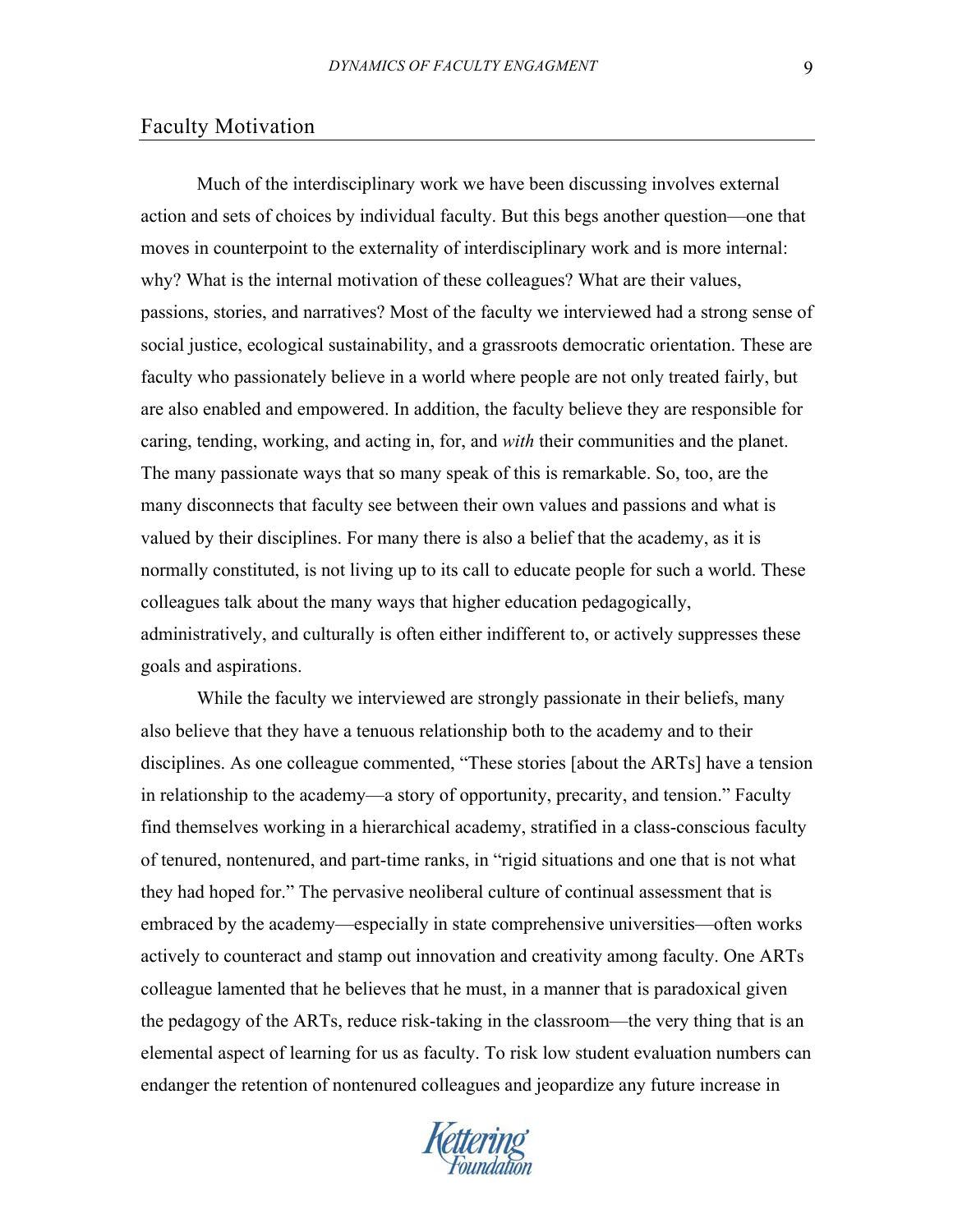salary. The result is a perception that there is no room to fail, to learn: "we don't have room to do re-combinations and reconfigurations—we have to follow the recipe now. We don't have room to make that bread that is so crazy [and] outside of the box that everyone would think that would be great."

Many faculty also observed, with regret, how often their colleagues—even from the most democratic, social-justice, and civic-oriented departments and programs—are mired by incessant complaining that is entirely devoid of agentic horizons and then remain completely inactive. While these colleagues may be passionate individuals, they choose to continually pass on opportunities to express themselves through imaginative democratic pedagogy or active and transformative engagement on campus and in the broader world. What many experience in disciplinary departments is a widespread culture of disengagement, despair, cynicism, and a style of complaint that is profoundly disempowering.

 In marked contrast, one colleague in the ARTs is bounding with a sense of pedagogical, ethical, and community purpose and passion. She sees infinite possibilities in engaged work with students. "What motivates me, mostly [about this pedagogy]: I just went from [being] one person, having one person's impact, to being 200 people that can have that much more of an impact on society . . . less apathy and more engagement which ultimately will create change . . . [and] give voice to the voiceless." She believes, "I can multiply myself in each student that I have, *by* [them] *being engaged*, even if they do not mirror my thinking." At the same time, she finds that faculty in her home discipline's department "are very disconnected outside of faculty meetings, when we are required to come together." In the department faculty meetings, "at least in my experience . . . , for a lot of folks, it is an opportunity to complain—just to release these tensions, and stresses, and anxieties that they've had—and they do not seem very solutions-oriented, nor do they seem very student-centric. And so, I feel as though there isn't a healthy outlet in place for faculty to come together as collectives, or at least if it exists I have not seen it." She goes on to say, "I feel like we need to foster more of a sense of community in faculty." What we see here is not the absence of passion, but passion thwarted through department cultures that become incapacitating—one that is the polar opposite of the deep aspirations that propelled many into academia in the first place. This sentiment was also echoed by

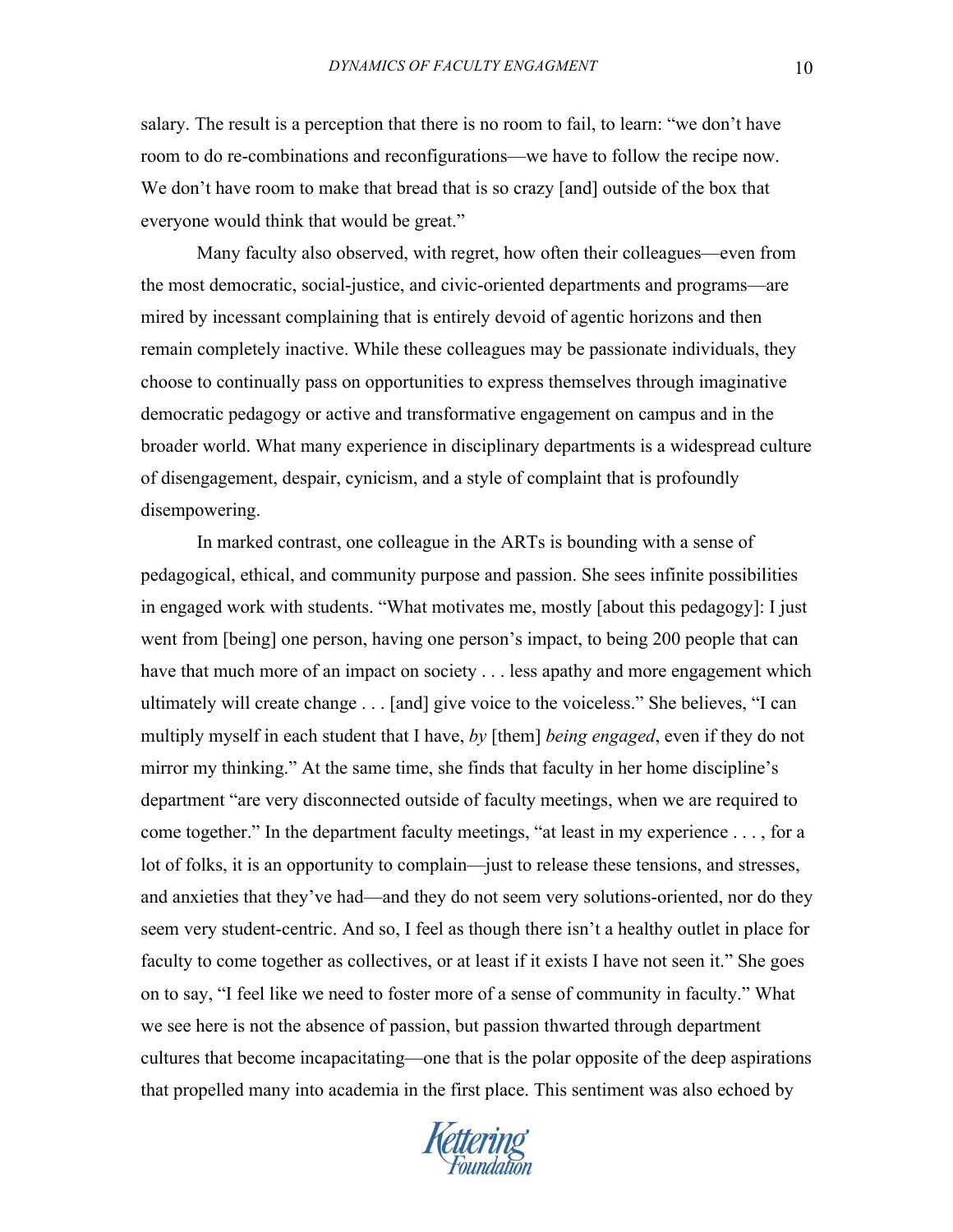faculty in the departments of ethnic studies, politics and international affairs, and elsewhere. The point here is not that criticism and complaint are not crucial aspects of the academy and democracy, but rather that it often takes a form that appears to be an end in itself—a "wounded attachment," to borrow Wendy Brown's term.<sup>3</sup>

 Another colleague, whom we have already mentioned, was pursuing her PhD and yet was wary of the disengaged character of higher education, focused on expeditionary learning in secondary education with an idea of founding a school. "I didn't want to work in higher education, where traditionally the theory and [practice] . . . [were] separated from action in the community." Her sense of connection to the community and the need for engagement drew on her own deep Quaker beliefs and her experience as an undergraduate attending a prominent Quaker college where most decisions were made in a consensual and collaborative way between students, faculty, and administration. She said that it was her work with the ARTs at NAU that drew her back into engaged work; that it was "just a part of who I am." She said that she "cannot live a life of contradictions." Teaching that is powerful, especially that is "directly aligned with my outside passions," gives her "great joy." She pursues her passion for community and public gardens through the ARTs. One such garden is next door to her home and she often invites ARTs students who are working there in for dinner.

Another colleague, expressing the sentiment of many, is deeply motivated to continue to work in the ARTs "by the fact that it is working. The fact that we see tangible, on-the-ground change happening. The fact that every time I walk into a [First-Year] Seminar course I watch my students [being] transformed, and I see light bulbs going off, and I have sometimes emotional connections, and 'ah-ha' moments with my students." She goes on to say, "There is a sense of urgency in our work, a sense of knowing that it is our responsibility . . . to participate and create the change in the space that is there for us to do so. I almost feel as if it is not a choice at this time in our lives. We are living in a world that is so desperately ready for this . . . so ready for this type of education and this collaborative movement forward."

A colleague declares that we must do this work, because "we have no option. There is no option here. . . . What keeps me going is that, regardless of the criticisms,

!!!!!!!!!!!!!!!!!!!!!!!!!!!!!!!!!!!!!!!!!!!!!!!!!!!!!!!



<sup>&</sup>lt;sup>3</sup> Wendy Brown, *States of Injury* (Princeton: Princeton University Press, 1995).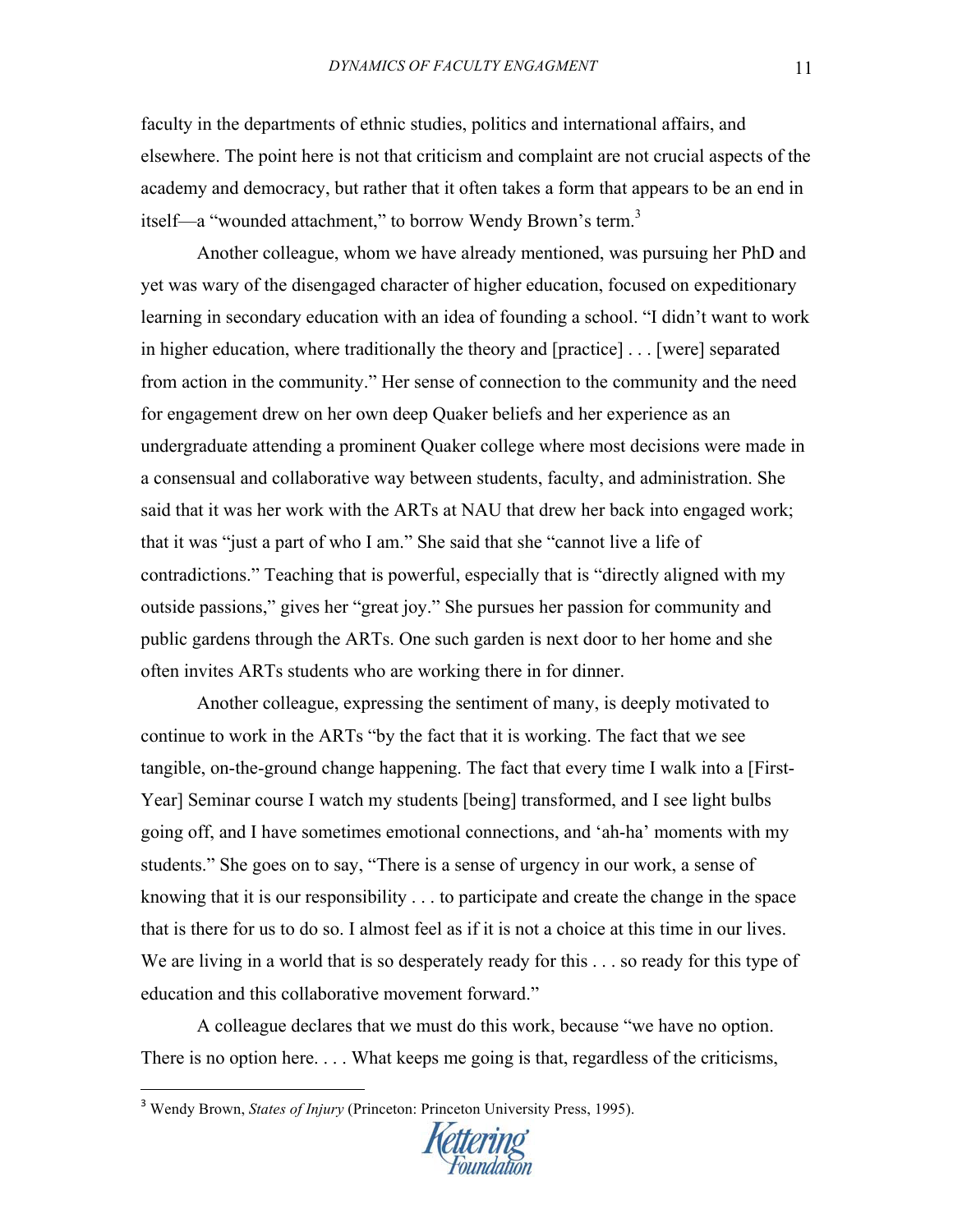regardless of this pessimism, regardless of the darkness that I see, I can't stop. . . . There is no clear other path that I can fall into, that I say, hey,  $\dots$  we can be doing this." He relishes how the ARTs are becoming a source of radical democratic power in the university, and sometimes are able to defeat the administration when it seeks to make anti-democratic and pedagogically deleterious changes: "for me, the charge comes—there are glimpses of it so often . . . – when [in such cases] we bring down an administration to their knees . . . that gives me an enormous amount of joy. . . . And that's the ARTs, because it involved the relationships that [were] built in building the ARTs, it's all of those networks, it involved all of those students who know how to organize and know what to do." He goes on to say, "Another thing that gives me joy is when I see a student just take off . . . just lighting up."

 Many colleagues working in the ARTs are simply not intellectually engaged by the standard research pursuits of their disciplines. One faculty stated, "I just think that work that is produced by and for an arcane group of specialists who have no desire, and even denigrate practical applications . . . in a world that needs the best thinking possible, is an abdication of responsibility. But it is held up as the highest [standard of work in the discipline]." Others see engaged pedagogy as a way out of this disciplinary dead end. "I tell every faculty person I meet who is in there [working in self-referential disciplines that are stagnant and eschew broader purposes], working away, and they are bogged down teaching the same thing—teach a First-Year Seminar, teach a First-Year Seminar—it will change your life." This colleague goes on to say, "The thing that I am most passionate about . . . is teaching students the skills they are going to need as our society is going to be forced to change. . . . If we can prepare them to work together with each other for a solution—and that's why I become so turned on by this method of teaching—. . . they are taking what they are passionate about and trying to change something to move to where they want it to be."

For many of the faculty interviewed, their attraction to working with the ARTs stems from a deep, personal passion. The work of the ARTs, however, not only feeds their passion, it also creates a horizon of possibilities that sustains it and keeps many faculty from turning to resentment and despair—unlike many of their disciplinary colleagues. This is an important aspect of the cultural shift that the ARTs are enabling—

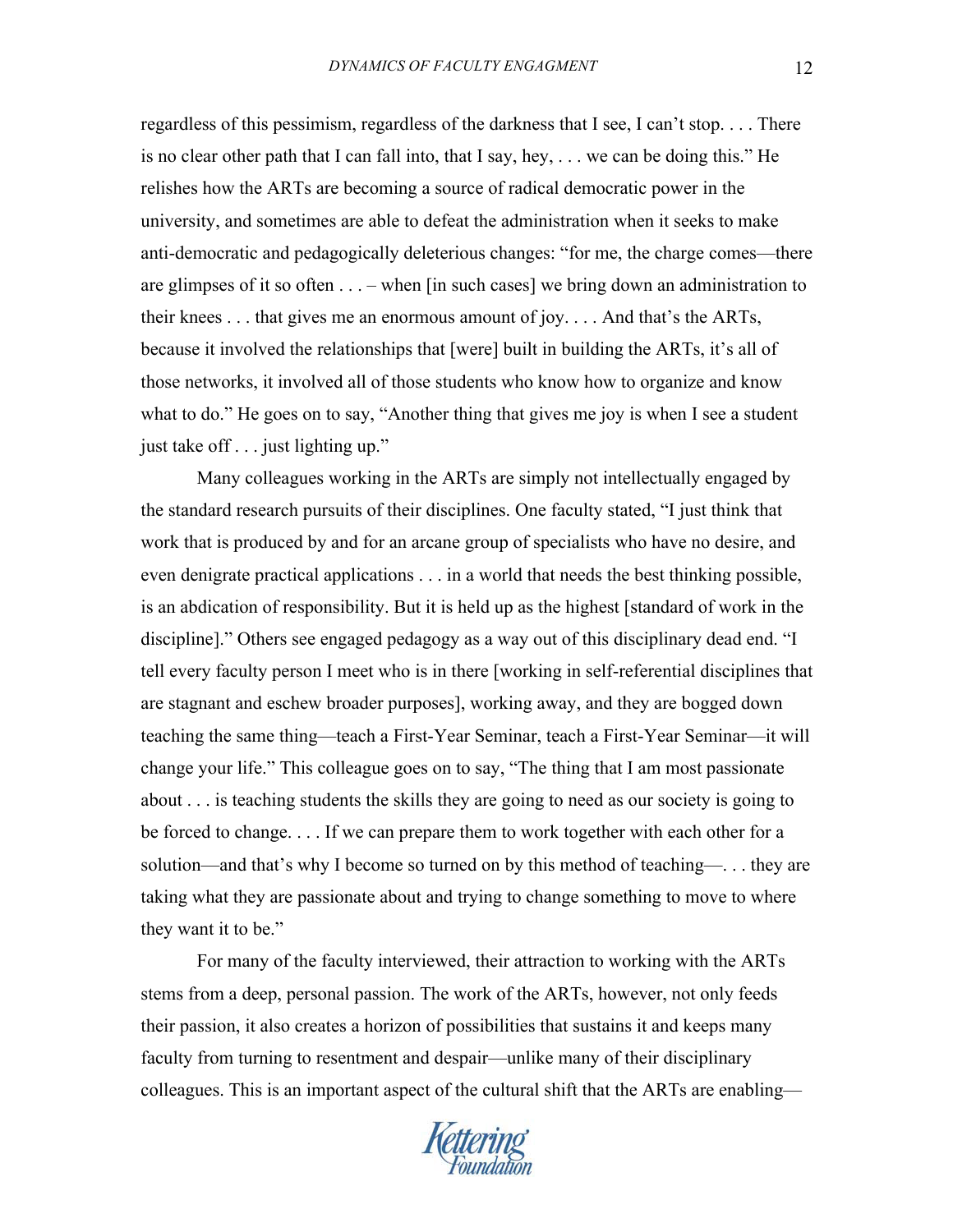one that empowers faculty to rebound in generative, creative, transformative, and fulfilling ways in the academy. The ARTs culture and the broader ecology of democratic pedagogy and civic-engagement practices create a zone that nurtures a flourishing of democratic and agentic passions—a hopeful space for them as they begin to develop transformative impacts—and keeps individual faculty's passions from turning against themselves as they unwittingly generate cultures that amplify, rather than diminish, the disempowering and toxic aspects of the academy. For many, work in the ARTs propels us beyond static and vitiating ruts that, ironically, would attenuate the very agency we might otherwise seize if we mustered up a more transformative imagination, broader networks, and skillful democratic organizing. We are finding that the ARTs creates a faculty cultural space of value-imbued practice, and a space that actually amplifies and informs the passions that one brings to it.

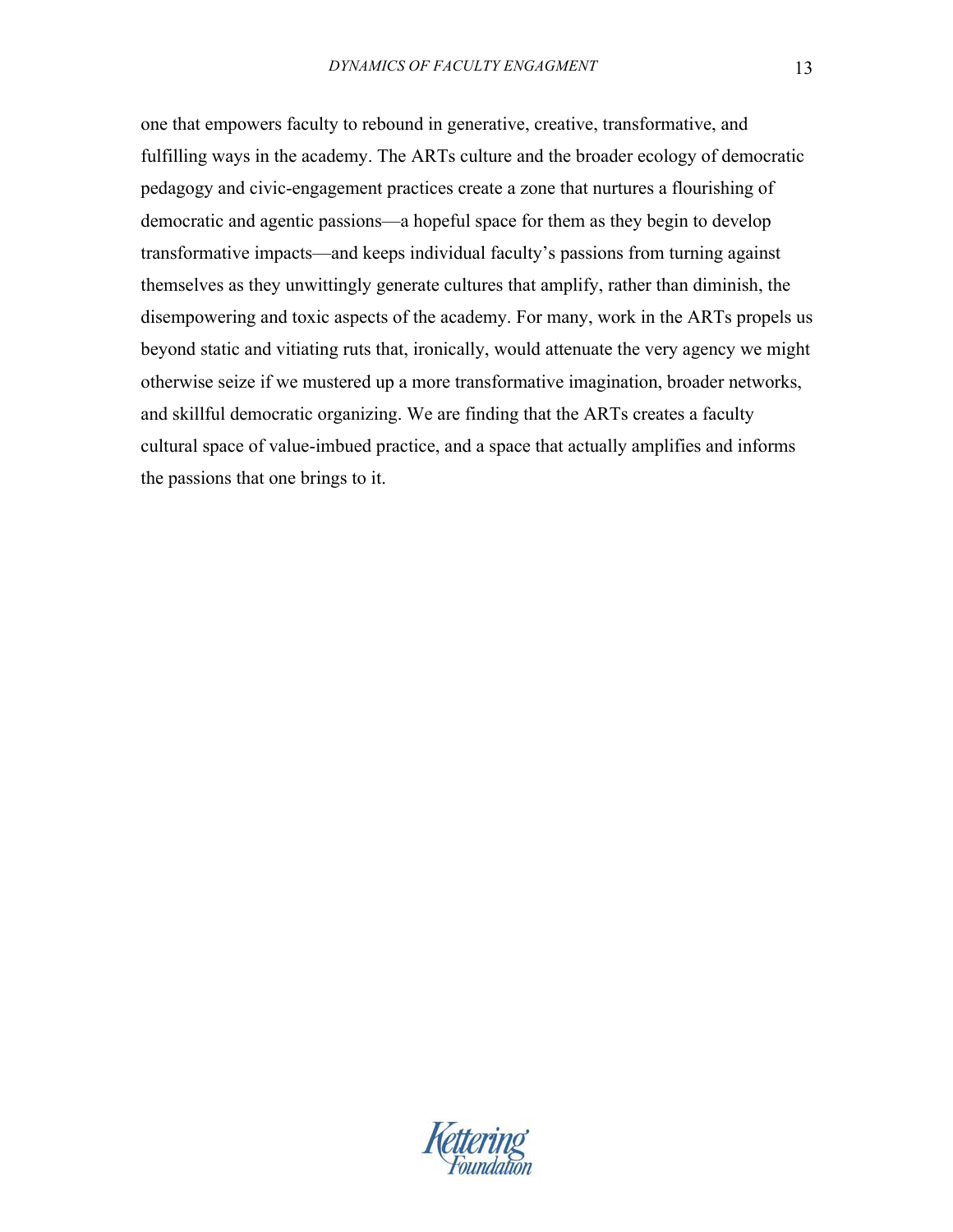# Democratic Pedagogy and the Amplification of Faculty Agency

As we have discussed in many other publications, the ARTs initiative is at the heart of the movement for democratic pedagogy, civic engagement, social justice, and sustainability at NAU.<sup>4</sup> More than a dozen ARTs (many with multiple subteams and projects) interface with myriad First- and Second-Year Seminars on related topics. Both the seminars and the ARTs typically involve high levels of democratic participation. The vast majority of the ARTs are engaged in rich collaborations with numerous community organizations, social movements, local schools, green businesses, and other public institutions. Several hundred first-year undergraduate students are enrolled in First-Year Seminars involved in the ARTs each semester, working on problems on immigration, K-12 grassroots democracy education, health, sustainable energy, cooperative economics, climate change, indigenous environmental justice, animal rights, water conservation and rights, campus sustainable gardening, K-12 school gardens, democratic engagement in Flagstaff politics, civil deliberation around difficult issues, sexuality and gender, campus and community composting, and more.

 One question frequently asked by people unfamiliar with the ARTs is, how do you keep this work from totally overburdening the faculty? Indeed, these concerns are very real, and some of the faculty we interviewed gave expression to issues that must be repeatedly negotiated. As one faculty member put it, democratic pedagogy is exciting, powerful, and effective, but "it's hard. . . . The work that we do is messy and it's not always successful. . . . It's a vulnerable practice. And along with that, there aren't any

!!!!!!!!!!!!!!!!!!!!!!!!!!!!!!!!!!!!!!!!!!!!!!!!!!!!!!!

colleg\_b\_1471717.html (accessed September 18, 2015); Harry C. Boyte and Blase Scarnati, "Transforming Higher Education in a Larger Context: The Civic Politics of Public Work," in *Civic Studies*, ed. Peter L. Levine and Karol E. Soltan (Washington, DC: Bringing Theory to Practice and AACU, 2014); and Romand Coles, "Environmental Political Theory and Environmental Action Research Teams," in *Oxford Handbook of Environmental Political Theory,* ed. David Schlosberg, John M. Meyer, Teena J. Gabrielson, and Cheryl Hall (Oxford: Oxford University Press, forthcoming 2015).



<sup>4</sup> For more on the ARTs at Northern Arizona University, please go to www.nau.edu/CRAFTS. See also Romand Coles and Blase Scarnati, "Supporting Students Through Community Connections," *Diversity & Democracy: Civic Learning for Shared Futures* 14/3 (Fall 2011): 15; Romand Coles and Blase Scarnati, "Transformational Ecotones in Higher Education: Craftsperson-Ethos and Northern Arizona University's CRAFTS Movement," in *Democracy's Education*, ed. Harry C. Boyte (Nashville: Vanderbilt University Press, 2015); Romand Coles, "Transforming the Game: Democratizing the Publicness of Higher Education and Commonwealth in Neoliberal Times," *New Political Science* (2014); Harry C. Boyte and Blase Scarnati, "Building Democracy Colleges: A Different Kind of Politics," The Blog: Harry Boyte, *Huffington Post*, May 3, 2012, http://www.huffingtonpost.com/harry-boyte/building-democracy-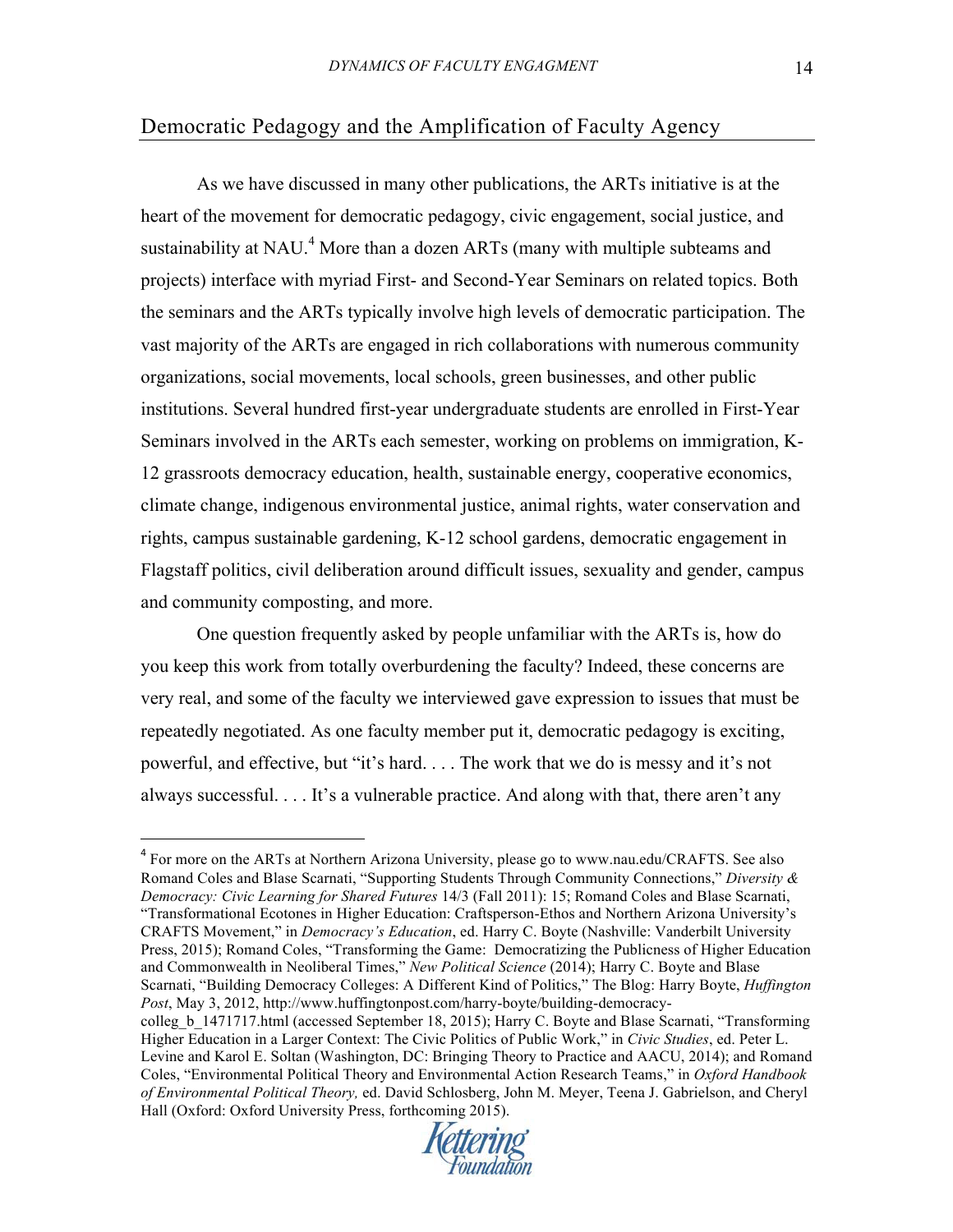guarantees for success. And so, sometimes the failures can be exhausting. . . . It is the most time-consuming practice that you can imagine." She goes on to say, "You are putting yourself out there to a group of students [used to the rote practices of extreme 'banking education'] who have never in their lives . . . , most likely, been in a learning environment like this, so you are going to be met with a little bit of resistance and/or student confusion, or exhaustion in that work. So, it takes a lot of time to create a space for this to work." Other faculty note that it can be difficult to get students, who have been disciplined for years into passive forms of education, to really "get" the democratic practices that we are trying to teach in FYSeminars and the ARTs. It often takes most of the semester for many students to gain facility with these new modes. As noted earlier, colleagues state that they believe there are distinct risks for faculty (especially nontenuretrack colleagues) to be involved in democratic pedagogy, especially with the more emergent and experimental initiatives that can come with significant risks of failure. And sometimes, in ways that can be both exciting and challenging, students also employ the toolkit of democratic practices offered in the ARTs to organize around aspirations that may involve a degree of contestation with faculty. On the other hand, some faculty experience a lightening of some of the burdens of teaching as they deepen their democratic pedagogies and find it "freeing not having to know everything."

Crucial responses to these challenges for faculty involve an elaborate and very supportive platform that we have built (with support by our administration) for FYSeminar-ARTs courses, that includes hiring two undergraduate Peer Teaching Assistants for each ARTs-related seminar course to focus on ARTs facilitation, Graduate Assistant Mentors, strong staff support, faculty workload adjustments, and faculty-tofaculty mentoring (all issues to be discussed in detail below). This platform is continually evolving in relation to a variety of factors, as we all repeatedly revisit how we can make it more workable for faculty, enhance undergraduate and graduate education, and meet the collaborative needs of our community partners.

Yet an equally important aspect of our response to the question of how faculty are able to engage in this movement for democratic pedagogy without it becoming totally unmanageable, is the fact that it *empowers* us in many ways that enhance our agency in relation to teaching, scholarship, and (what universities commonly call) "service" on the

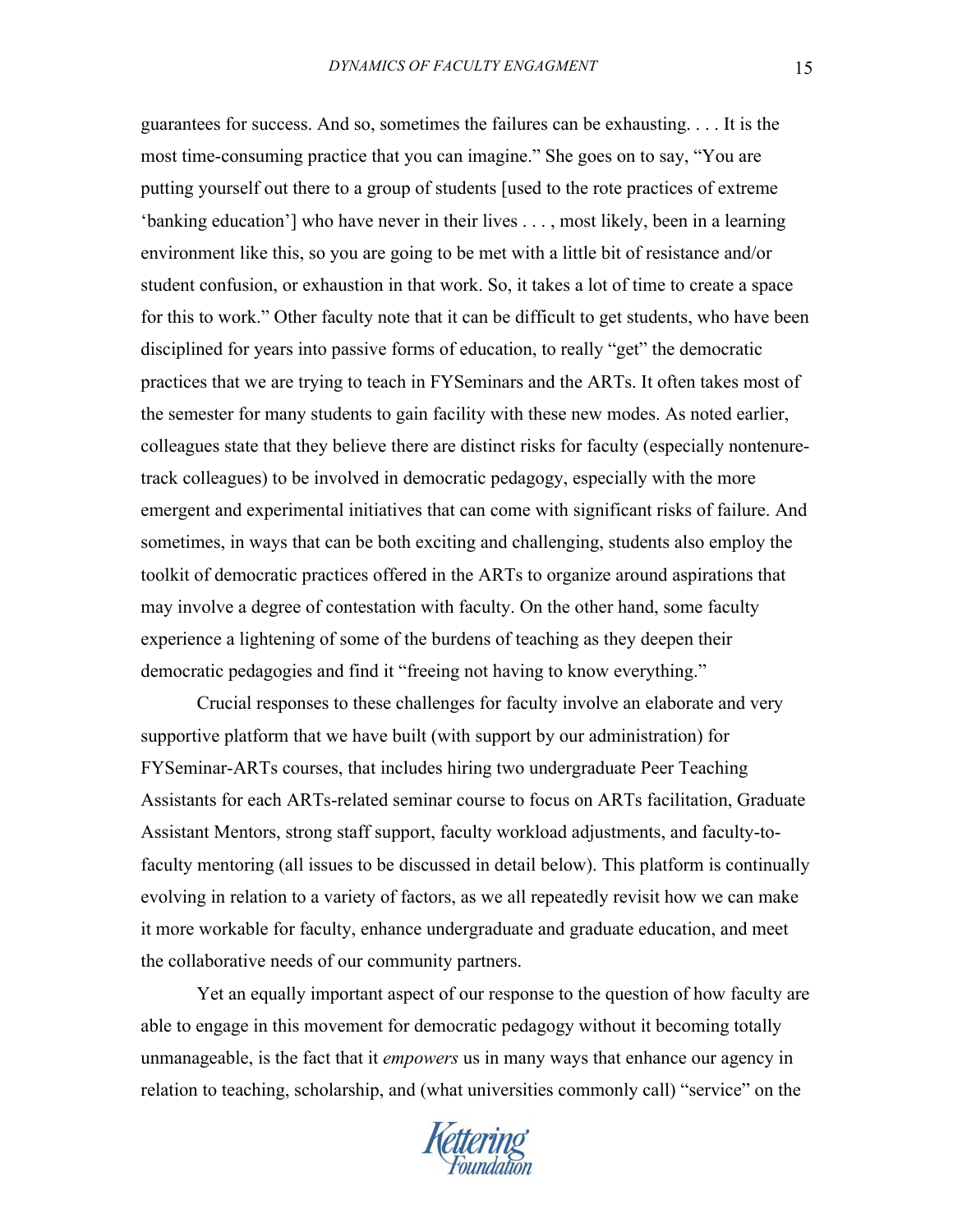campus and in broader communities. Very frequently, instead of there being a primarily *antagonistic* relationship between the deep faculty commitments to democratic processes, practices, civic engagement, social justice, and sustainability, on the one hand, and their responsibilities to teach well, conduct research, and perform "service" on campus in a variety of capacities, on the other, faculty find this relationship to be significantly *synergistic.*

As one colleague noted—although shifting to democratic modes of pedagogy can be terrifying to faculty as they give up significant degrees of control to generate more horizontal practices in their classrooms and as they articulate their FYSeminars with ARTs that have significant autonomy insofar as they are guided by collaborations between students and community partners—faculty, nevertheless, typically remain with this democratic practice. They are drawn by deep motivations, because "we are seeing that it is working . . . and [the faculty] see the transformation of their seminars." More students become passionate, active, and successful learners with a sense of civic agency than is typical in non-ARTs courses. "I think more faculty are seeing this as a means of empowerment and as a space for their creative practice and for their passions to surface," said one colleague. Others noted how democratic pedagogy and shared experiential learning activities (e.g., field trips to the Arizona-Mexico border, farmers markets, and joining together at potlucks to share "public narratives,") created valuable opportunities to erode barriers that are often highly recalcitrant aspects of the relationship ("unproductive formalities, stand-offishness") between professors and students especially first-year students. These pedagogies, in turn, facilitate participation and engagement in the classroom. Moreover, as another faculty member notes, the ARTs pedagogy helps students "to get grounded in who they are and what they care about," by sharing public narratives in which students excavate and cultivate their own biographical stories to discern the sources and values, and also visions of their sense of self, community, and the urgency of now. The ARTs pedagogy also helps students to become "grounded in the physical place of Flagstaff" through the various issues and community partners with whom they become involved.

One of our colleagues with a background in political theory offers a profound interpretation of how and why students experience something akin to a passionate

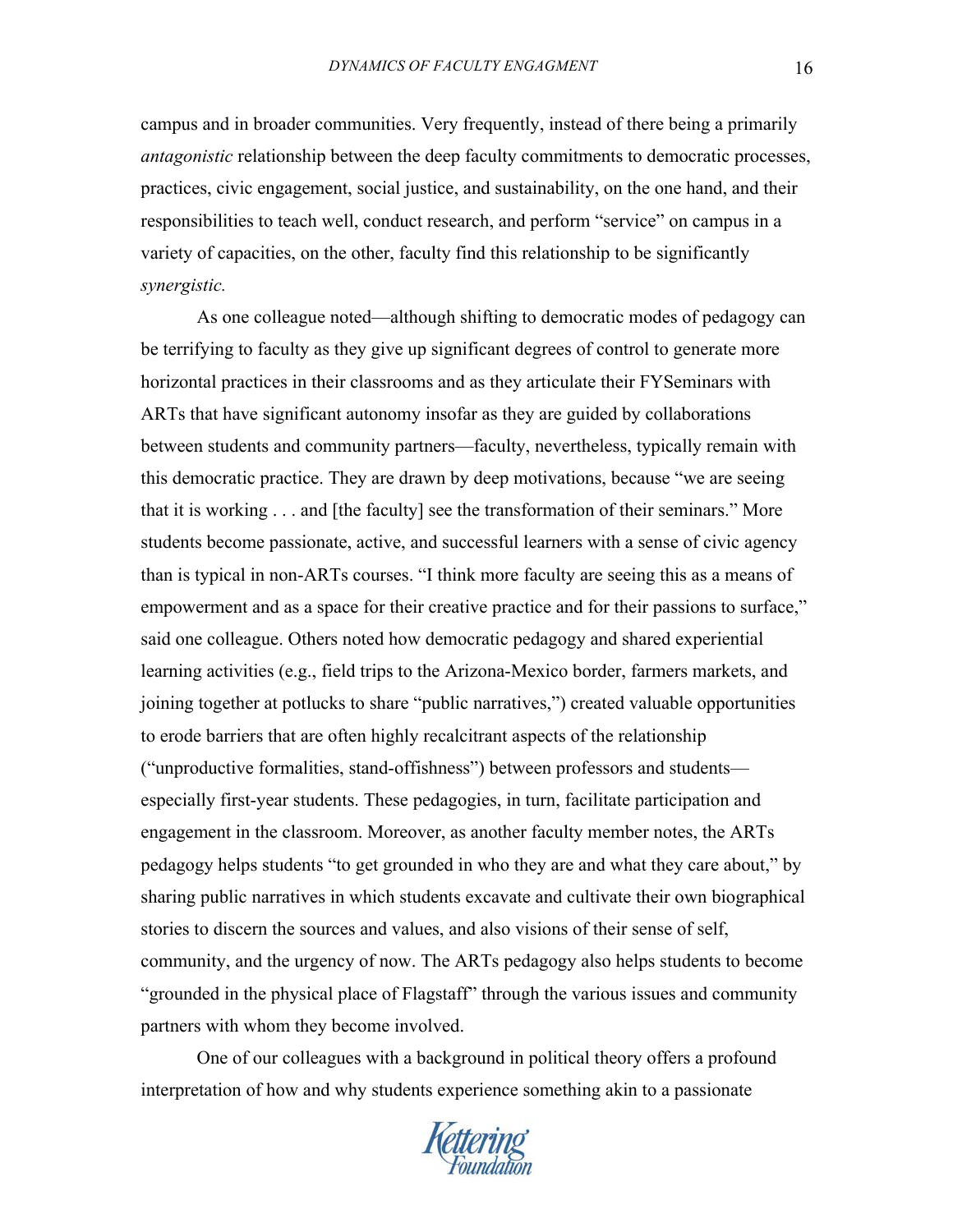awakening through civic engagement and democratic pedagogy. She maintains that there is "an existential need for all human beings" to experience empowered democratic citizenship by having "an active, shaping voice in community concerns and one's public world." She maintains, "I do think it's a very, very central need we have to fulfill and, when we don't have those opportunities, something is missing. I think there can be profound distortions and bad things take its place in people's lives. . . . When we are able to be in relationships with others, which are relationships of power . . . where we can . . . contribute to shaping the world we live in, it's a rebirth for people. I really think about it as birth and rebirth. . . . And, if it's working well, it's very moving; it's very powerful for people. So I see, when I think about these first year students, . . . [coming from] many communities [which] are very impoverished spaces for people to find their voice and to work collaboratively together. . . . I think this is a very moving experience and a powerful experience that the ARTs can offer students . . . coming from no experience whatever in their home communities, themselves, or adults in their lives, of people collaboratively working on public issues. . . . Coming into the ARTs, there is a kind of rebirth that happens." The theme of rebirth is something many students, faculty, and community members discuss as a consequence of developing powerful democratic relationships, engagements, and agency. Creating spaces that midwife such experiences is thus a profound way to help facilitate vibrant forms of learning that awaken and engage the head, the hand, and the heart. Like good community organizers, nearly all ARTs faculty seek to elicit and engage students' feelings—their emotions, not just their ideas as they begin to awaken to the sometimes overwhelming challenges of our times, as well as their own unexpectedly powerful capacities, aspirations, public work, and political action. The capacity to engage and generate democratic knowledge and imagination hinges on a degree of hope and our sense that we have significant abilities to make a difference in a world that can otherwise feel like it is running on automatic.

Numerous faculty mention how such work often facilitates "community building," which more quickly erodes the isolation of these new first-year students and amplifies emergent senses of democratic capacity. Often, even relatively small exercises of power for students awaken a tremendous spill-over effect and allows them to tangibly experience the more abstract ideas being developed in their seminars. As one colleague

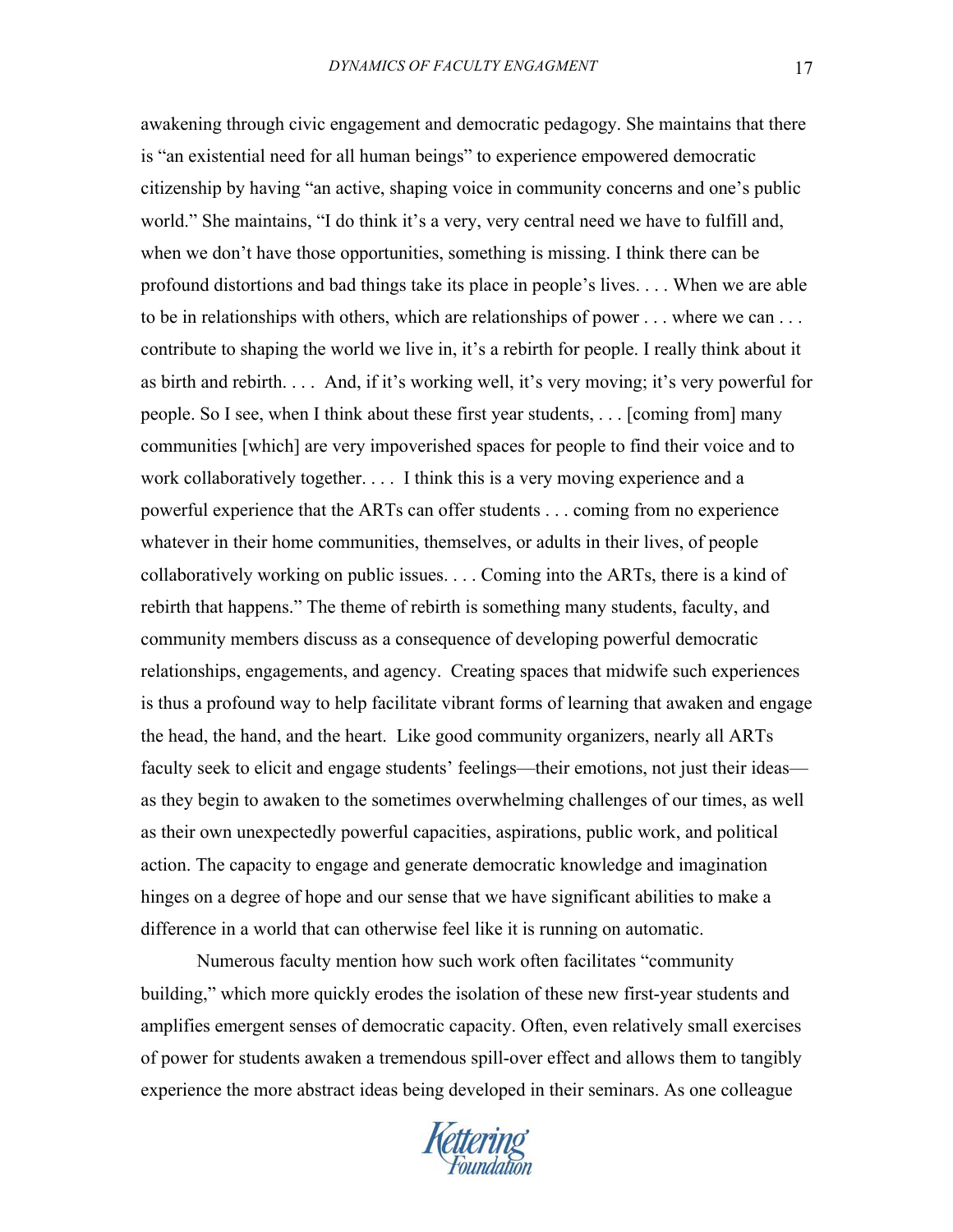said, "I think the experiential part of it has been so invaluable, the whole field trip thing . . . has just become central to [her classes]. . . . There is just no substitute for being outdoors, being in the desert, talking to farm workers themselves, talking to a grower and seeing they're not a bad guy, and smelling all that celery! I think especially because . . . I think it can get dry and heavy for people sometimes [reading all of the theory] and that the field trip just completely counterbalances that and I think that it allows them to absorb some of the heavier social analysis stuff because they've got that time in the world."

We touch on these issues here in order to illuminate ways that the ARTs and FYSeminars facilitate students' awakening in ways that greatly enhance *faculty* members agency and efficacy in a mission that they take to be central to their professional work, namely teaching in ways that animate students' academic desires, learning, and success. Along with a supportive institutional context, it is the powerful and resonant synergies between democratic pedagogies and civic engagement, on the one hand, and student academic passion, inquiry, and learning, on the other, that leads nearly all faculty who enter such work to continue with it in ways that often grow more—not less—committed and passionate. As a colleague who has taught repeatedly in the FYSeminar-ARTs told us regarding his experience of student presentations at the large ARTs Symposium that happened at the end of the semester: "when I went to the presentations . . . of the various ARTs . . . I was blown away . . . but I felt like, and I still feel like that these were the most powerful experiences that could be done at a university." On his experiences teaching several seminars where he traveled with students to listen to and witness the full range of people on the Arizona-Mexico border, he said: "It's changed everything. I basically feel like I never taught anything, until I took this trip." The public aspect touches a nerve because it is *real* —it awakens desire. "You need to engage with the real world to have the desire. That's the thing—in teaching you have to awaken the students' desire to learn." A faculty member, who is relatively new to FYSeminar-ARTs, concurs: "Engaged pedagogy is mind-blowing to me!—how powerful it is." Yet another colleague notes, with satisfaction, "There are now quite a few [undergraduate and graduate students] . . . [that] I know, whose life trajectory has shifted because this thing was here."

When one of the deans we interviewed said, "What gets me up in the morning is that I'm one of these people that really does believe that education is transformative," she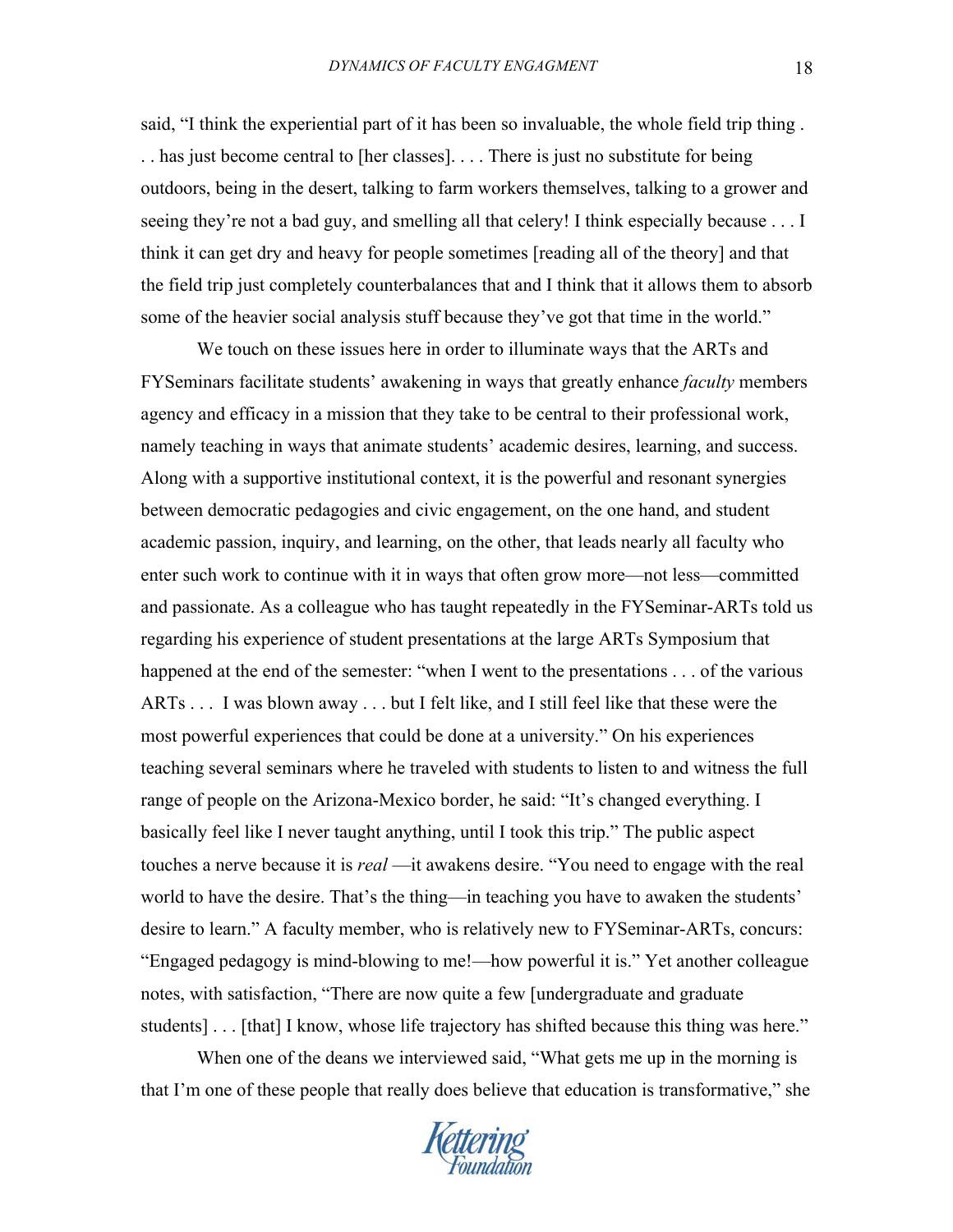was expressing a sentiment shared by most faculty who are involved. When our colleagues spoke of their deepest passions for this work, their language was teeming with rich metaphorical expressions. They do what they do "when I see [the student's] world just lighting up"; when I have "ah-ha moments with my students"; "as one person, I can only do one thing—and then I have all these students and all these TAs, and they are all like little sparks, and then they can do something . . . the ability to have such a larger impact"; and "I guess what motivates me, mostly, is I just went [being] from one person, having one person's impact, to being 200 people that can have much more impact on society. . . . Ultimately, I see myself as somebody whose responsibility it is to plant seeds." For many faculty, the efficacy of the FYSeminar-ARTs stems from and powerfully nourishes these aspirations precisely as faculty and students become active citizens seeking paths that facilitate public knowledge, work, and action for the commonwealth of our communities. The two appear to be less in tension, than reciprocally empowering.

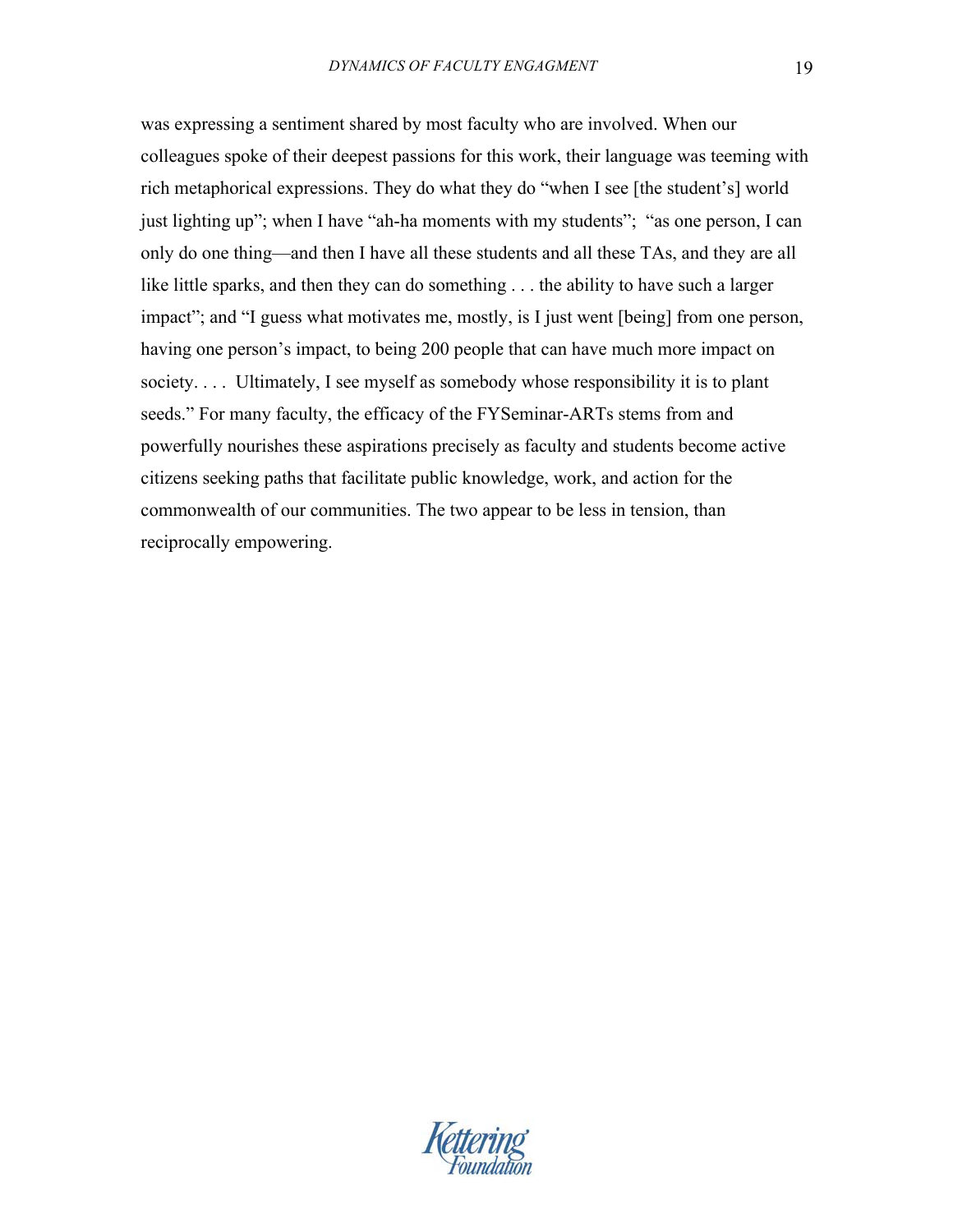# Creating Narratives of Personal Transformation through Democratic Practice

Many of the faculty interviewed gave voice to important narratives that trace a path that unites formerly disparate elements of their research, professional life, teaching, and personal values and beliefs about the public world as they began working with the ARTs. For many, too, ongoing work in the ARTs was the catalyst for a personal transformation that saw an increasingly integrated sense of democratic practice, personal values, and professional work and research. Like action research, itself, which holds forth the promise to fundamentally change the academy and the commonwealth through creating common spaces of cooperation among students, faculty, and community toward mutually generated ends, the transformative experiences of faculty working in the ARTs provoked important shifts in their narratives. These personal narratives tell stories that unite threads of people's lives, research, and democratic practice and also open space to imagine what else may be possible and conceive ways to act to bring it about.

As one colleague said, by working in the ARTs we "challenge ourselves." For another colleague, "The deep sense comes out of: I really am dedicated and want to understand how groups of people can challenge authority in such a way that transforms a situation into a freer space, in the most basic level. . . . And I think that both the ARTs and engaged pedagogy as concepts then connect to that very directly, because I think that underlying those concepts—regardless of how they are being used—or how they are being described in academic circles is really about transformation. But it is really about change, really about how to figure out how to leverage different kinds of resources and ideas to try to shift something, you know. And the ARTs, in particular, [become] multiple things in allowing people . . . the space to begin to experiment and to think about that in a very serious way."

Many colleagues also discussed how the experience of working in the ARTs goes much further in that it connects deeply with their passions and is a personally transformative experience. Recall the reflections that one colleague offered in relation to the transformations many students undergo as they engage in the ARTs: "when we are able to be in relationships with others—which are relationships of power—where we can,

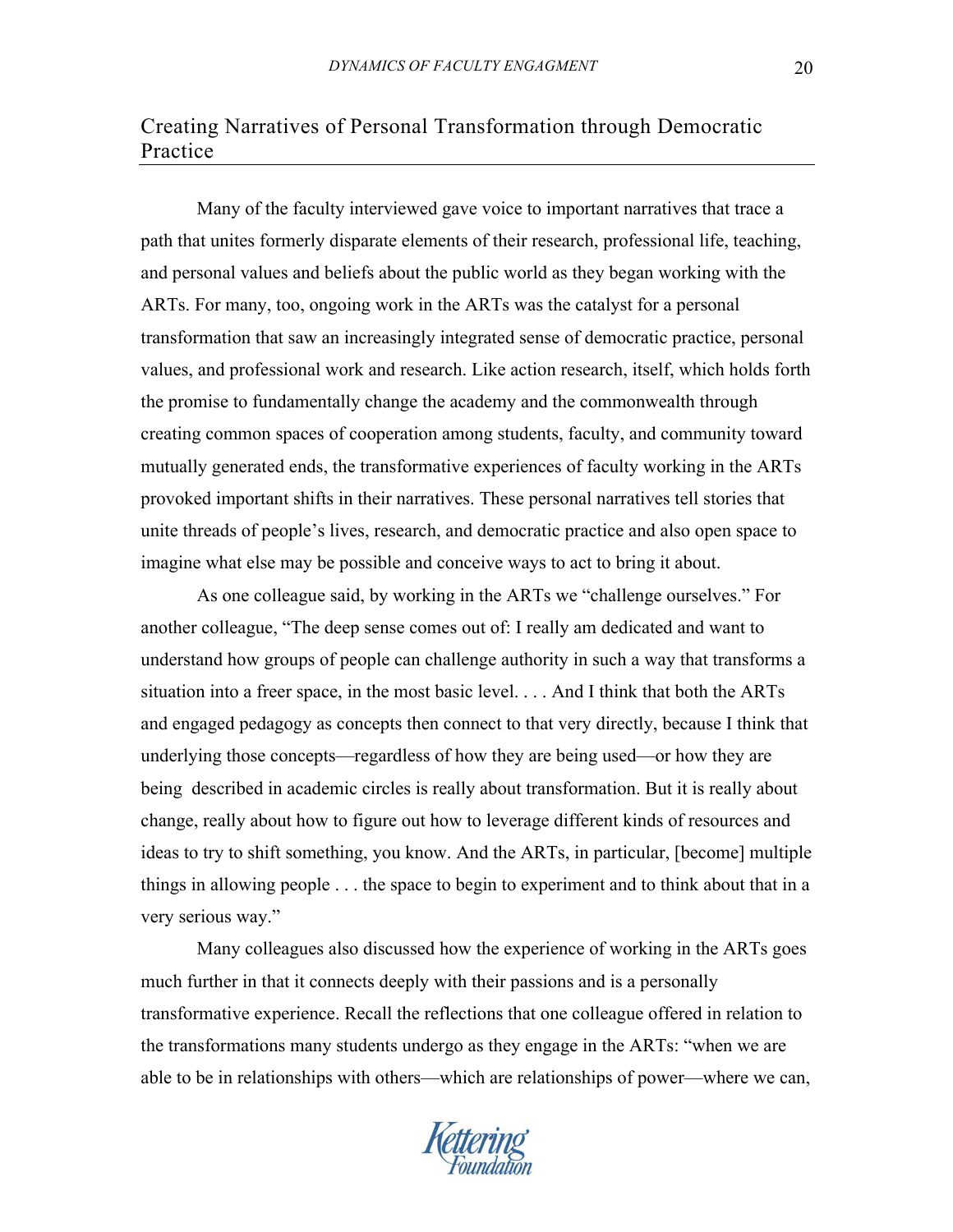however messily (and it's always messy, right?) contribute to shaping the world that we live in, it's a rebirth for people, I think. I really think about it as birth and rebirth—right? Something new, as Arendt talks about it, happens in our experience—something comes into the world between people that wasn't there before and, if it's working well, it's very moving—it's very powerful for people." This is an incredibly important statement that surfaces fundamental, human metaphors—birth and rebirth—and it clearly pertains not only to transformations in student narratives, but also to transformations in the lives and narratives of faculty, including her own, as the volume of her direct engagement in public matters has increased. These images of birth, rebirth, and even public *birthing* is evocative of the rich and dynamic intertwinement and interplay between the internal and the worldly. As democratic practices have enlivening and transformative effects upon the internal sense of purposes and motivations of faculty working in the ARTs, these practices have allowed and even provoked faculty to build upon previously created existential narratives of action, orientation, and possibility that were previously characterized simply as their values or a social-justice orientation. The desire to act is fed and enabled by the existence of these powerful personal narratives. In a circular hermeneutic process, when this political work is going well it appears to gather, reconfigure, and intensify memories and fragments of how one thought or acted. These proto-narratives are sufficient to allow the (re)construction of a narrative that casts meaning onto the past and provides new meaning, energy, urgency, and insight as one moves forward.

To give texture to this theme, it is helpful to consider in more detail the story of our colleague who came to the ARTs from his home department in modern languages. For him, the ARTs "have changed everything."

I basically feel like I never taught anything until I took this trip [with his First-Year Seminar students to the Arizona-Mexico border]. If you were to compare the impact that my classes had before this trip, you know, it's miniscule . . . in comparison with the change that I have seen . . . students undergo on this trip, I just feel that it is so important. And also my own moral compass—I knew what was going on from an intellectual point of

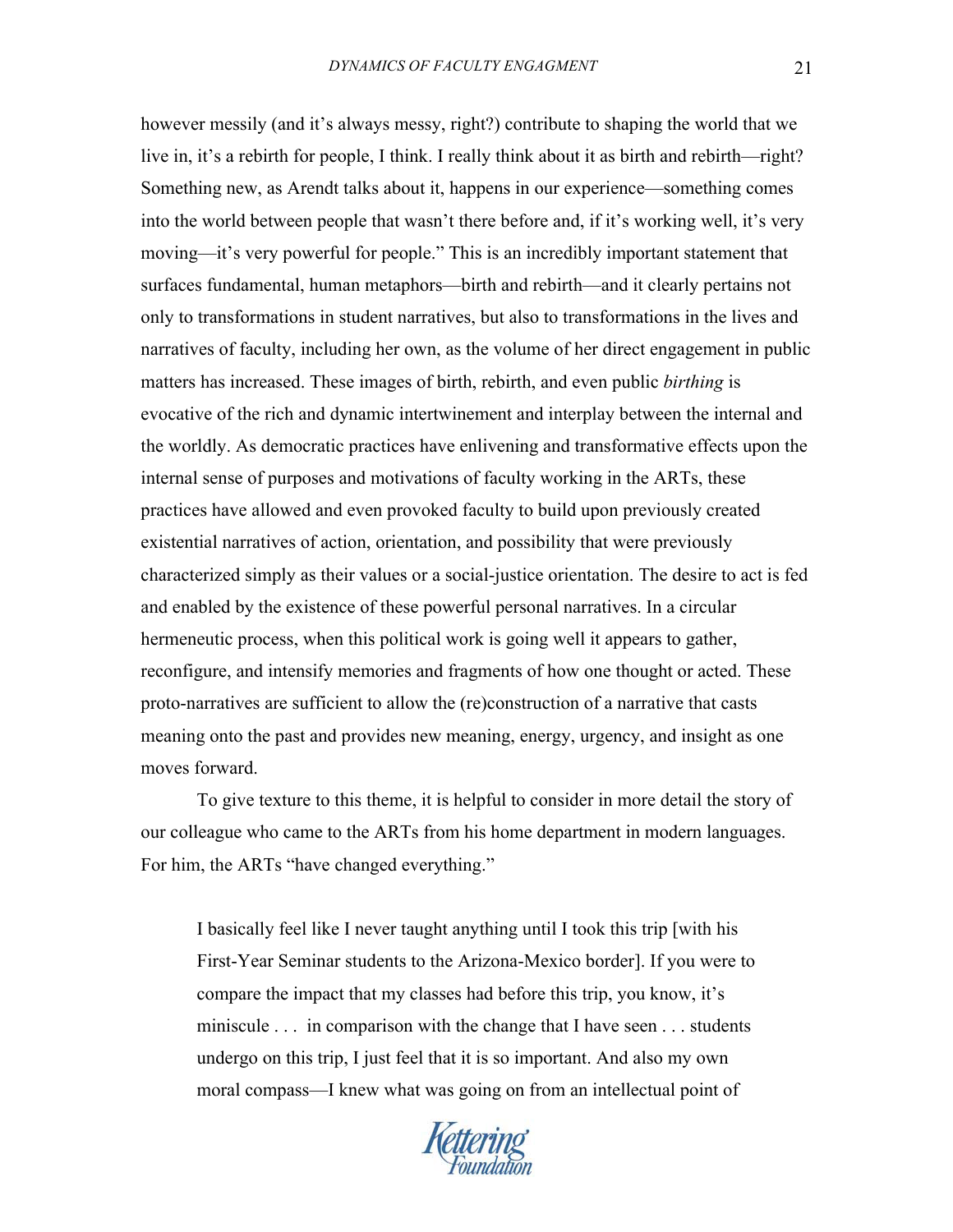view and I had been writing about this stuff for decades . . . —but I felt like when I saw [what is going on the border] that I could no longer turn my back on it. I feel like it's the same as the people, who, during the Holocaust became aware of what was going on, or if you were in Chile and you were aware of what was going on, you had the choice of looking the other way and going about your life, or doing something. And I feel that, when I realize that . . . thousands of people have died on the border in recent years, essentially since I have been [at] NAU, since when this crisis has gotten really bad. . . . I feel that this is happening in our back yard. And I, as a human being, cannot look the other way. So, I am sort of dedicating my life to getting people to wake up and see what's going on. In terms of my teaching, for one thing—I work it into all of my classes...

. So now, I look for any opportunity to get students out of the classroom.

He tells the powerful story of transformation; one where he connects his intellectual work with his "moral compass," united in the resolve to act.

During the five-day trip to the Arizona-Mexican border, he and his FYSeminar-ARTs students visited with recently deported people. One woman told the story of how she had left her five children with a neighbor in Oaxaca:

She had been running in the desert for four days, and was detained by Border Patrol, and on the wall there was a sign in the cell that said, "If you are hungry, or thirsty, or you need medical attention, or [if you need] help in any way to tell an agent and you will be provided for," but she said that it wasn't true. That they only gave her two packages of crackers and a cup of juice—and that she couldn't walk, but [they told her] that she could get help in Mexico. And I looked up and all of my students were crying. There were tears streaming down every student's face and it was just a very intense experience. One of the kids came up to me a little later and said [that] he had a hundred dollars in his pocket and he wanted to give it to this woman to help her get home to her children—that he thought that he

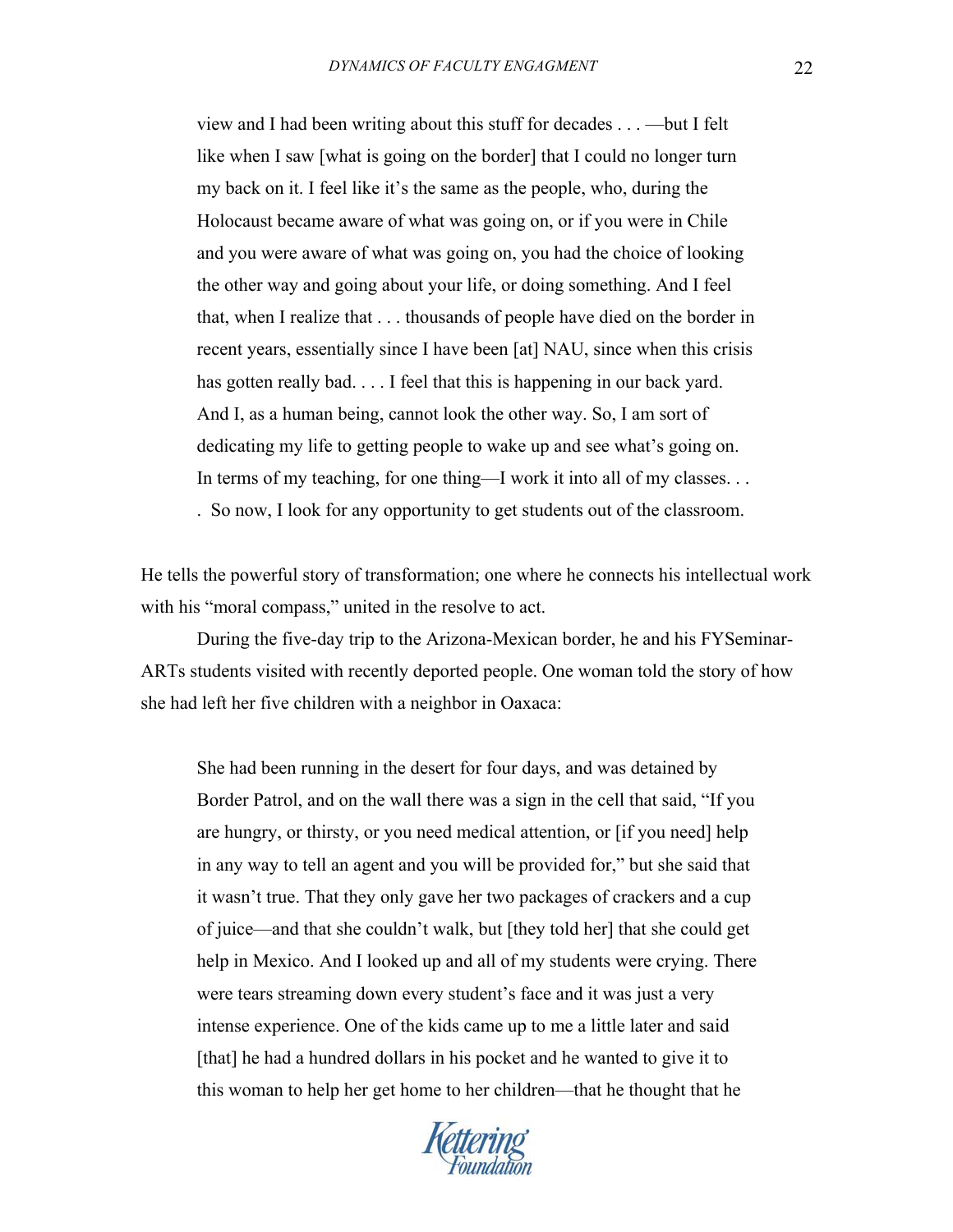was brought there for a reason. And it was just not the kind of thing that you normally experience in a class. And it was just one day.

His work with the ARTs powerfully unites this colleague's own sense of social justice surfaced by his trips to the border with students, his own writings, and the transformative democratic pedagogy that he pursues. He recalled a long-forgotten incident that tells the story of taking a job interview when he was younger to become a translator for detainees—the same people that he and his students now visit on the border.

I did have an experience which I had forgotten all about until, at least, after the first trip [with FYSeminar-ARTs students to the border]. . . . After I graduated from college, I had a roommate whose boyfriend worked for the US Department of Immigration Review. And she told me—that he told her—that there was a job opening up as a court interpreter. And I thought, "Wow, this would be really cool. I can get a job, because my Spanish was pretty good, and speak Spanish and be paid, and it would be great. . . ." And they finally called me in for an interview, . . . and the guy that was interviewing me said, "We are very fortunate, because we have detained an illegal alien, and as part of your interview, you are going to interpret the interrogation." And I looked over and saw this pudgy, sad, detained Mexican guy who looked at me—and everything in me wanted to say, "I am not with these [Immigration Review] people—I got nothing to do with these people." And I didn't have the courage to walk out at the time. I did the interview and I interpreted it as best I could, which was kind of crazy. There were a few details of it that, sort of, I still remember. One [question], they asked him was where he was from and he said, . . . "I'm from a little town called Leave If You Can." There are towns in Mexico called . . . [Leave If You Can], so I have no idea to this day whether he was kinda being consciously sarcastic, or if that's where he was from. But then as the interview went on, they started asking how he came and he said, . . . "Through the water." And they said, "What do you

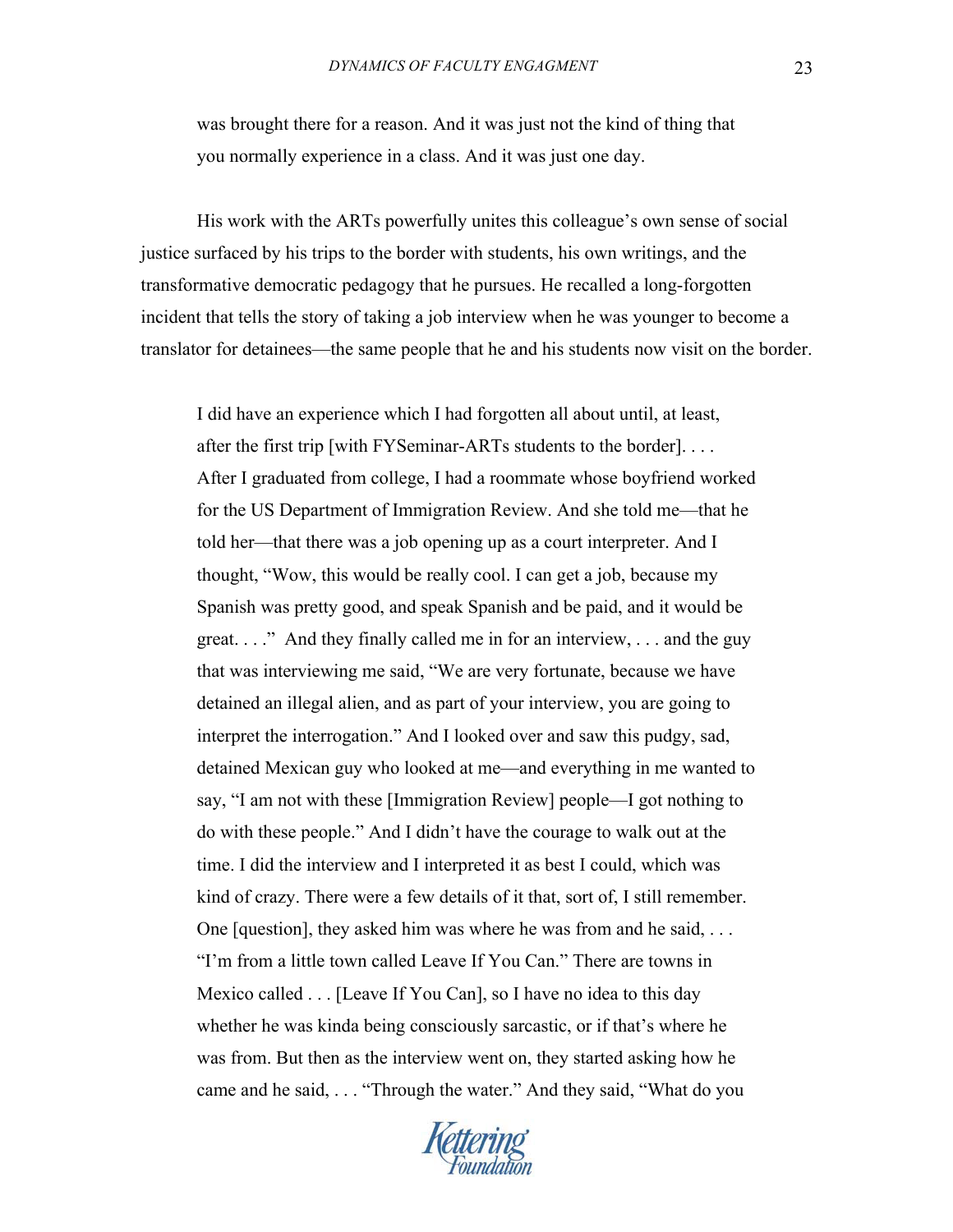mean—Through the water? —Did you come on some commercial maritime, transportation agency?" And he said, "I came through the water like everybody else," and then he started to clam up and said, "I don't remember —I don't remember." And the guy got kind of annoyed and said that, "you seem to have a lot of difficulty remembering today. Have you ever been treated by a psychiatrist for memory difficulties?" And I just felt so ashamed to be part of this. And there was somebody in the back listening to me—and I just did it and then I went home. And I don't know if it was a week later or what, but they called me up and said, "You did fantastic. We are going to offer you this job. All we need now is for you to give us a list of your friends and family members so that we can do an FBI check on you." And I said, "Actually, I no longer want to be considered for the job." And he said, "Why not?" And I said, "Because my personal job objectives and the objectives of the Department of Immigration Review are not compatible." And we had been through months of dialogue —and he said, "Any elaboration on that?" [And I said,] "I think what you guys do is immoral." And I walked away from that and I forgot all about it until after this first trip. So, if you look back—in the big picture—there's sort of a narrative there, but I wasn't aware of it.

This is a powerful story and one that, rightly, attests to a long-held sense of social justice by our colleague and his willingness to act on his values. At the same time, it allows him to crystallize a powerful narrative that is a coherent and consistent story of action throughout his life. It is also a narrative frame that others can listen to, be moved by, see themselves in, and become motivated by to act. Through hearing this narrative, others can subsequently structure personal and group narratives that help them continue on and that will bring still others into a widening circle of democratic action. Like action research, itself—which holds the potential to increasingly weave broader collaborations among students, faculty, and community into active ownership of what has been traditionally called the academy—these narratives of action gather together and help expand the space that enables collaborative action in the first place.

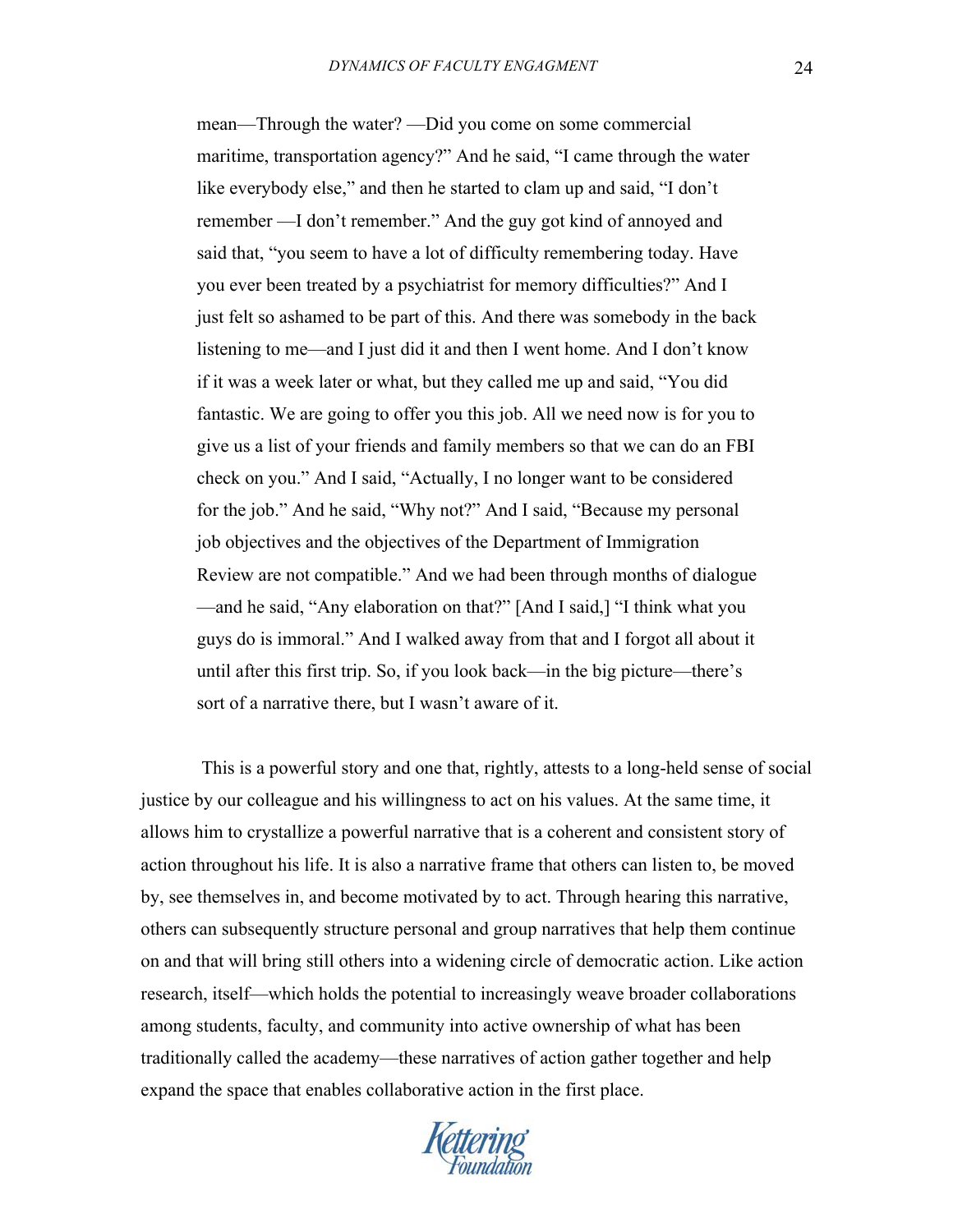### Emergent Faculty Collective

!!!!!!!!!!!!!!!!!!!!!!!!!!!!!!!!!!!!!!!!!!!!!!!!!!!!!!!

Many faculty at NAU feel disempowered, teaching in this nonunionized university in a right-to-work state. As elsewhere, those who feel the most vulnerable and who believe that their positions are the most fragile and continually in jeopardy are the most ephemeral of faculty—full-time faculty on year-to-year contracts and part-time faculty hired by the course. As one colleague said, "If you're tenure-track and have a little bit more job security, that's one thing—but if you are an instructor or lecturer,<sup>5</sup> and someone catches wind that you said the wrong thing, or push too hard against the grain, then . . . you could lose your job, and your livelihood, and your ability to work. So, there's a lot of disempowerment with that." He goes on to say, "I do think it would be great to re-create a sense of agency."

 In the face of this all, FYSeminar-ARTs faculty have recently come together to bring about three important changes in the conditions under which faculty work and in how decisions are made in the program. The ARTs initiative in FYSeminar has seen explosive growth and increases in resources to hire faculty. Within this context of rapid expansion and growth, faculty are now applying the methods and lessons gained from the democratic pedagogy that they use with their students to improve working conditions. We see this as an important and very hopeful sign that serves to move beyond the often impotent and simply reactive responses of many colleagues in the academy. This nascent awakening of faculty power serves as a meaningful way to push beyond faculty cultures of isolated complaint that rarely even gesture toward possibilities for generating transformative power, work, and action.

These lessons learned here by our faculty—echoed by a few stories of faculty coming together in other departments at other institutions—have resulted in a changed sense of collective agency and a movement narrative that has generated the reality of new possibilities. Action research that brings together students, faculty, and community members can also help to push back against the rising tide of neoliberal practices and

 $<sup>5</sup>$  At NAU, the rank of instructor is a full-time, benefit-eligible, one-year appointment that may be renewed,</sup> and whose assignment is focused on teaching with no expectations for research. The rank of lecturer is a full-time, benefit-eligible, one- or multi-year appointment that is regularly renewed, and whose assignment is focused on teaching with some expectations for research.

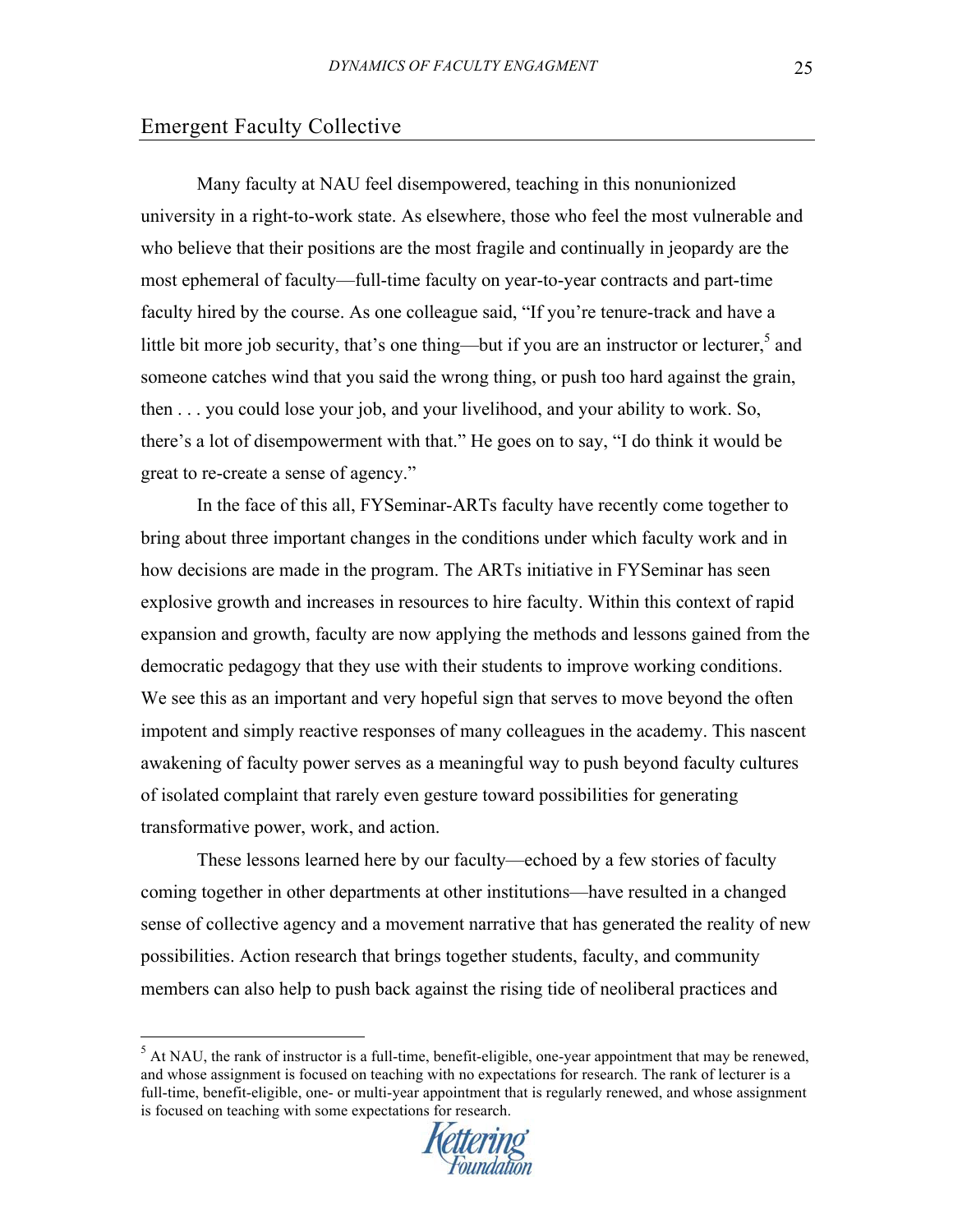paradigms that now dominate the academy. While the results of these faculty victories at NAU may merely replicate what other colleagues have had on other campuses for decades (though they are under pressure nearly everywhere), what is most important here are the details of coming together, imagining alternatives, exercising collective agency

and accomplishment, and, most important, then generating a narrative imagining of what else can be. This story of faculty coming together, practicing the democratic pedagogy that we teach, and generating actions that further intensify and extend narratives of creative, catalytic imagination provides one of the most important lessons that can be learned from our experience here at NAU.

The first exercise of collective agency that emerged among faculty focused on building a sense of community, trust, mentoring, sharing our successes and challenges in our FYSeminars and the ARTs, and increasing our capacities to collaborate and coordinate among different units that had operated autonomously (especially the Program for Community, Culture, and Environment [CC&E], the Masters of Arts in Sustainable Communities Program [MSUS], and the FYSeminar Program). To some extent this agency began to emerge organically, as when for example, two years into this effort a group of about half a dozen faculty in the College of Social and Behavioral Sciences (with modest funding from the dean) came together to design syllabi with civicengagement themes and link them to the ARTs, community partners, and Residential Learning Communities. Subgroups of faculty and graduate students emerged informally around particular aspects of this rapidly expanding movement, such as those between CC&E and FYSeminar, faculty and community partners working on specific issues, and the MSUS faculty steering committee.

The democracy movement at NAU would have to be characterized as an evolving combination of grassroots democracy and social entrepreneurship. There was a strong sense among several of the leaders (including the authors) that successfully launching this movement required that we catalyze and unleash the dynamic and co-creative capacities of myriad pools of collaboration among faculty in different units; faculty, graduate students, undergraduates, and community partners working around different issues, problems, and opportunities; faculty, students, and staff working to create initiatives on campus that involved coordinating across different sectors, such as Campus Grounds

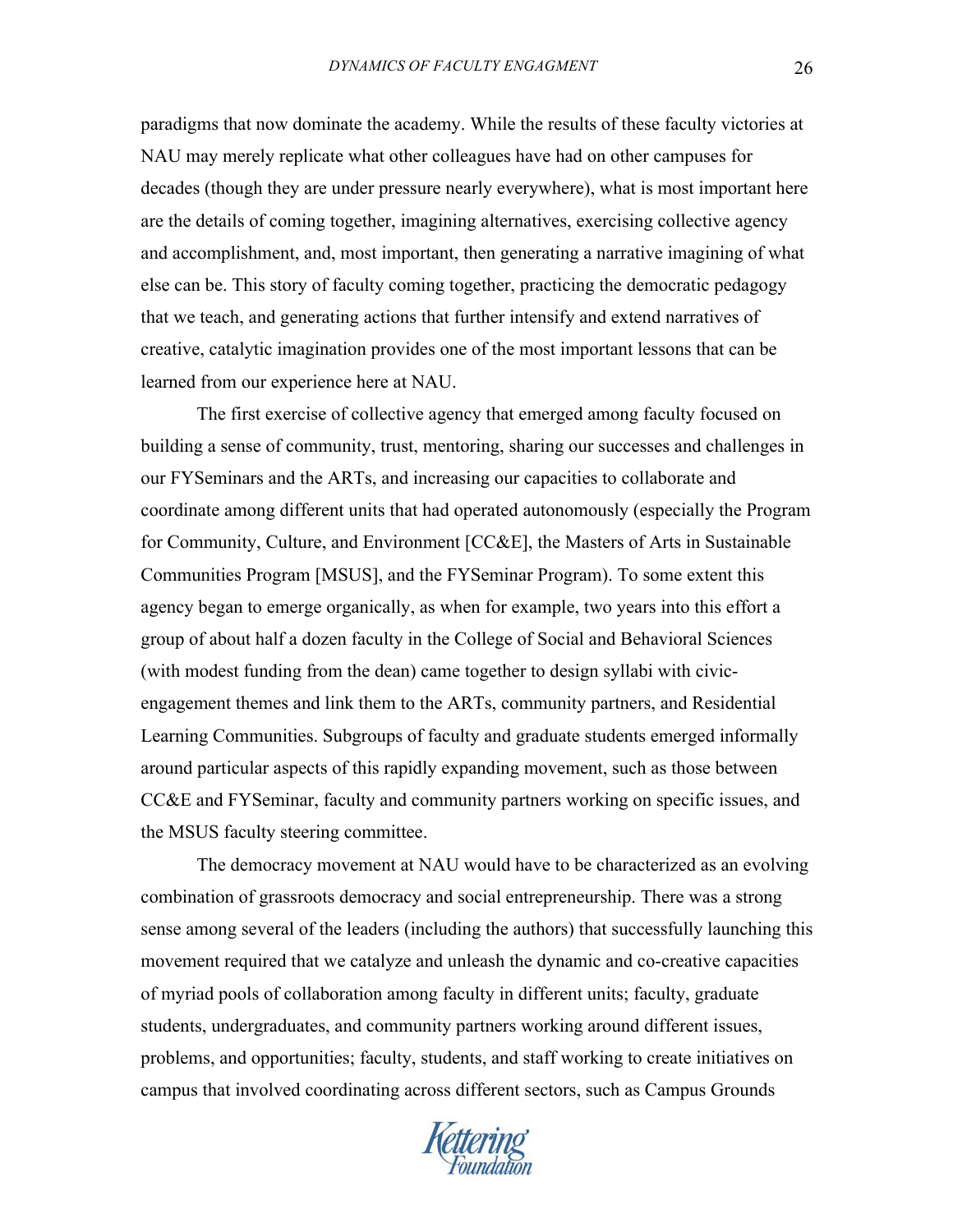Keeping or Residential Life; faculty, community partners, and students working around opportunities provided by several different grants; and more. We sought to avoid forming a governing body that would strive to become the agentic center for the whole and instead catalyzed myriad pools of collaborative energy and action that were democratic, yet frequently maintained only loose tendrils of connectivity with the other pools.

The advantage of this process was that we unleashed whirlwinds of co-creative activity that very rapidly initiated all sorts of energetic processes, collaborations, and good work that quickly became visible, unexpectedly exemplary, and magnetically drew more and more people into the process. We believe that generating the "escape velocity" necessary to break free of the antidemocratic gravitational field formed by stagnant unimaginative habits; administrative caution; cultures of timidity, risk aversity, and deference; pervasive senses of impossibility; and widespread yearnings for bureaucratic modes of control all requires vibrant and decentered modes of dynamism. To employ yet another metaphor from the physical sciences, we believe that there is something analogous to an "energy of activation" needed to initiate democratic movements that is similar to that which is necessary to surpass the "energy barrier" required to initiate chemical reactions.

The underside of this somewhat wild decentered dynamism is that the needs and aspirations of different participants—faculty, graduate students, undergraduates students, community partners, and staff—are often different and sometimes partly in tension with each other. Also amid a lot of coordination among the various activities, there were still degrees of creative chaos that made some feel uncomfortable, or out of control. As more and more loci of initiative were fomented and unleashed, the need for coordination, overall designs that better served multiple needs and aspirations, and processes of democratic governance and accountability all became greater. In other words, the disadvantages of what Jo Freeman famously called the "tyranny of structurelessness" increased as the process grew, and this began to create tensions.<sup>6</sup>

Very quickly, all involved began to deliberate about how to modulate our democratic processes in ways that would enable us to better negotiate the inherent tensions between the goods of highly dynamic decentered co-creative initiatives, on the

!!!!!!!!!!!!!!!!!!!!!!!!!!!!!!!!!!!!!!!!!!!!!!!!!!!!!!!

<sup>&</sup>lt;sup>6</sup> See, Jo Freeman, "The Tyranny of Structurelessness," http://www.jofreeman.com/joreen/tyranny.htm.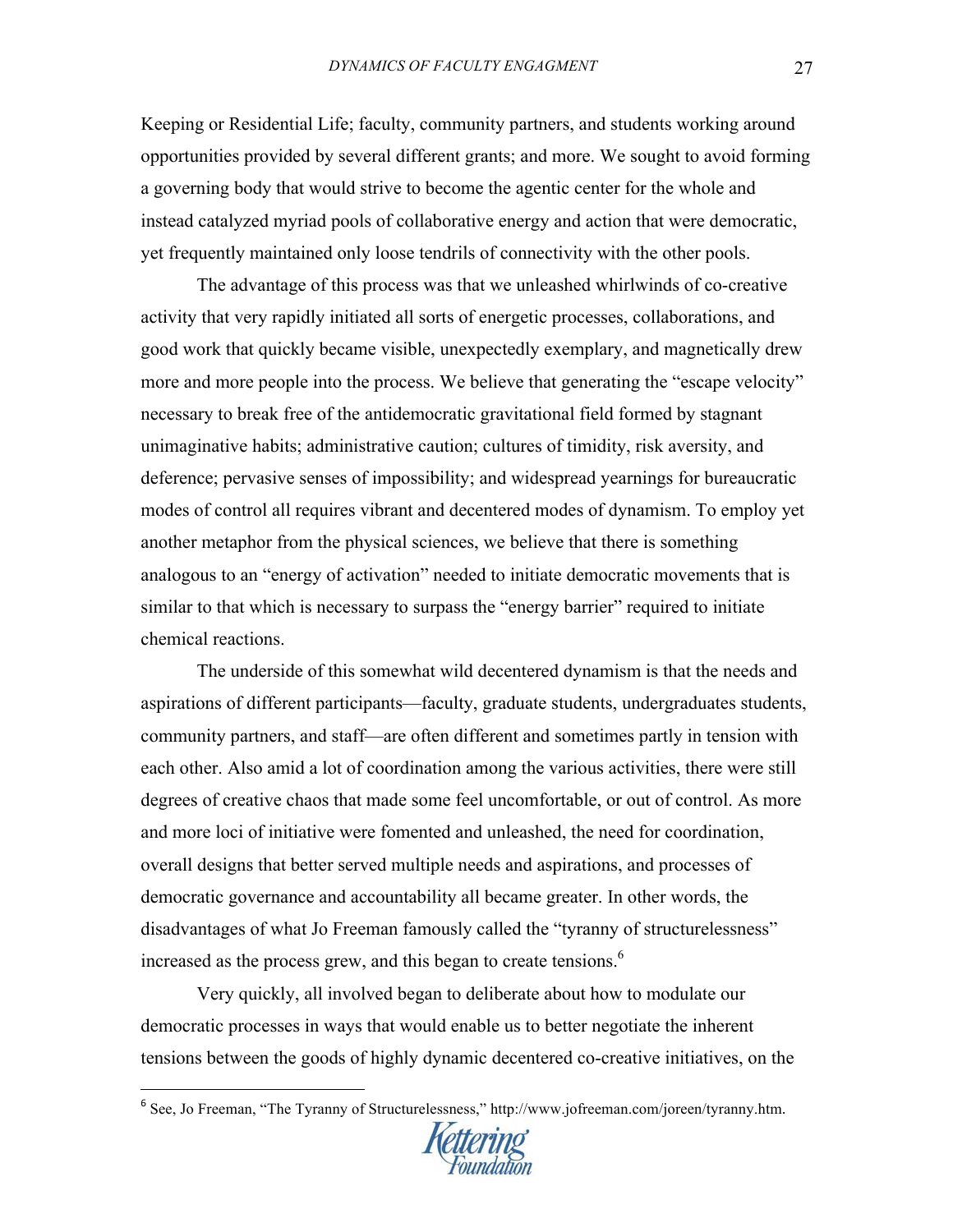one hand, and the goods of synoptic democratic coordination, integration, governance, and accountability, on the other. Soon a coordinating group formed, consisting of key faculty leaders of the campus units and constituencies most involved. Another coordinating group of graduate and undergraduate student ARTs facilitators formed as well, and the two bodies collaborate well together. In any dynamic and evolving process, issues and tensions repeatedly emerge that need to be addressed—this is part of the life of democracy. Yet, most involved agree that these groups have become increasingly good at creatively learning from and negotiating our differences in ways that continue to energize, inform, and empower the movement for democracy's education.

At the beginning of the fall semester of 2013, as a result of numerous conversations, core faculty teaching in the ARTs decided to form a community of practice that would meet monthly. In this community of practice we would build community and trust by sharing our public narratives and doing one-on-one meetings; share our teaching experiences and practices and discuss what was working, exciting, challenging, as well as our visions of new possibilities; read and discuss articles on democratic and experiential pedagogy, civic engagement, and community organizing; share each others' burgeoning scholarship on teaching, learning, and catalyzing change; and better coordinate and support our various efforts. The faculty involved view this ongoing community of practice as an overwhelming success. As one colleague put it, in the community of practice, "we are starting to envision a different future. And in that future, are these webs of community members and partners, and NAU students, and faculty, and colleagues, and they're all coming together to work together towards a common goal. . . . And then, you're also mentoring each other. . . . So, the process of mentoring and fostering others in their creative endeavors is shaping a whole new way of teaching and learning . . . [and] it allows faculty to start talking to each other in a different way. And once faculty start talking to each other, they start sharing ideas, they start gathering information, and they start visioning what their working environment can look like, as well." Another faculty member noted how strategically important it was for all faculty to be "having a chance to learn from everyone. . . . I would love also to be able to support new faculty as they come in—in the vision for the program—and I think [that] the less that we're working in the silos of our individual classes, and the more that we're

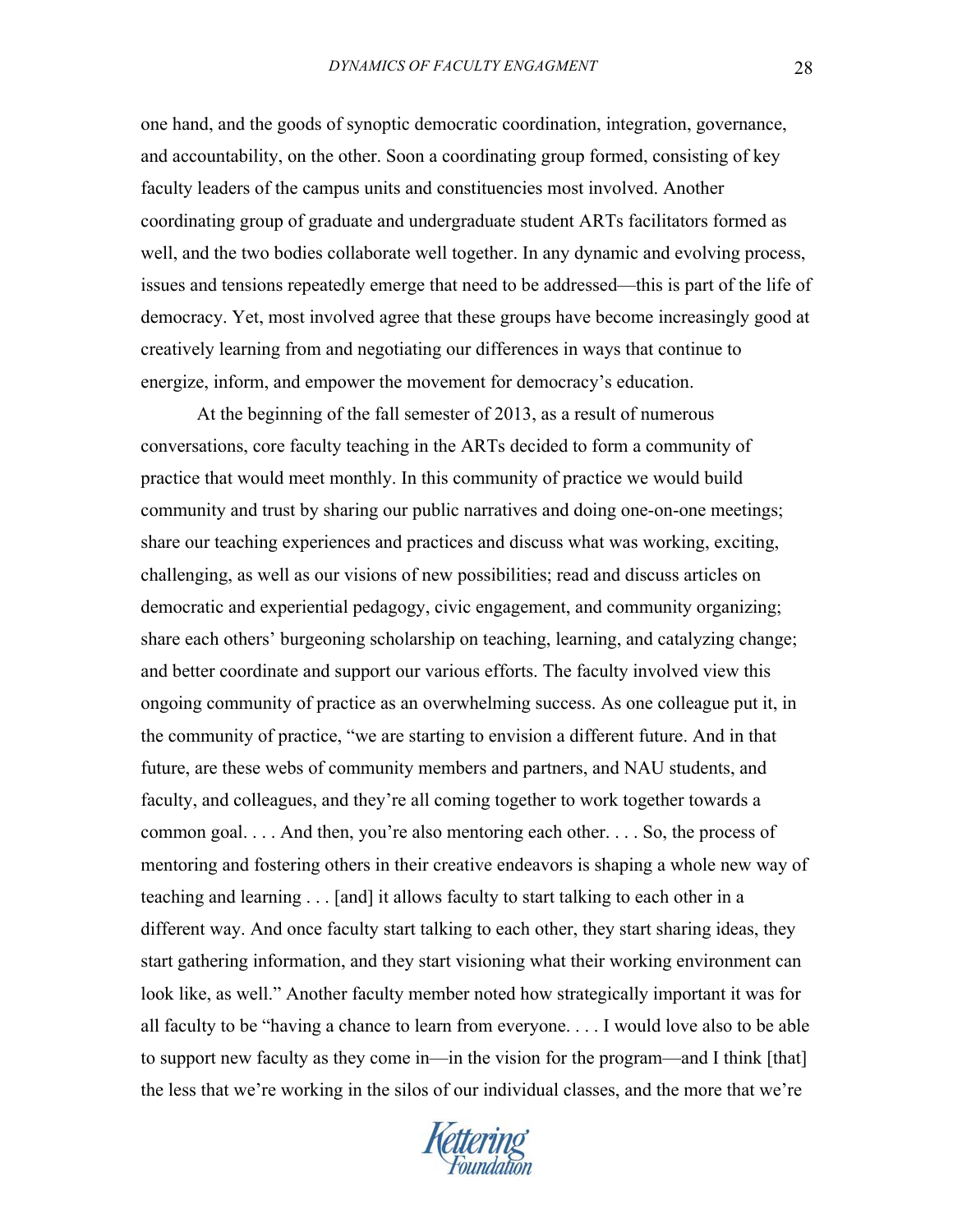sharing ideas and strategically thinking about the program and sharing ownership, that the stronger that we're going to become and the more we share responsibility and work." She also remarked how new faculty really appreciated the mentoring. One of our newest faculty collaborators concurred, "I've learned a lot. . . . What I really like the most is that when we get together for the community of practice meetings, because that lets me learn from others and ask questions of others who are doing things, and be inspired by others."

The community of practice exemplifies the extent to which faculty can begin to exercise collective agency among themselves in important ways, in spite of the hierarchical structures and neoliberal pressures that often impede our work. There remains a remarkable amount of space within most institutions of higher education in which we can constitute practices of democratic collaboration and co-creativity that make a huge difference in our working lives, our relationships, our pedagogy, our scholarship, and our engagements with broader communities. Experience at NAU suggests that it is possible to inhabit these spaces, expand them, and generate energies and new vision for broader transformation. When democratic practices are carefully nurtured, they tend to spill beyond their spaces of birth.

While the community of practice was emerging, full-time FYSeminar-ARTs faculty at the rank of lecturer had been locked into teaching four courses each semester, since this was the default teaching load for lecturers across campus. While many found the work incredibly fulfilling and rewarding, the robust time commitments were exhausting and, increasingly, many colleagues were suffering from burnout. In the fall semester of 2013, FYSeminar-ARTs faculty began discussions in our faculty community of practice about documenting the quantity and scope of extra work required to effectively teach ARTs courses compared with non-ARTs courses, and then to seek a reduction in the ARTs teaching workload from four courses (a 4-4 workload) to teaching three courses (a 3-3 workload) each semester.

 Conversations among the faculty in community of practice meetings crystallized into a position paper that carefully documented faculty time commitments teaching in the ARTs, sought some sort of redress for the workload inequity taken on by ARTs faculty, and outlined their effectiveness in creating powerful pedagogies and practices aligned with institutional priorities. The paper was presented to the leadership of the FYSeminar

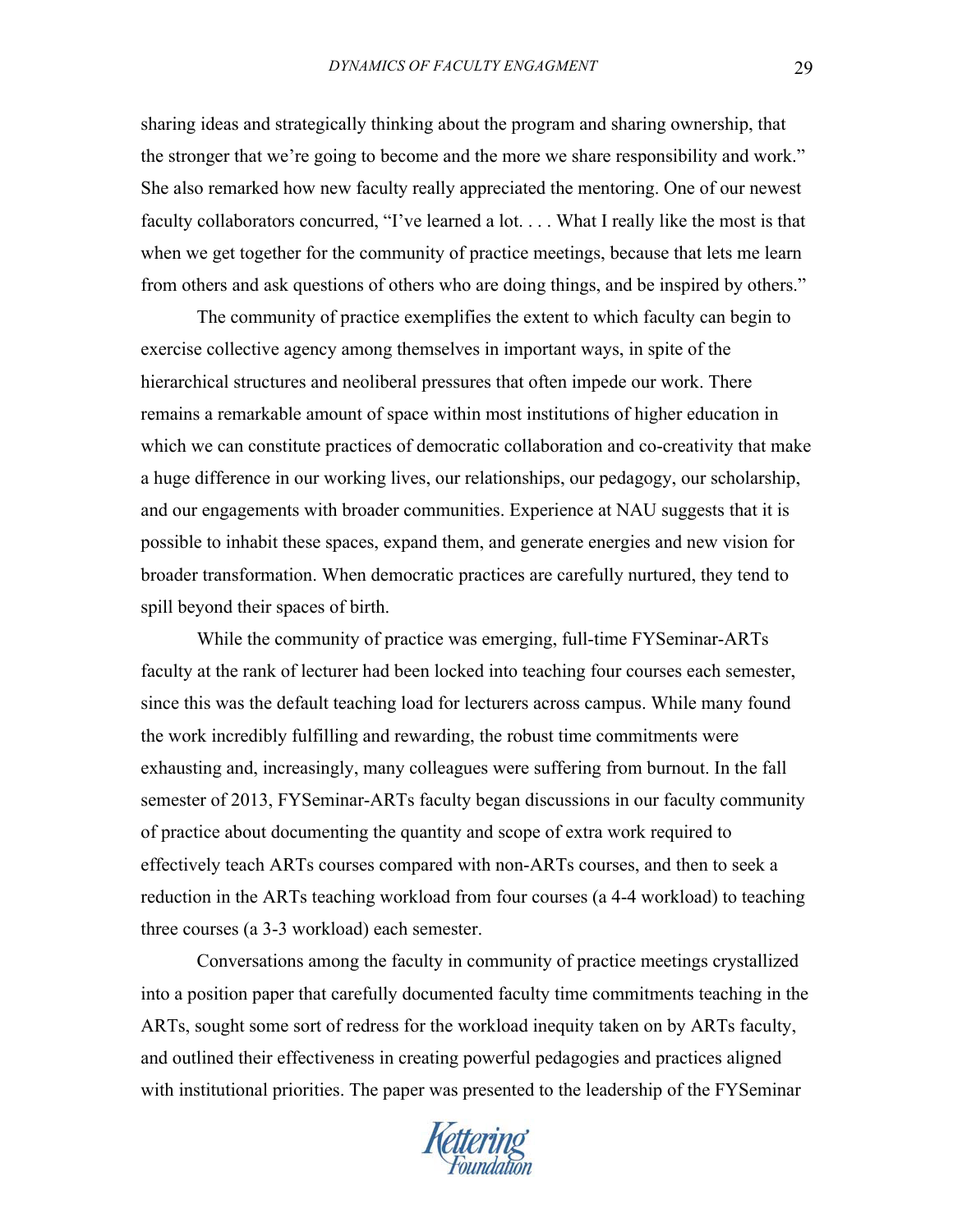Program and University College, of which the program is a part. NAU, like many state comprehensive universities, has seen enormous retrenchment in state funding support (60 percent reduction over just a few years for NAU), resulting in severe budget pressures and fast rising tuition costs. Given these conditions, any change in faculty workload for a program is problematic. However using the example of another academic unit on campus, a differential workload policy proposal was drafted, which gave faculty teaching in the ARTs more workload credit than the actual course units (credits) taught. Under this proposed differential workload, ARTs faculty teaching a 3-unit course would receive 4 units of workload credit. A lecturer, needing to teach 12 units each semester (4 courses x 3 units each) could now teach 3 courses, rather than 4 (3 courses x 4 units of workload each) to fulfill their 12 units of teaching each semester. It was additionally proposed that this formula would also apply to part-time faculty hires, who would be paid for 4 units of work to teach a 3-unit FYSeminar-ARTs course. The 3-3 differential workload fulfilled both the requirements of FYSeminar-ARTs faculty for a meaningful load reduction, while it fulfilled the university's requirement to not have lecturers' workload be less than 12 units each semester. The increase in salary costs for part-time faculty was also sought as part of the differential workload proposal.

 To many faculty members' surprise and deep satisfaction, the proposal was quickly embraced by the University College leadership and then promptly approved by the provost in the spring semester of 2013. The new differential workload policy was implemented in fall 2014 and additional funding was provided to pay part-time faculty the fourth unit of salary to teach an ARTs course in the FYSeminar-ARTs FY15 budget. All are appreciative of the immediate support for and the rapid adoption of the 3-3 differential workload and budget increases by the college leadership and the provost.

 Most colleagues have viewed this workload victory as being "very empowering" and "a very hopeful sign." As one colleague said, "It was a huge win. That was huge." For many, too, there was relief in believing that there was a sense of recognition by the institution that this work is important, that it does take a huge personal investment of time and energy by faculty, and that there have been tangible results brought about through collective faculty action. Most now recognized that they explicitly take the democratic practices that they teach their students in the ARTs and use them to collectively build

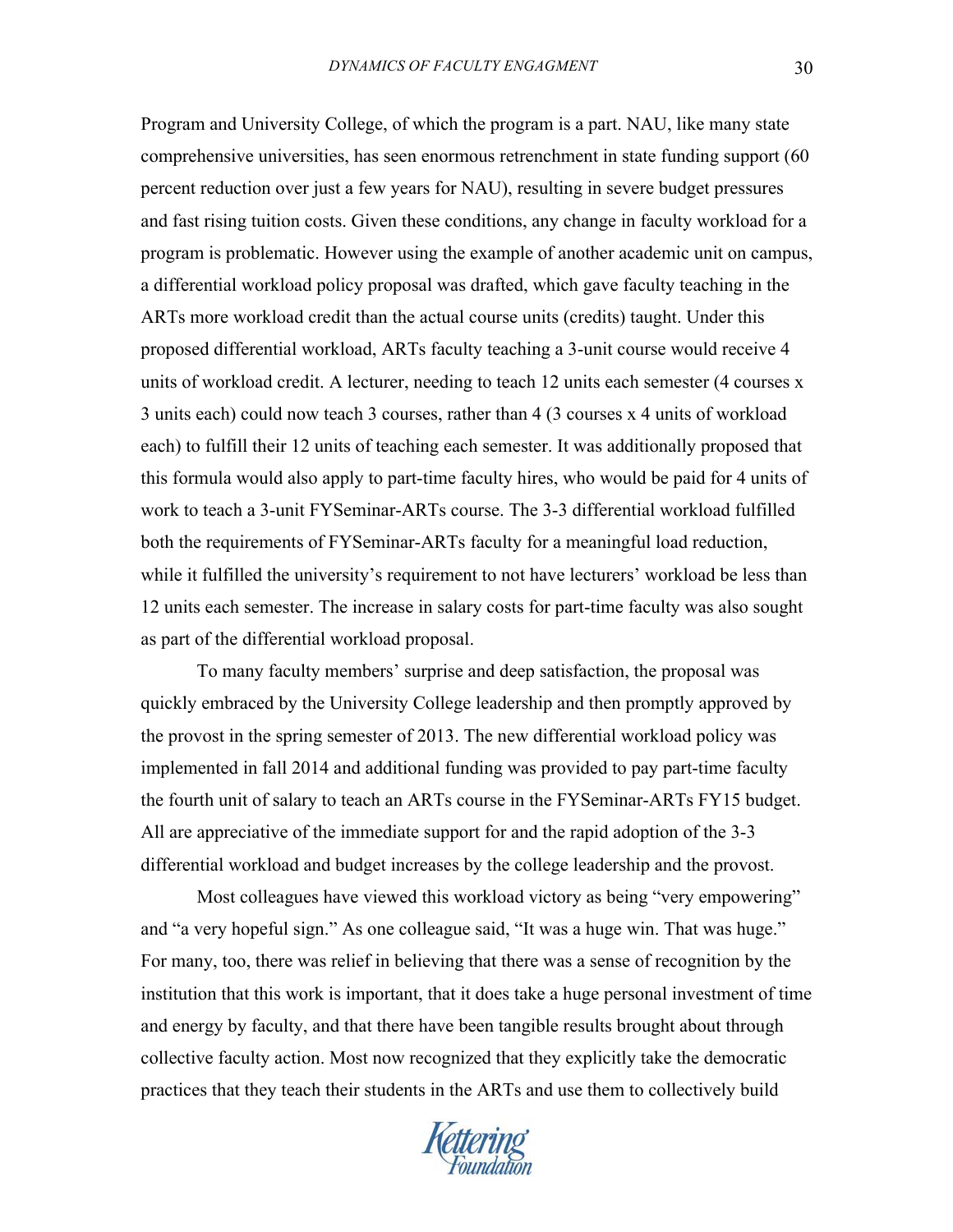faculty democratic agency. As one colleague said, "About changing the 3-3 workload, I think that's going to have a huge impact on faculty's—well, just being able to get that, I think that there is some power here . . . but also that it's going to give the faculty the ability to, first of all, just do the work well . . . and also, maybe then, to have a broader impact on the university because I think that there's just no way, timewise, to do that [if you are still teaching a 4-4 workload]."

 Another colleague, reflecting on the process of collective work and decision making experienced in the faculty community of practice that led to the 3-3 differential workload policy said: "There is a process and a transparency that comes from this [kind of work]. And so the transparency is— 'Here are our thoughts, here's where we are moving forward with this, and we are now asking for a democratic approach"—that's unique, I think, in some ways." It becomes a way to move from teaching democratic pedagogy to collectively exercising democratic faculty agency. "It's also a way . . . [that involves dialogue among] numerous voices—versus saying, "Here's what we've decided and then we all [have to] follow it together"—[to bring about change] and that's a really beautiful thing that we're seeing happen. The other thing . . . is that it's not one faculty voice, alone, and so if something is occurring that is going to affect our program or our fellow programs, as a faculty community of practice—or as a faculty steering committee, as a team—there is a . . . [collective] approach to [resist] policy change, or creating resistance against something." As she wryly observed, "And, you know, we teach about collective action. And we're also practicing collective action."

 Based on a renewed sense of faculty agency at NAU gained from the 3-3 differential workload victory, the faculty deliberated together in the ARTs community of practice in the spring semester of 2014 and decided to self-constitute themselves as a faculty steering committee for the FYSeminar-ARTs Program. "It is very exciting," said one colleague. "It is a great vision. . . . This is an important move," said another. This colleague went on to say, "The rosy picture is that faculty governance of the ARTs . . . and First-Year Seminar . . . I see that as a very important move and, if it's working right . . . , it has the opportunity to impact a wider culture, particularly because First-Year Seminar pulls on a lot of different faculty who do come in and out and, you know. That group of faculty could become a very powerful kind of culture shifters beyond First-Year

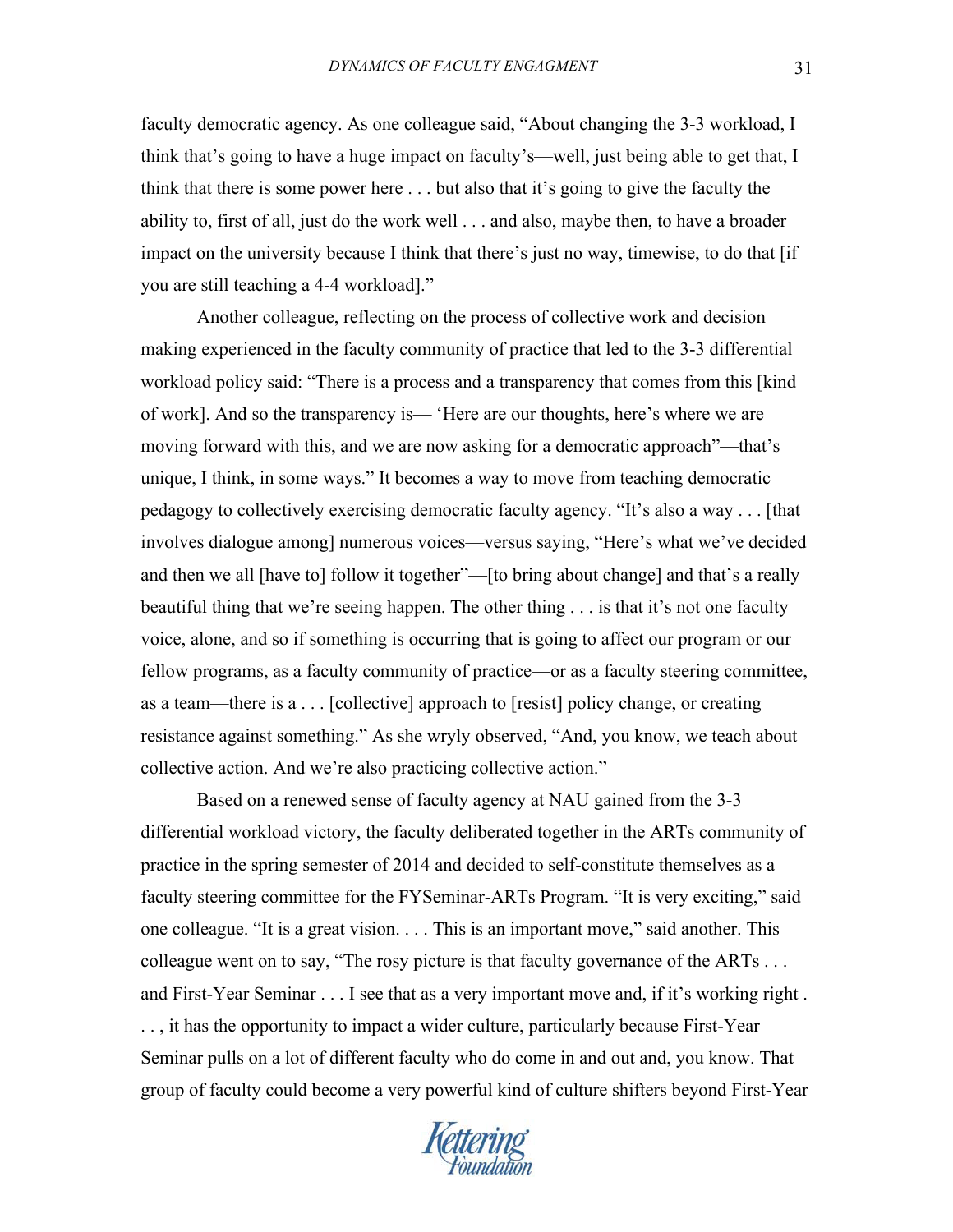Seminar over time and we certainly need that. . . . I think that it's really critical. I see that larger kind of picture as a goal—as the implications of becoming a department that is not functioning in a quasi-hierarchical way, but is really trying to practice what we teach to students and that's re-teaching themselves all the time—and that's [also us] re-teaching ourselves." Another colleague said, "I'm starting to see what kind of decision making can be more spread out." However, as she observed, "What didn't happen at that meeting [in which faculty established the steering committee] was that power mapping—and just really understanding who [in the administration] is making the decisions about this . . . and I feel that we have all got to understand this and be able to advocate [for ourselves]." Other faculty cautioned that there is still a deep vulnerability with the steering committee, since all faculty are still contingent hires; all faculty being lecturers as opposed to tenured faculty. Another colleague asked more explicitly, "Can we create enough power with that group where we don't feel, like myself and others, [that we] are replaceable? . . . If I said, 'no,' and someone else [up the hierarchy] said, 'yes,' then I would be gone and that would be it—even if y'all spoke up for me."

 We see that, while many cast a hard and wary eye toward the institution's potential ability to exercise power against them, there is—nevertheless—hope in the important opening and emerging of faculty agency shown by these collective efforts to seek a 3-3 workload and self-organize into a faculty steering committee for FYSeminar-ARTs. This latter development, as many see, holds the potential for becoming a locus of power that will allow faculty to continue to exercise the democratic agency that they foster with their students through the democratic pedagogy of action research. Time will tell.

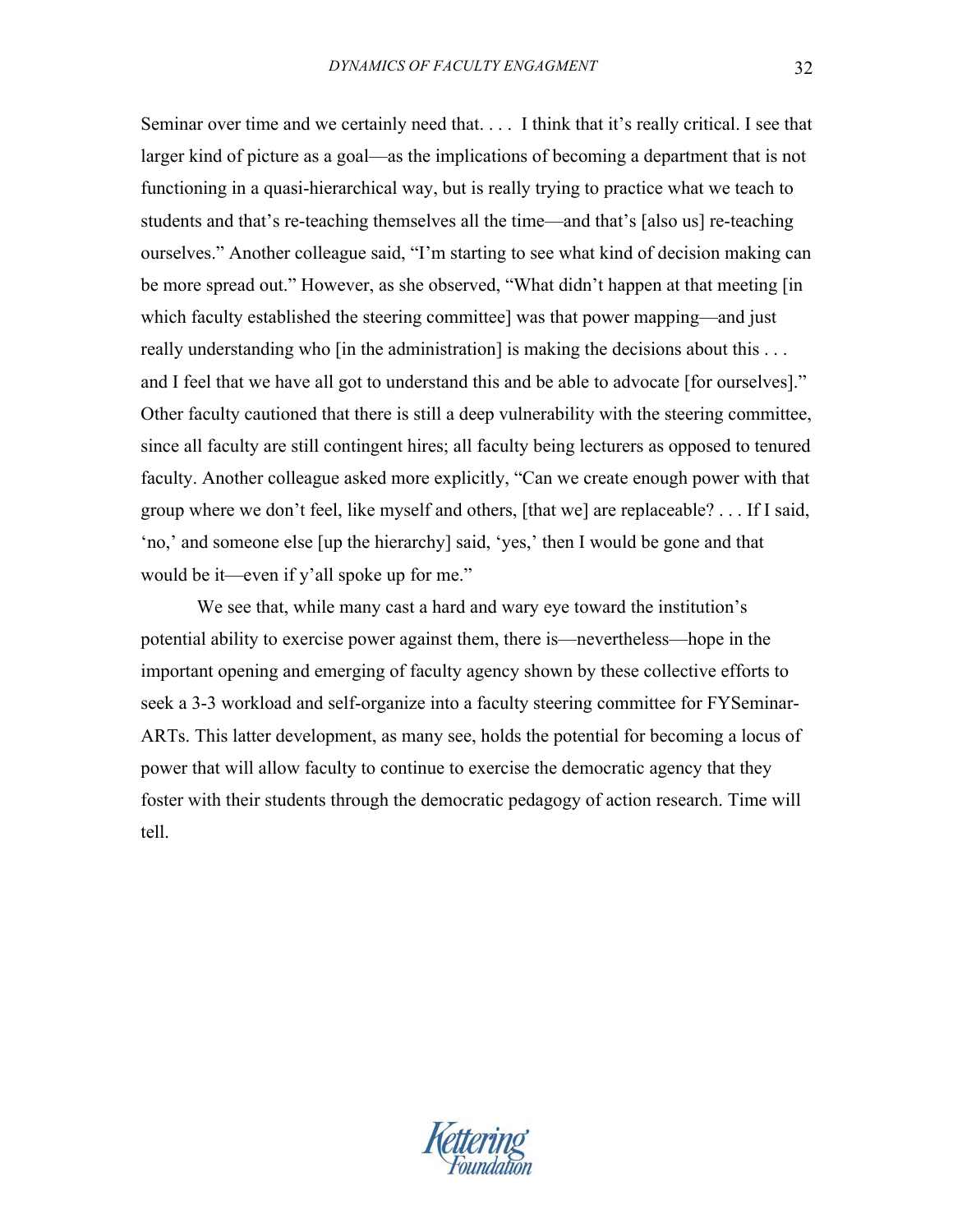## Faculty Agency and Visions of Future Campus Change

We have traced how a spiraling thread of faculty agency has moved from deep public motivations into democratic pedagogy, which in turn has led faculty to explore and enact democratic practices among themselves, including forming a community of practice, successfully collaborating to establish a 3-3 workload and adjusted compensation, and self-constituting a FYSeminar-ARTs faculty steering committee. From the beginning, this evolution has been a lively emergent process and it will likely continue to be so, for every new set of relationships, practices, dialogues, and powers tends to generate new visions for how we might deepen and extend this movement for democratization. Of course, such dreams are always precarious and inhabit a world with many countervailing tendencies. Nevertheless, imaginative visions of better futures are a very *real* part of what animates and orients this process. They are arguably at the heart of democratization itself, so we believe it is important to present some of the future horizons that were expressed in these interviews.

 Most faculty involved would echo the sentiments of one colleague we interviewed, who said that she would like to see the democratic pedagogy movement grow dramatically over the next 10 years, so "then there would be a group of us, like 30 more people, also who are just doing that. And then, [with] all of the other people coming in . . . we would just be huge. And we would be going beyond just First-Year Seminar and we would take this idea, of this method of teaching, into these other places. . . Then, it would just spread through the university." Several faculty see much promise in the ARTs and civic engagement spreading into the sciences, since civic stewardship is already a strong thematic among numerous scientists at NAU working in the fields of climate change, forestry, biology, botany, health sciences, ecology, engineering, and others. Similarly, many see great potential to expand in the social sciences, where a majority of faculty members already have significant commitments to scholarship and teaching on social justice. Some of the administrators whom we interviewed noted that they thought a "public research" frame might be a better approach for NAU's College of Social and Behavioral Sciences, insofar as many "Republican donors" and some departments were wary of characterizing their work as social justice. Extending civic

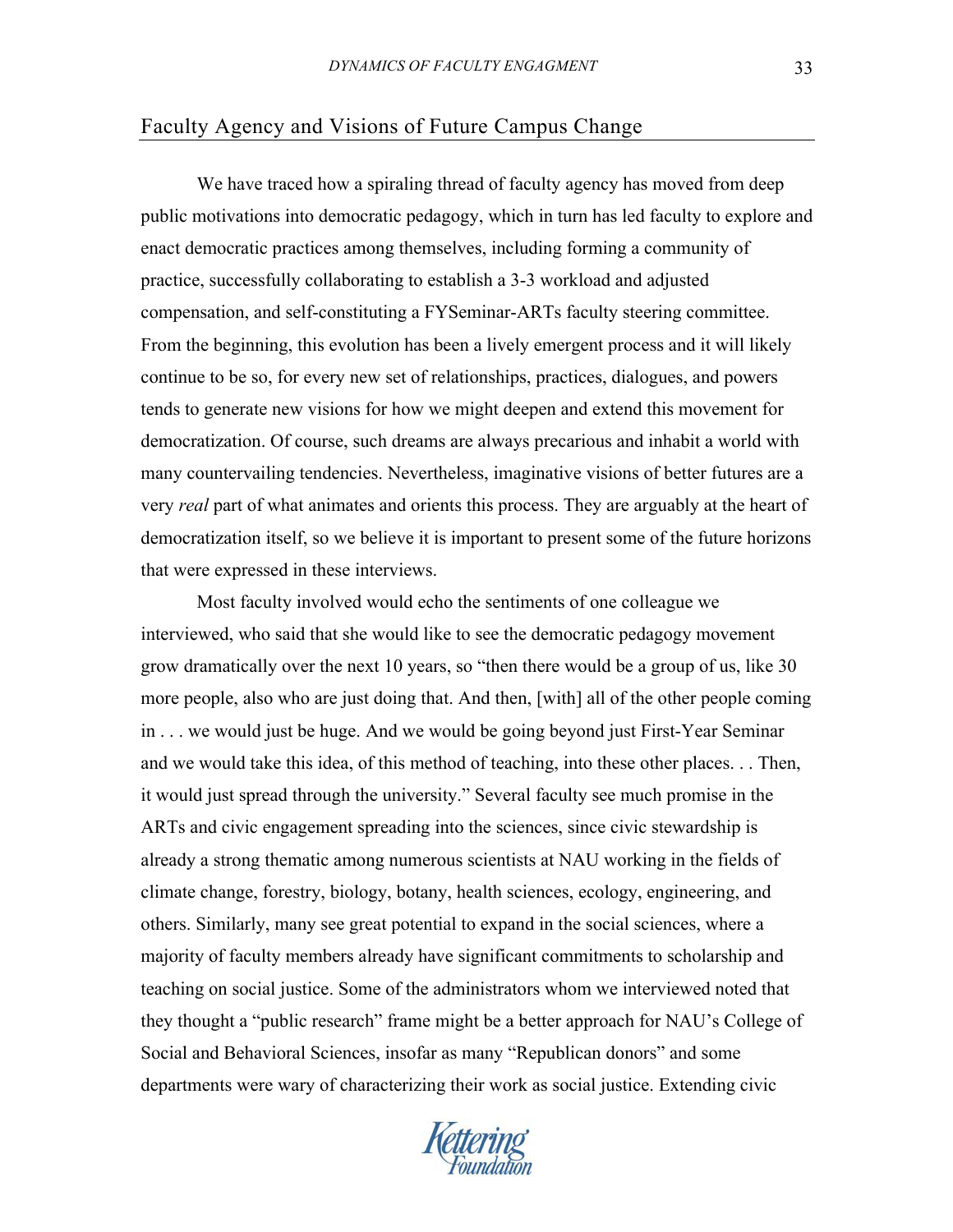engagement into NAU's W.A. Franke College of Business, especially with the support of a dean who is an advocate for socially responsible entrepreneurship, was also mentioned. And, indeed, this process has already begun with funding committed for a tenure-track line for 2015-2016 seeking an engaged scholar working on community-based approaches to economic sustainability.

 The processes faculty members envision for "spreading across the university," and even "flipping the university" toward democratic pedagogy and civic engagement in a pervasive way, as one person we interviewed put it—have numerous dimensions. Because faculty members who are involved in this movement come from numerous departments around the university and, as they teach in the FYSeminar-ARTs program and get involved in the faculty community of practice and steering committee, they tend to take their experiences back to their home departments. Through dialogue with their colleagues, a knowledge of and an enthusiasm for the rich possibilities and powers associated with democratic pedagogy and civic engagement is disseminated. In this way faculty serve as informal ambassadors in growing networks across campus. In one colleague's words, they can become "very powerful culture shifters."

 "Leadership by exemplification" appears to be another important way in which democratic pedagogy and civic engagement are proliferating at NAU. One administrator said of the ARTs: "It's obviously very important—I'm impressed by how many students you have involved in [the ARTs] across the university." He went on to say, "It's very important and, in a way, it's helping us [in the College of Social and Behavioral Sciences (SBS)] —I think it's stretching us to say, 'Wow, you guys are doing it and so maybe . . . it's possible, maybe we should be doing more of it.'" Numerous departments and programs in SBS alone have begun to ramp up civic-engagement initiatives in their units in the past few years, including anthropology, politics and international affairs, ethnic studies, and women and gender studies. Similarly, as the ARTs have demonstrated success in increasing student retention, creating visible and vibrant projects on and off campus, animating countless enthusiastic students, as well as garnering the attention of outside observers from organizations in the community to the White House, numerous existing networks on campus, such as the Environmental Caucus, have shown increasing

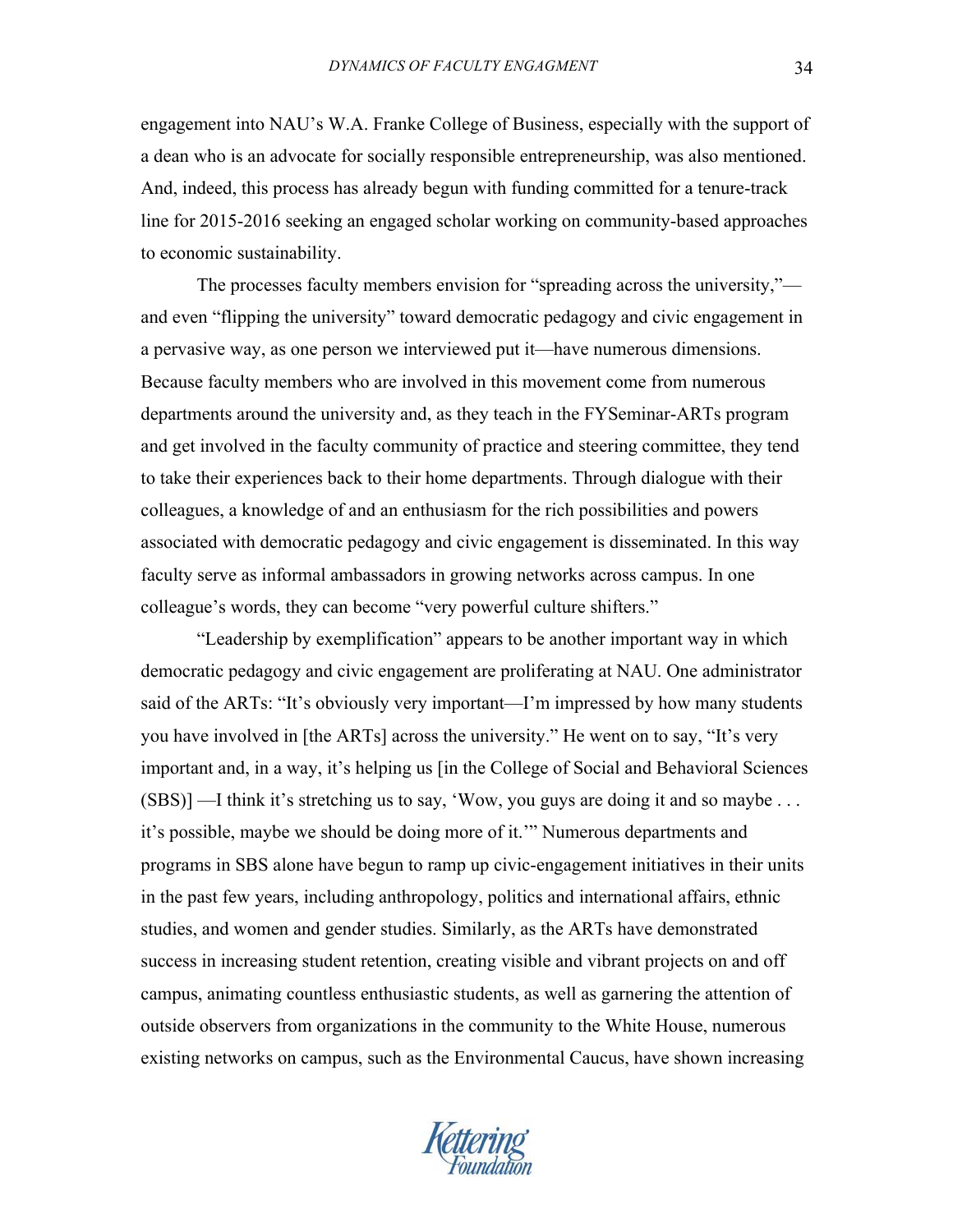interest and new campus networks have formed in response to the ARTs, such as the Consortium for Civic Engagement. $<sup>7</sup>$ </sup>

Further evidence for the power of "leadership by exemplification" comes from a faculty member we interviewed with a rich history of civic engagement scholarship, teaching, and service at Mesa Community College in Arizona. For years the department in which she worked was regularly torn apart from heated conflicts around selecting who would be the next chair, teaching schedules, and everything imaginable. She and others in the department exercised democratic agency by creating a noncompetitive rotating chair, as well as processes for deliberation, collaboration, and building trust. The result has been many years of comparatively harmonious governance and cooperation that "gets us to solutions a lot faster." Witnessing this, other units across the campus were impressed and now want to institutionalize the process more broadly.

 In addition to the work of "informal ambassadors" and "leadership by exemplification," likely the most significant way that the democracy movement at NAU has and can continue to proliferate is through intentional and artful organizing. This process has developed through countless one-on-one relational meetings, cultivating collective agency among the faculty, evolving processes of faculty mentoring, broadening strategy sessions that involve networking and power mapping, unceasing efforts to translate what we are doing in ways that may enable others to find aspects of their own interest in this work, and carefully articulating and framing our work in part so that it resonates—or at least connects—with people in power who may not share our more radically democratic interests. Additionally, we must repeatedly discern how and how far we might push and pull this process without crossing lines in ways that might undermine it. One person we interviewed said that there is need for the ability to work in different contexts with different audiences, to be translators, facilitators, create a web gathering the wider range of interests in the organization. She said that the ARTs create "a space in which [faculty] can work in a collaborative way that integrates . . . multiple frames of practice, so that a student ends up having an integrated learning experience and this is

!!!!!!!!!!!!!!!!!!!!!!!!!!!!!!!!!!!!!!!!!!!!!!!!!!!!!!!



<sup>&</sup>lt;sup>7</sup> The Environmental Caucus is a broad-based campus advocacy group of students, faculty, and staff seeking to make NAU more sustainable. The Consortium for Civic Engagement is an information-sharing and loose collaborative of several deans and program leaders around activities at NAU related to service and civic engagement.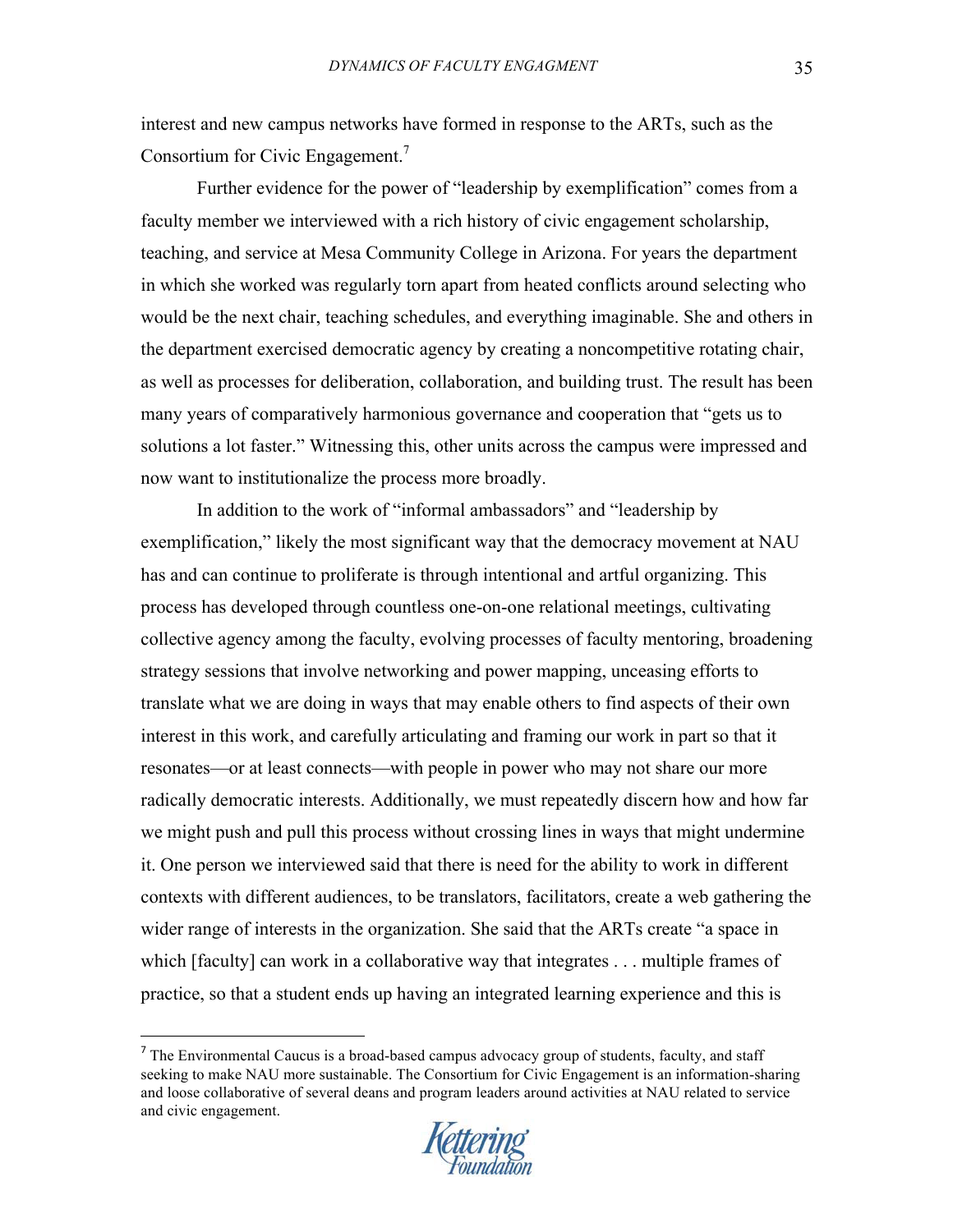happening in your program in the very first year. Typically, we think of integrative learning as something that comes later and I am excited by the idea that, even if it's not deliberate in the minds of our faculty, and I imagine it's not for every one of them . . . but it inherently is." She went on to say that there is "the opportunity for a lot of creativity, there is a great deal of degrees of freedom . . . , and potential to adapt, such that as long there is responsiveness—and, again, your program has done that very well—to what are . . . the imperatives, the box, that we are operating in. And you can demonstrate value in other ways . . . which does open the space to invoke other kinds values or goals for our educational project, whether or not they are shared by our Board [of Regents], or even by our president for that matter, . . . that there is a space in which to do that." It involves weaving delicate webs, catalyzing small initiatives to test the waters, taking a radically nonpossessive relationship to our work, and co-creating autonomous spaces for the agency of others. Even as enthusiastic passions, intransigent hopes, and a sense of fierce urgency have all been integral to NAU's democracy education movement, just as surely, "a wild patience has taken us this far"—to slightly paraphrase Adrienne Rich.8 Keeping a level head in the face of disappointments, frustrations, and setbacks is indispensable when working in contexts that have many pressures, priorities, and embedded patterns that are—to put it bluntly—ignorant of, indifferent to, or even against democracy.

 With and beyond proliferating democratic pedagogy and civic engagement at NAU, quite a few faculty envision that some of the most profound transformation must occur in registers that pertain to the *cultural identity* of the institution. Depending upon the context, some faculty and administrators also speak of what "distinguishes" the institution, NAU's "branding," and our "mission." For us, the idea that the more we are able to articulate how democratic pedagogy and civic engagement are importantly aligned with key aspects of the university's public sense and projection of itself, the more the movement will garner not only support, but also resilience. The movement then comes to be understood as profoundly integral to the "good of the whole," rather than one unit or another. This not only garners advocates and defenders, but also deeply connects our work to the ground of elemental collective meaning—similar to the way it has for

!!!!!!!!!!!!!!!!!!!!!!!!!!!!!!!!!!!!!!!!!!!!!!!!!!!!!!!



<sup>8</sup> *A Wild Patience has Taken Me This Far: Poems 1978 - 1981* (New York: W.W. Norton and Company, 1993).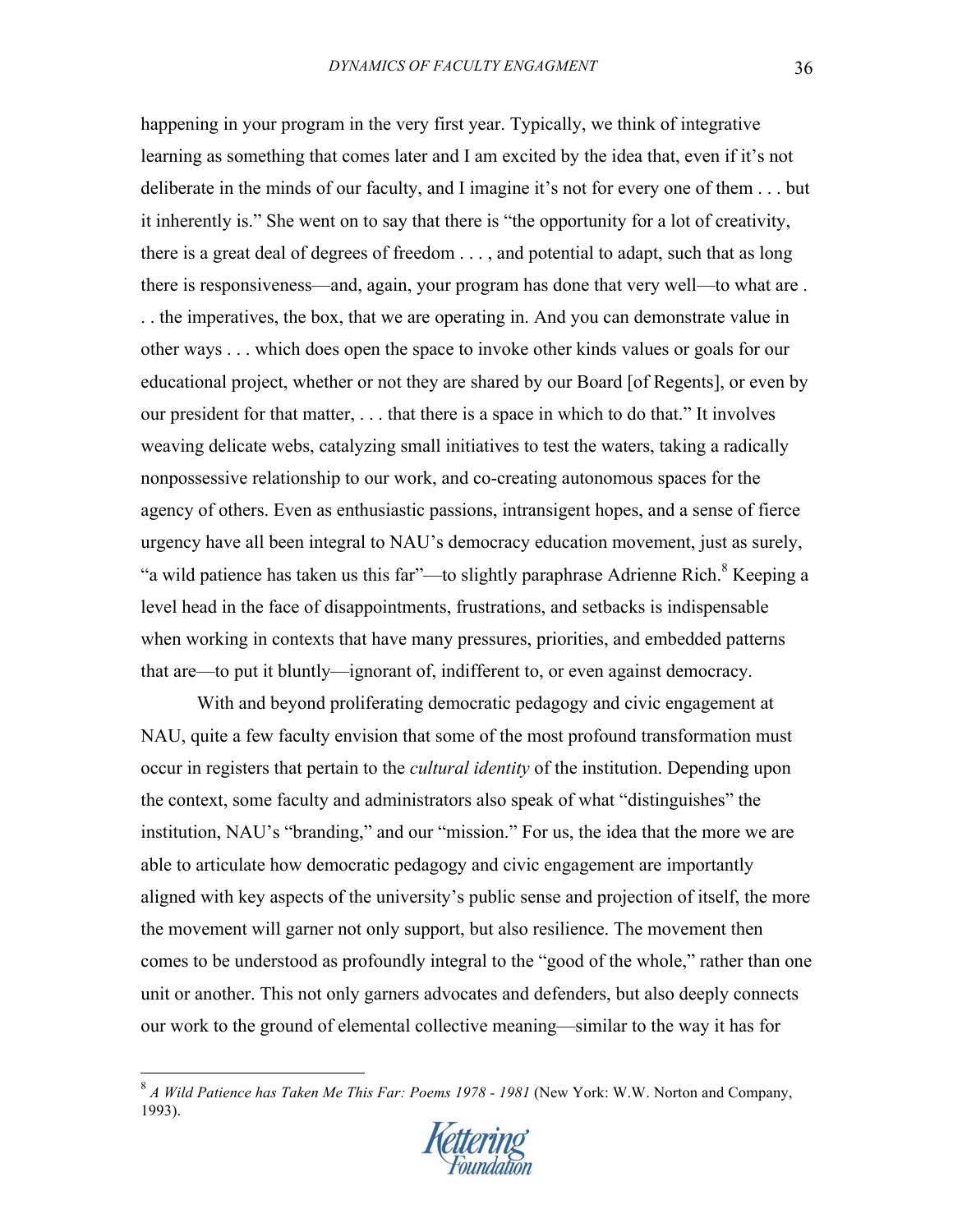many individual faculty members in the ARTs. This cultural work, it seems to us, is where much of the richest democratic work is done—across years, decades, and generations.

To what heights does such democratic extension and transformation aspire in NAU's democracy education movement? One of the most powerful images of this vision was expressed by a colleague when he said, NAU "is challenging to work in, but it is also a great opportunity. . . . It's an exciting opportunity" in which to advance a vision where there are more and more universities "that are kind of out on the ground with an ear out to what local democracies and local movements [are doing]. . . . So, maybe universities are, perhaps, the mechanism of adaptability for this uncertain future that we are facing." They are problem-based universities; "they are *nodes of receptivity*." Numerous faculty members saw this already beginning, as many initiatives in the ARTs—e.g., Kinsey Elementary School Public Achievement, a community economics project called *Mercado de los Suenos* (Market of Dreams) —have developed as people in the ARTs movement have responded to calls from the community. As another member of the faculty, who also does a lot of community organizing put it, "I think that [the ARTs have] created a place at NAU that community groups understand that they can connect with."

Our lives are embedded in a highly complex and dynamic set of systems that are increasingly thrown into disequilibria. Transforming institutions of higher education into a vast matrix of "nodes of receptivity" that generate collaborative public work and political action for commonwealth across multiple issues and scales seems like a noble vision for the 21st century. It is one that we believe that the American Democracy Project, the American Commonwealth Partnership, Kettering Foundation, Imagining America, and other national networks are striving to achieve.

Ultimately, however, a deep vision of cultural change such as this requires—and goes hand in hand with—profound institutional change. As long as universities are driven by hierarchical—and even antidemocratic and neoliberal—processes and imperatives, it is extremely difficult to imagine how higher education can become a network of nodes of receptivity that dialogically imagine and investigate possible futures for collaborative work and action *with* broader publics. Even within our own working groups, we continually reexamine and democratize our processes and practices in order to maintain

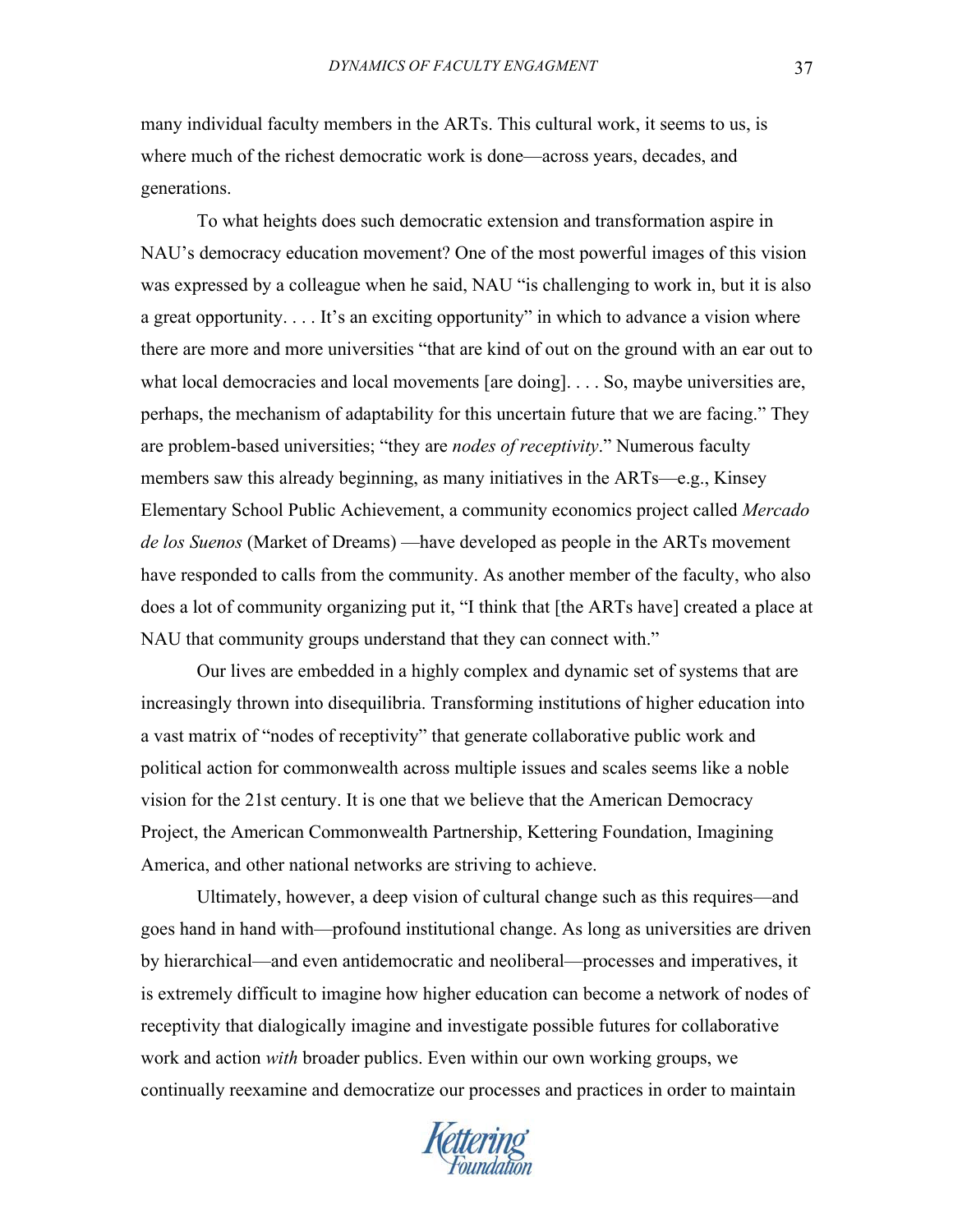and enhance our receptive capacities and dynamic responsiveness to new members, constituencies, ideas, initiatives, and the like. As we have engaged in the movement described above, almost all of us find that our hunger for more democracy grows and reorients itself as we feed it. Many imagine democratizing other university committees, the faculty senate, chairs and directors council, and more. On the distant horizon of our vision, many seek to investigate how far we might move both institutional processes and the governance of institutions of higher education in directions that are responsive to the challenges and aspirations of a diverse, complex, and dynamic democratic commonwealth. This is to rekindle the dream of a polity and planet beyond the relentless logics of enclosure. As such, it is the dream of more democratic relationships across multiple sectors and scales of our political, economic, and social life, as well as in our institutions of higher education.

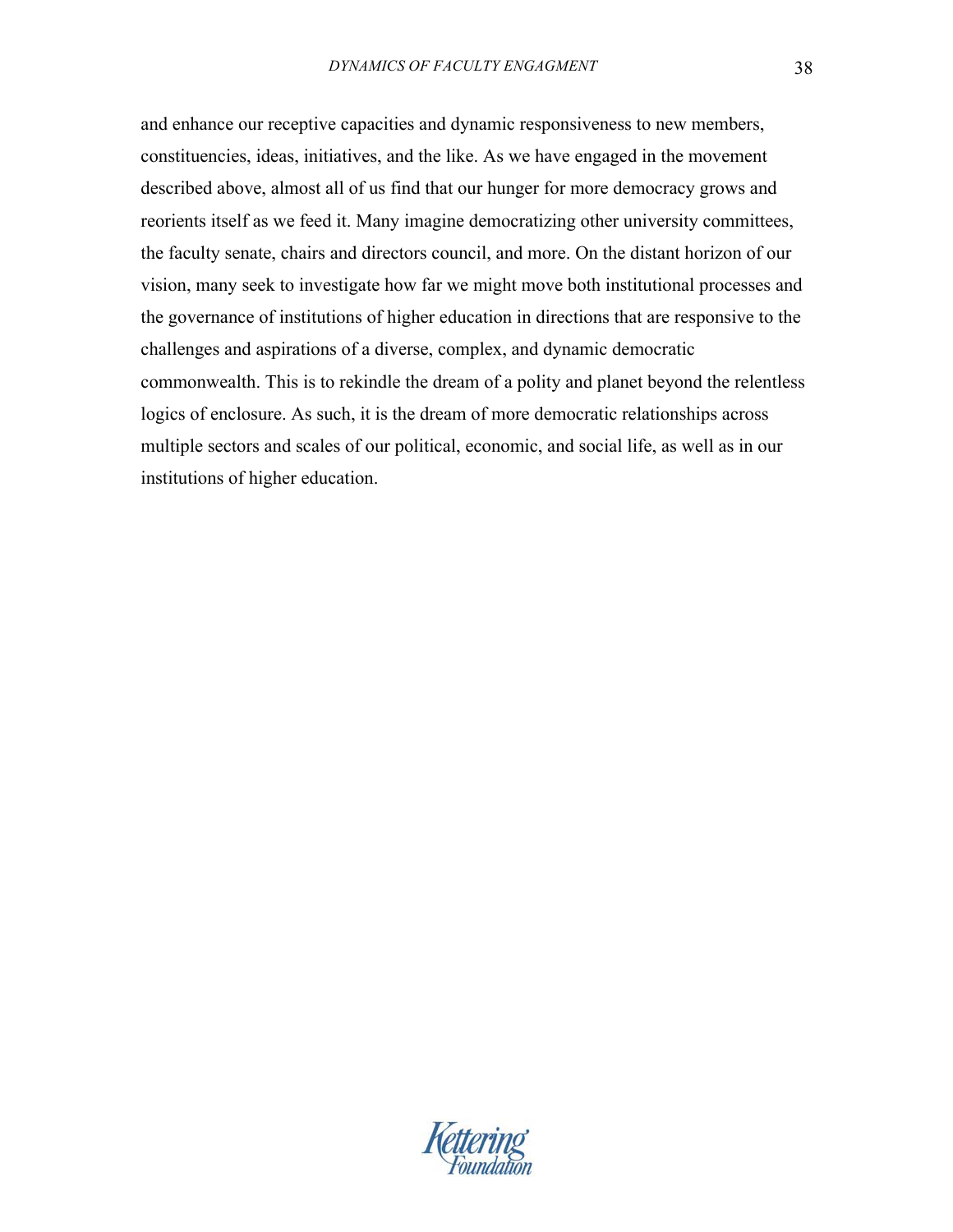# The ARTs, Faculty Agency, and Community Change

As part of the ARTs and the movement for democratic pedagogy, many faculty collaborate closely with students and community members in ways that have begun to have a substantial impact upon the community. Public Achievement is an established program that has emerged in close collaboration with 3 Flagstaff schools and involves dozens of NAU students coaching hundreds of K-12 students in the craft of grassroots democracy and community stewardship. Several faculty have participated in the Immigration ART, working with humanitarian groups, such as No More Deaths; broadbased community organizations, such as Northern Arizona Interfaith Council in their human rights workshops, racial profiling, and neighborhood organizing; as well as with groups like the Repeal Coalition that fight all discriminatory legislation and practices against immigrants. They also host speakers, art events, civil-deliberation events, and street protests on related issues throughout the community as well as on campus. The team for sustainable energy has collaborated with NGOs, green businesses, and city and county governments to advance residential home energy retrofits, solar energy, and more. At the state level, this group collaborated with the Sustainable Economic Development Initiative and the statewide Industrial Areas Foundation network to push the Arizona Corporation Commission into passing a revolving loan fund for residential energy efficiency retrofits. The Sustainable and Cooperative Economics ART has helped initiate a composting cooperative, collaborated with the Sunnyside Neighborhood Association and two dozen community partners to establish the Mercado de los Suenos, which advances micro and cooperative enterprise, grassroots democratic empowerment, community marketing, youth development, and neighborhood beautification in one of the poorest neighborhoods in Flagstaff. The Community and School Gardens ARTs have collaborated with a nonprofit, called Foodlink, that works on myriad food-related issues to facilitate the development and cultivation of alternative gardens, school curricula, and more in schools and neighborhoods. Numerous ARTs have cooperated to ramp up voting and civic engagement on campus and in the broader community. An ART called ATAM (Art through All Mediums) regularly holds art events in the community in collaboration with a local café. The ART working on sexuality and gender issues testified at Flagstaff

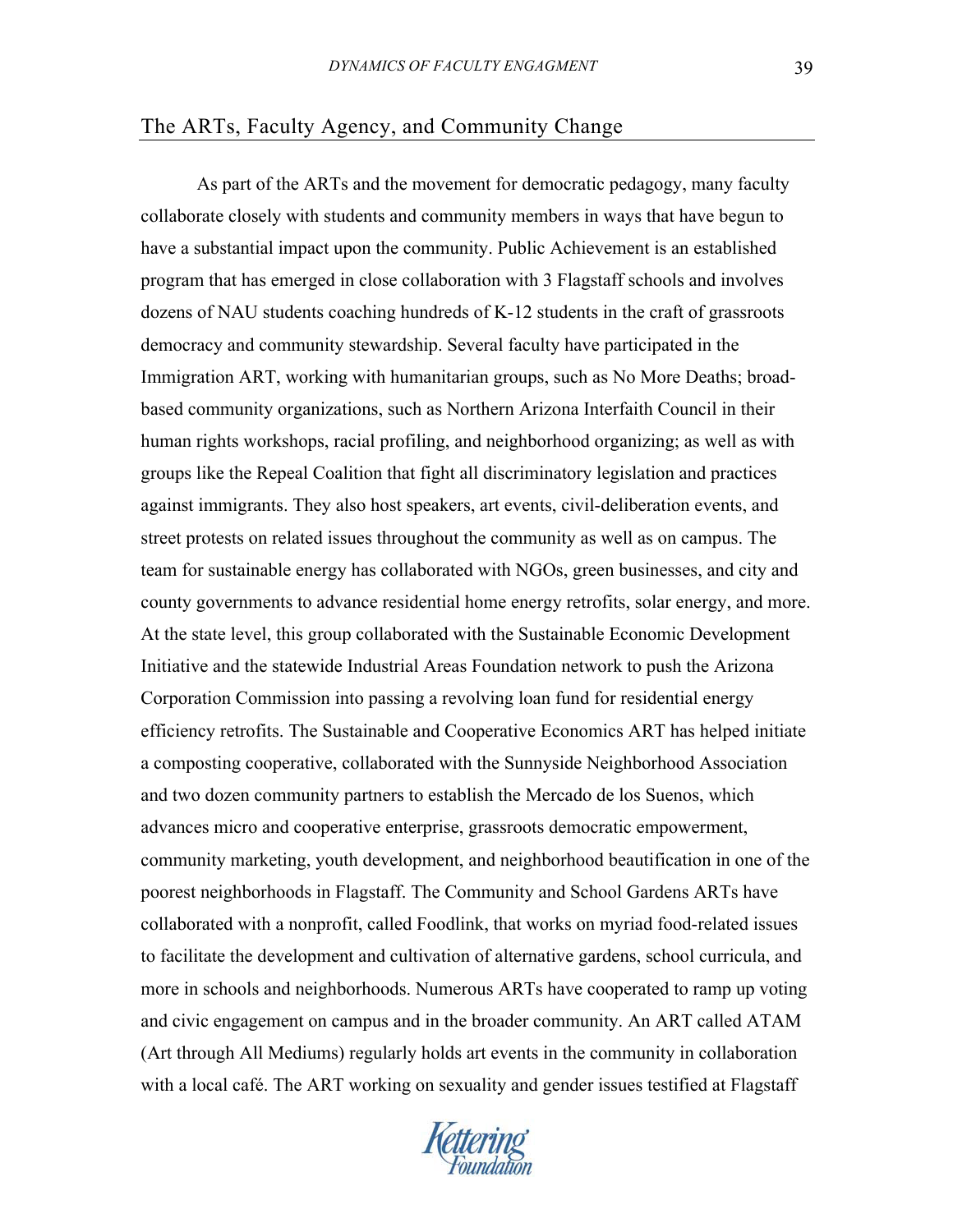city council meetings in a process that led to the adoption of a human-rights ordinance. Growing numbers of students attend Flagstaff city council meetings with increasing regularity. The list of democratic collaborations and admirable public work is long and rapidly expanding.

 As one colleague put it: "I think that it's fair to say, that there are few spaces that are political spaces of interaction or contention . . . —where decisions that are being made [in Flagstaff], there are few of those kinds of spaces where somebody from the ARTs is not connected to . . . and listing all of the stuff would be really long . . . so, there is very few places that are important political struggles that somehow the ARTs doesn't have a little bit of a foot into. This can be water issues, this can be queer issues, this can be diversity issues and the city council, it can be mobilizing citizens around immigration, it can be things to do with composting . . . there are just so many." And he also tells of a colleague, who is a well-respected political scientist, who was initially skeptical and cynical about the ARTs, after two years suddenly tell him, "'Wow! This thing has done an enormous amount! It has shifted and changed things.'" Another colleague we interviewed noted that students are involved in everything in the community—"I just think that those student leaders [of the ARTs] would not have made those connections [with community groups] without the ARTs. And they wouldn't be taken seriously in the way that they are by the community." Faculty have noticed that members of the city council and several candidates running for office have a "fire that [they] might not have before—gained energy from [their relationship with the ARTs]." People that we interviewed consistently saw this shift in the political ecology of the community as "promising."

 Nearly all those who are fired up about democracy have debts in multiple directions. If community members are fired up by students, we have repeatedly seen that the reverse is at least as true. Moreover, many of the faculty who have been key catalysts of this movement have themselves been further fired up by the democratic engagements of community members and students. Our colleague from modern languages whose personal-public narrative was profoundly impacted by his work in the ARTs is emblematic here. As a result of his engagement with community organizations and students, his scholarship has become more publically oriented—including his writing, his

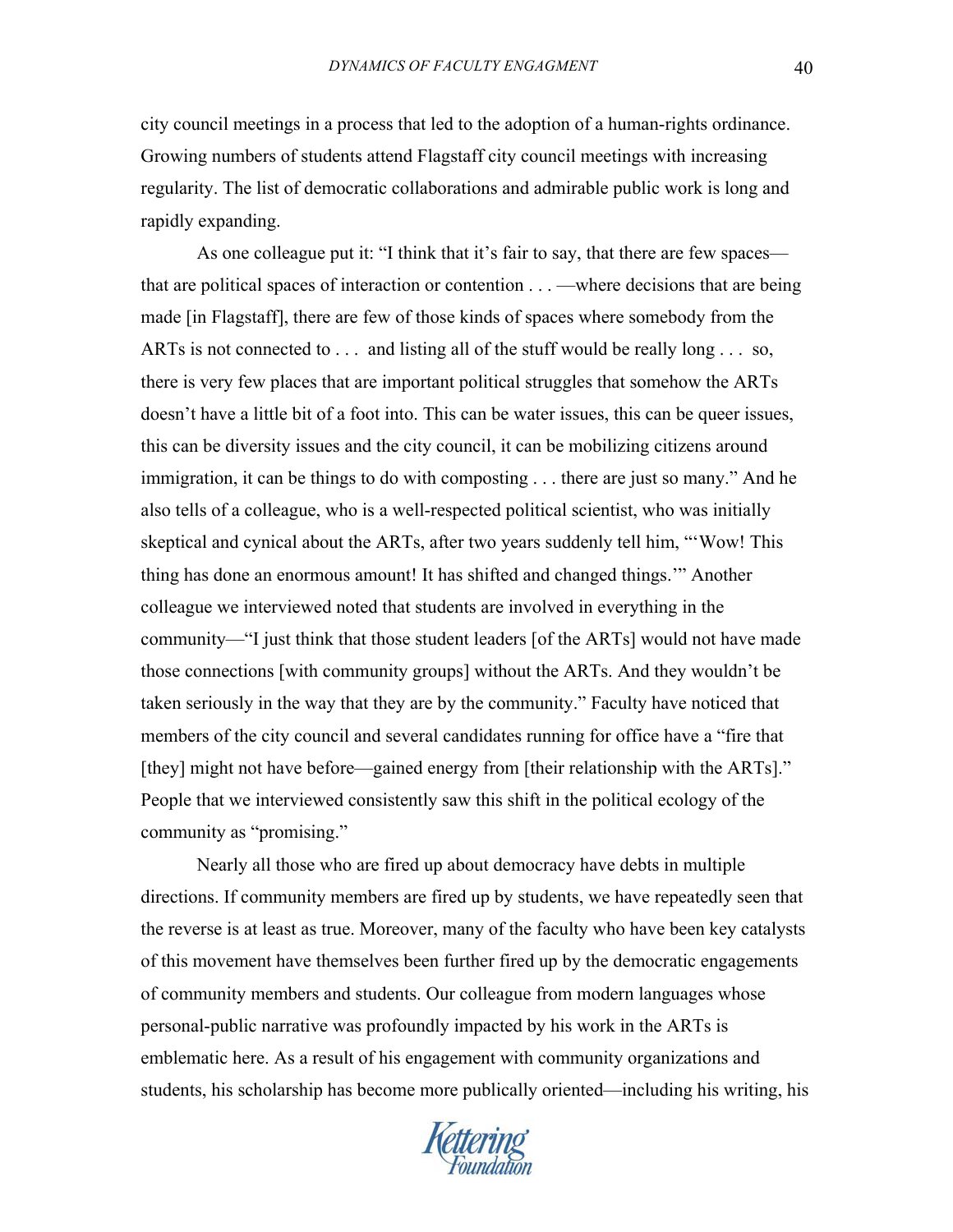work at art exhibits, musical performances, community organizing, and more. "My whole moral compass has changed. I'm dedicating my life to it," he proclaims.

 As we noted above, one of the most profound ways NAU's relationship to the community is beginning to shift is that growing numbers in the democratization movement are increasingly *receptive* to members of the community when they raise issues. For example, in the spring semester of 2014, a large developer launched a full court press to construct a massive five-story student-housing complex in a poor Hispanic neighborhood. The project would have displaced many people who are among the most vulnerable members of our community, created horrendous traffic problems, and more. Many felt that the neighborhood was never seriously consulted. In response to this problem, students (as well as several faculty) from numerous ARTs spontaneously got involved, collaboratively organized with a large number of organizations and political leaders, showed up regularly and spoke compellingly at city council meetings, and, ultimately, contributed to stopping the project. Some have continued to work with members of the community and a group called Friends of Flagstaff's Future to amend the Regional Plan to include a well-considered set of policy guidelines for developing much needed student housing in the future in ways that are equitable, deliberative, sustainable, and fairly compensate vulnerable people who are displaced.

 This example illustrates well how the NAU ARTs movement is indeed becoming a node of receptivity and a collaborative force for democratic action in the Flagstaff community. As one faculty member observed about the ARTs, "You know that the way that [the ARTs] are starting to think of themselves as dealing with issues . . . more broadly, is now connected with the local [community], and . . . who is kind of everywhere." We believe that, as we ask what ought to be the relationship between the university and the community, we begin to broach questions concerning the very meaning of the *publicness* itself of public institutions of higher education. Many faculty in this initiative are, in a radically democratic way, beginning to imagine a university "owned" by the public in ways that far exceed the taxes they pay to support such institutions. We are beginning to imagine institutions that are "public" and "owned" by the public in the sense that higher education would, by virtue of co-creating nodes of receptivity, conduct responsive dialogues, public work, and political action *with*

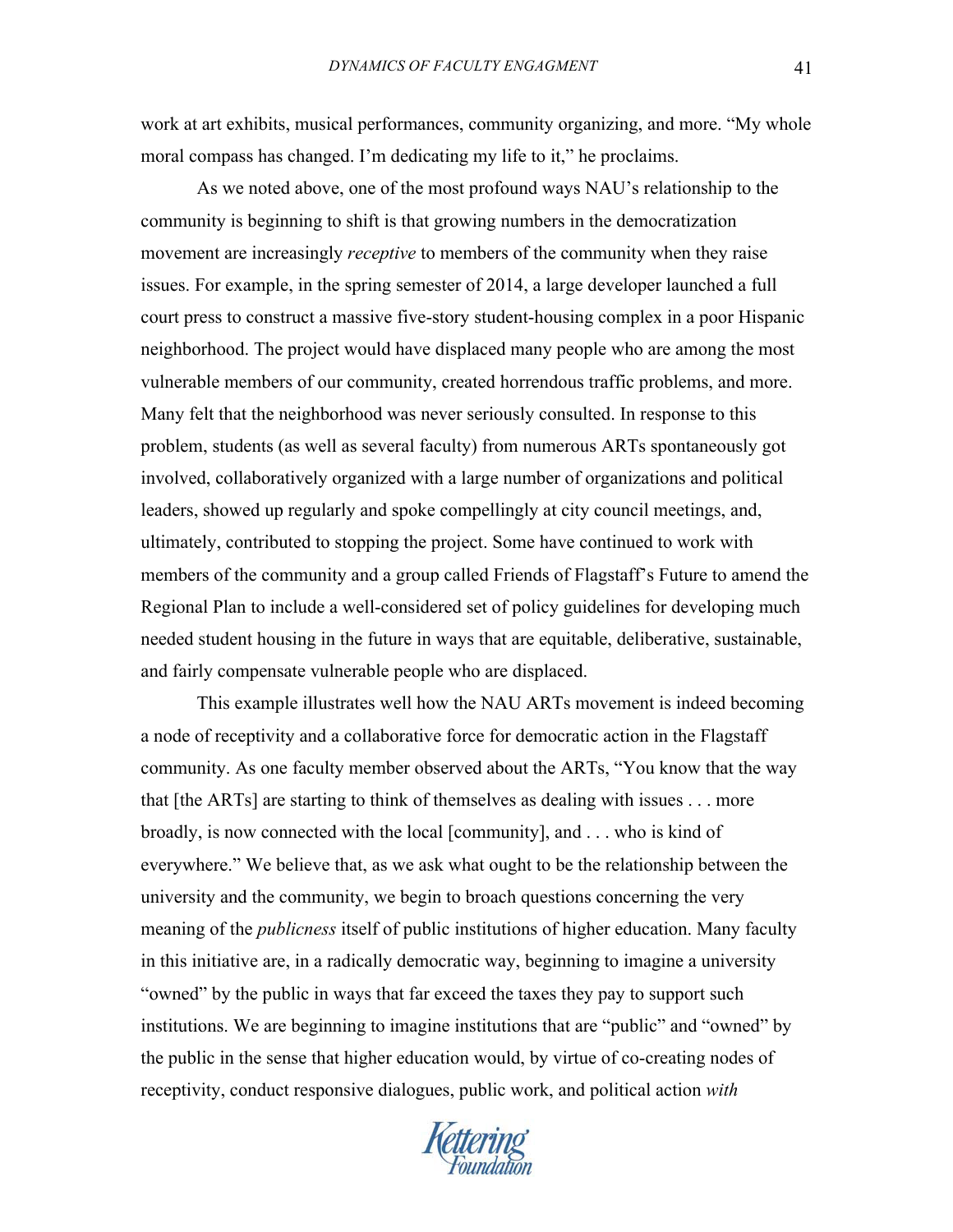communities on problems that are co-identified by both. In this scenario, higher education and its partner communities would co-produce knowledge, work, and action for the commonwealth. Our institutions would in this way become genuinely by, with, and for the people. This is a normative horizon that we explore in great detail in a chapter of our forthcoming book, but it is important to note that the *question*, as well as emergent responses to it, were born here, in the thickets of collaboration among faculty, students, and members of the broader community.

Ultimately, we believe this reformed and enriched understanding of the publicness of higher education that emerges at reciprocally receptive intersections among broader communities has implications that far exceed the normative. As we have traveled and discussed our work in numerous settings across the United States (and in several other countries as well), we have been repeatedly asked the question: how have you managed to build such a large and deeply democratic initiative so quickly? Indeed, to our knowledge, the movement for democracy's education at NAU is distinctive within the context of numerous initiatives emerging on US campuses in the past several years. There are likely several reasons for this, but perhaps the most important is that the theory and practice of nodes of receptivity for democratic commonwealth has provided *not only a normative political horizon, but a frame that is profoundly useful for generating strategic power to advance public work and political action as well*. In our classrooms, among faculty, and in our relations with the broader polity, we have been seeking to hone the fine arts of listening well and becoming responsive to other voices, narratives, interests, passions, perspectives, positions, and visions. When we succeed at doing this, we tap into myriad energies and aspirations that often disclose far more expansive and richer possibilities and power than any of us had imagined at the outset. This, in turn, generates examples that draw more and more people actively into the mix, and the process appears to take on characteristics that theorists of complex dynamical systems call "autocatalytic." We find that the process, then, catalyzes a series of outcomes (e.g., talents, interest, involvement, enthusiasm, and achievements) that, in turn, feed back into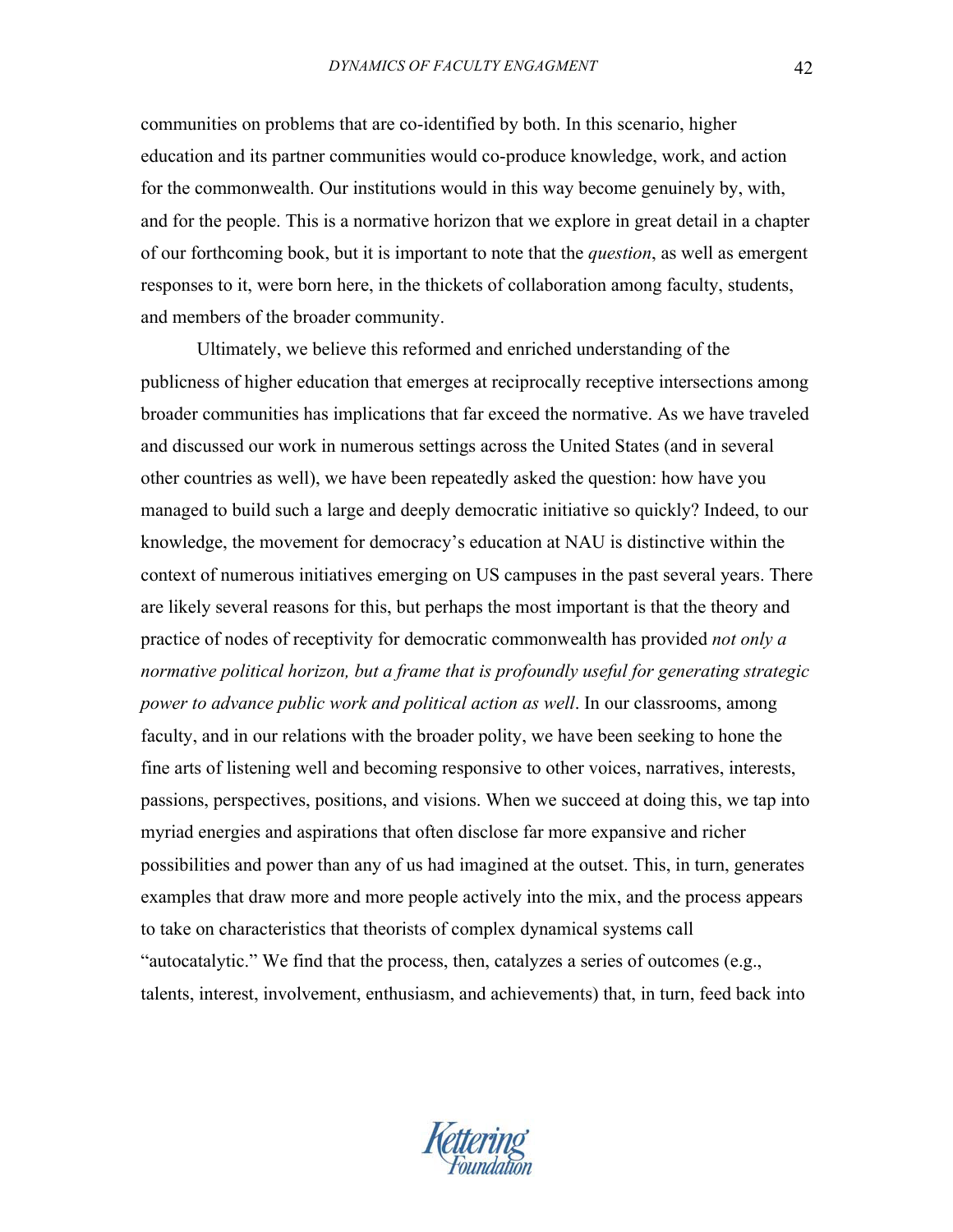the process in ways that further catalyze and proliferate the process itself.<sup>9</sup> We believe that in democratizing system dynamics, radical receptivity is not only ethically compelling but, strategically, one of the most powerful modes of action available.

For this approach to democratization, we are profoundly indebted to the legacy of Ella Baker, Bob Moses, and other grassroots leaders in the Civil Rights Movement who—relatively quietly and with extraordinary power—modeled and encouraged a politics that accented listening as a prelude to voice and radical transformation.<sup>10</sup> Our colleague with a background in public art and activist scholarship very powerfully articulated this vision of democracy that so many of us embrace and seek to practice, and it is worth quoting him at some length. Referring to his education in African American studies, he said: "So there is that tension between 'are you really . . . an insurrectionary pedagogy or are you simply trying to engage people?' And *simply* is probably not the best word to use. But we thought it was to engage people first, and let them make their own distinctions and ideas." Thus, when he teaches, he focuses on the specific "history and culture of particular groups. . . . A lot of people don't want to know the history and culture of particular groups. They want to know race as a floating signifier, gender as a floating signifier, sexuality, etc. And to me that just takes all the human part out of it. It is just an issue you're looking at as opposed to the real human being before you who is complex and has various history and culture behind him or her. . . . I think that is anathema to really rigorous research. . . ." He says to his students: "There are real communities of change that are out there. You come from one. Here are some others that you can be introduced to in the Flagstaff region."

In a class, entitled *Social Movements, Culture, and Community Engagement*, that he teaches with a woman who is a community organizer and member of the city council, they "try to walk through 15 weeks [pulling individuals into the class] who are community organizers or activists [to engage with the students]. And then we situate it at

!!!!!!!!!!!!!!!!!!!!!!!!!!!!!!!!!!!!!!!!!!!!!!!!!!!!!!!

<sup>&</sup>lt;sup>10</sup> For the civil rights and "prophetic receptivity," see Romand Coles and Stanley Hauerwas, *Christianity*, *Democracy, and the Radical Ordinary: Conversations between a Christian and a Radical Democrat* (Eugene, Oregon: Wipf and Stock, 2007). See also the chapter on Ella Baker in Cornel West, *Black Prophetic Fire*, ed. Christa Bouschendorf (Boston: Beacon Press, 2014).



<sup>&</sup>lt;sup>9</sup> For more on autocatalysis and transformation in the context of political theory and transformations in higher education and beyond, see Romand Coles, *Visionary Pragmatism: Toward Radical and Ecological Democracy* (Duke University Press, forthcoming).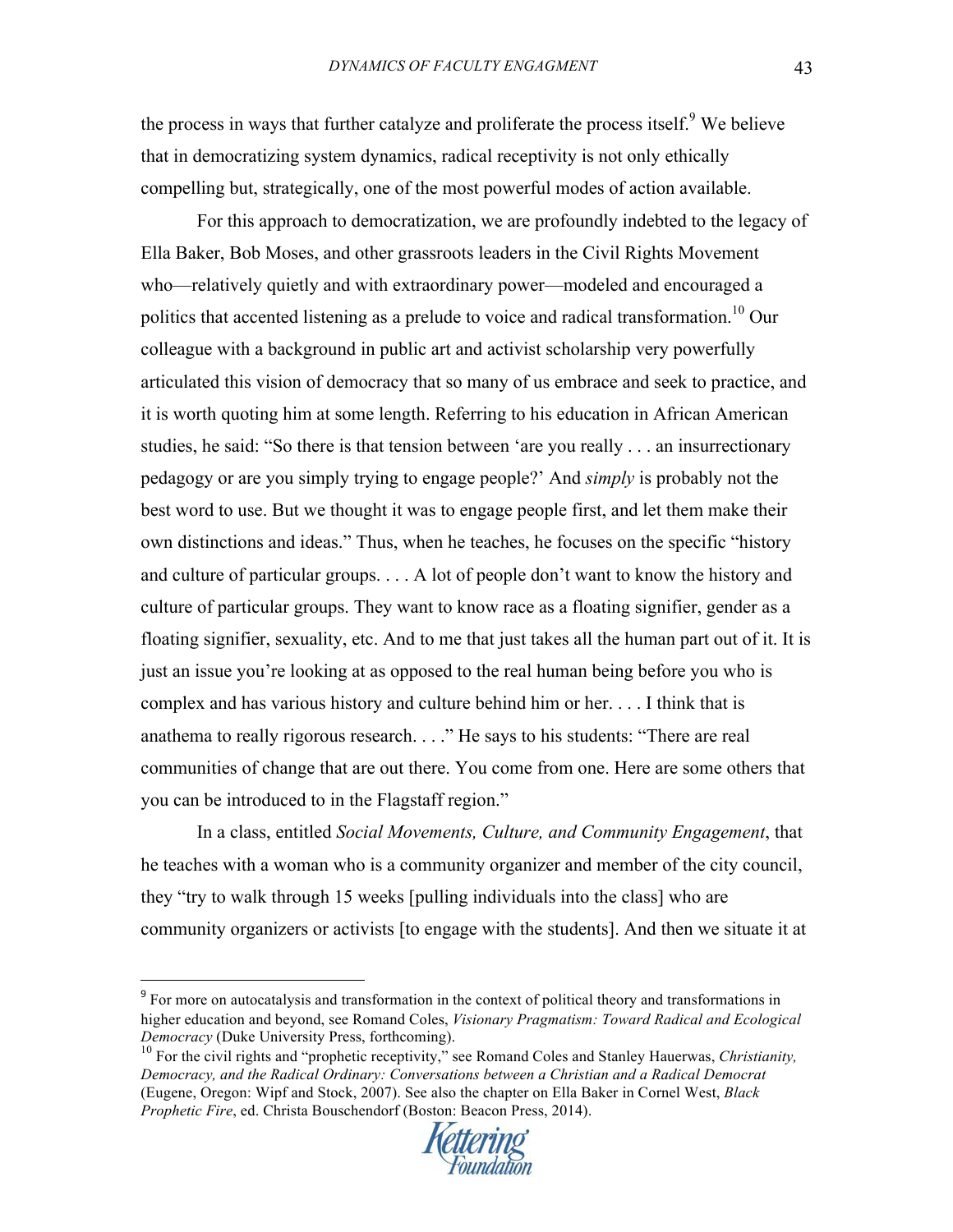the Murdoch Community Center, which was the [segregated] Paul Dunbar Elementary School. . . . So we were confident that we could bring people who could tell their narrative stories from these different movements. And that they would see them as part of an extension . . . living human beings who engage in different strategies to empower people. . . . And that there was a whole history and culture you could read about and become a better scholar, a better critical thinker, and a better writer. So in each of these classes they had to do the weekly reflections based on [specific individuals they brought in]. These stories are so powerful." Students often do follow-up interviews with the grassroots leaders who had visited their class, as well as pursue extensive research in oral history archives to get a textured sense of the complexities, contingencies, and choices of people engaged in making change. "Once they have done that then they can say, maybe I can find out who else was involved in these movements other than Martin Luther King Jr., Rosa Parks, and Malcolm X. . . . And so I find that the narrative experience comes alive when you bring in a live person to talk about their own life [in conjunction with scholarship on social movements]. We want to start with the stories, personal lives. . . . Before . . . you had to do the door knocking . . . and darn it, you had to know that person . . . and not because you had them on a 3x5 card, but because you had tea with them. . . . It is the Ella Baker model; it really is! . . . Until you really engage real people on an issue, you don't really understand it. . . . And I think that, if nothing else, [students] began to see themselves as a member of this community—NAU and the Southside."

As with many other faculty, this colleague noted how this sort of pedagogy had a profound impact on him, as well as his students. "What I found was that if I wasn't approaching it this way it was no longer meaningful or interesting to me either. . . . Until I have actually had to try to say, well you know: you're in Flagstaff—what is unique and distinctive about this, and then what is similar. . . . For me that's what is the most interesting and engaging part. . . . What's interesting to me is to try to find if there are real-world applications for this stuff. There are. And then what can I do as a scholaractivist that has significance for me. And part of that is presenting the history and culture that people should be proud of but is not told through most of our K-12 system."

Our colleague thoughtfully expresses how modes of pedagogy and democratic engagement develop by engaging students "where they are at" rather than by preaching

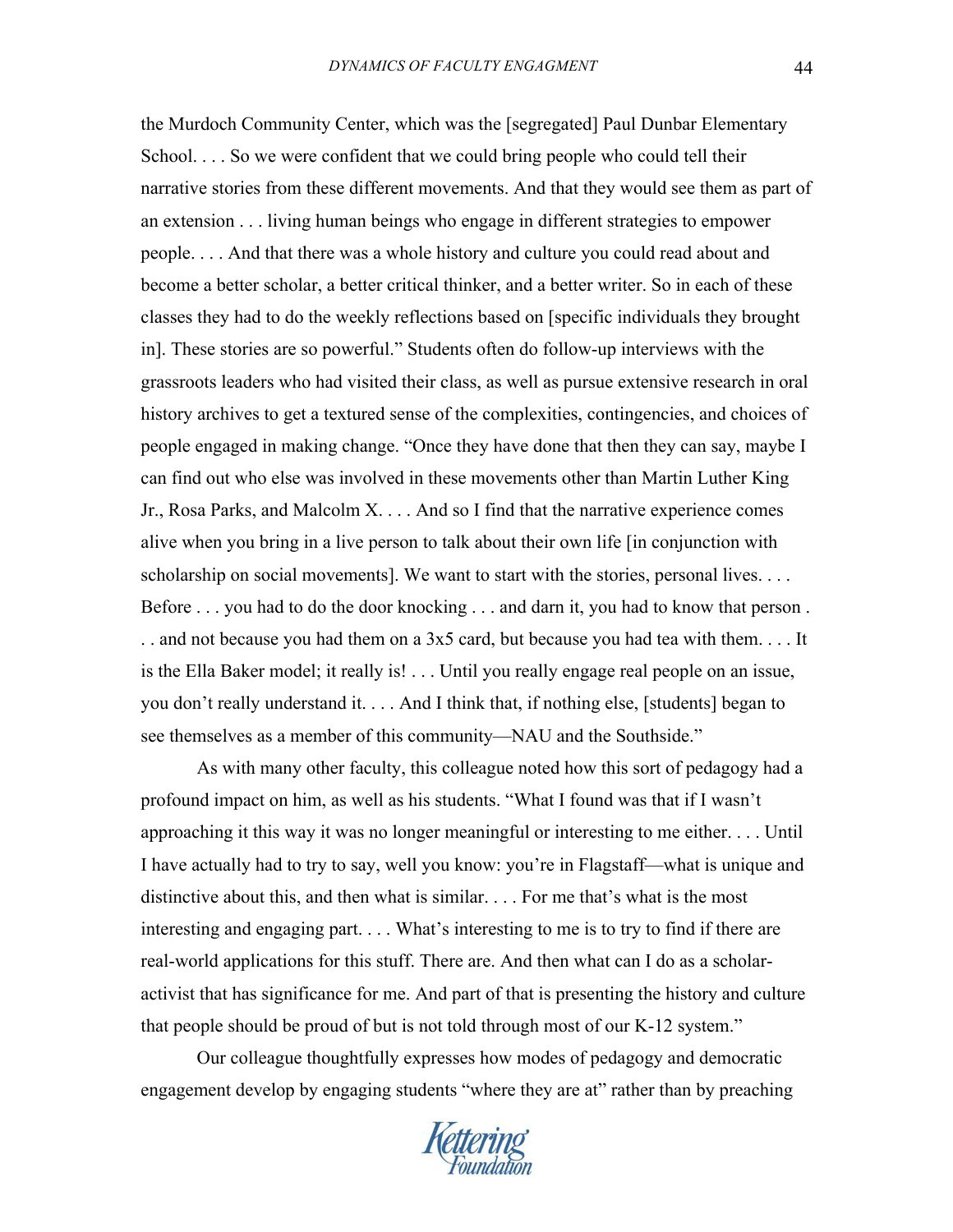one's own truths to them. One key way to do this is to have students learn the arts of listening attentively to the complex narratives of people from the community who historically or currently—are engaged in real struggles to respond to the problems of this world. It is by tarrying with, gathering, and interweaving myriad stories that students begin to do serious research that co-creates a rich and multifaceted knowledge. On this basis, they begin to gain a sense of the problems and possibilities of a place, and from there they begin to imagine ways they might engage to catalyze significant changes.

Faculty who engage their students and their communities in this way find that they are also cultivating themselves in the process. What is at stake here is cultivating democratic epistemological habits that are adequate to the task of co-creating genuine commonwealth in our complex, dynamic, and diverse communities. If we don't listen well, we have little chance of generating thoughtful *knowledge* about the intricate fabrics of our communities. If we don't engender practices of deep receptivity, we vacate our only hope for forming relationships of *respect and reciprocity* among profoundly complicated and distinctive beings.<sup>11</sup> Eschewing these democratic epistemological and ethical practices, we set aside the most elemental sources of our *power* to catalyze democratic transformation in societies teeming with differences. These are difficult lessons, and we are always in need of relearning them. Yet what is perhaps most hopeful about the movement for democracy's education at NAU, is that it appears that there are profoundly felicitous synergies between democratic epistemology, ethics, and power.

In our urgency to make change, we too often forget all this and leap to monological political strategies that, ironically, undermine our transformative pedagogical and political capacities. In contrast, we have found that if we inform our "fierce urgency of now" with a "wild patience" that calls us to become deeply attentive and dialogically responsive to our students, colleagues, and communities, there are worlds of hitherto unrecognized possibilities for generative change. The ice thaws and democratic currents begin again their hopeful flow.

 $11$  Another colleague we interviewed from a different university also stressed that "reciprocity" was the key idea that she learned from her democratic practice.